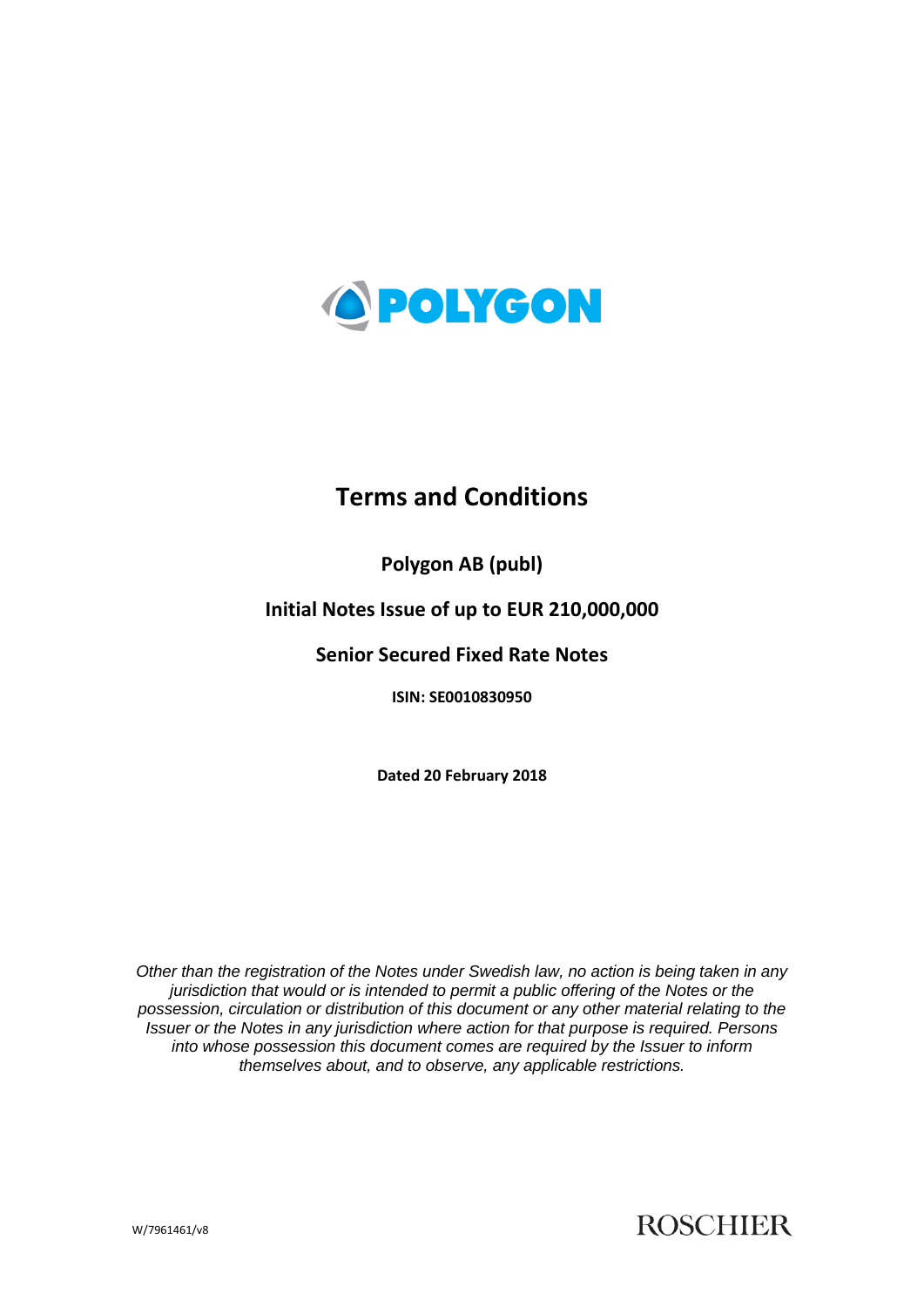# **Table of Contents**

| 1.  |  |
|-----|--|
| 2.  |  |
| 3.  |  |
| 4.  |  |
| 5.  |  |
| 6.  |  |
| 7.  |  |
| 8.  |  |
| 9.  |  |
| 10. |  |
| 11. |  |
| 12. |  |
| 13. |  |
| 14. |  |
| 15. |  |
| 16. |  |
| 17. |  |
| 18. |  |
| 19. |  |
| 20. |  |
| 21. |  |
| 22. |  |
| 23. |  |
| 24. |  |
| 25. |  |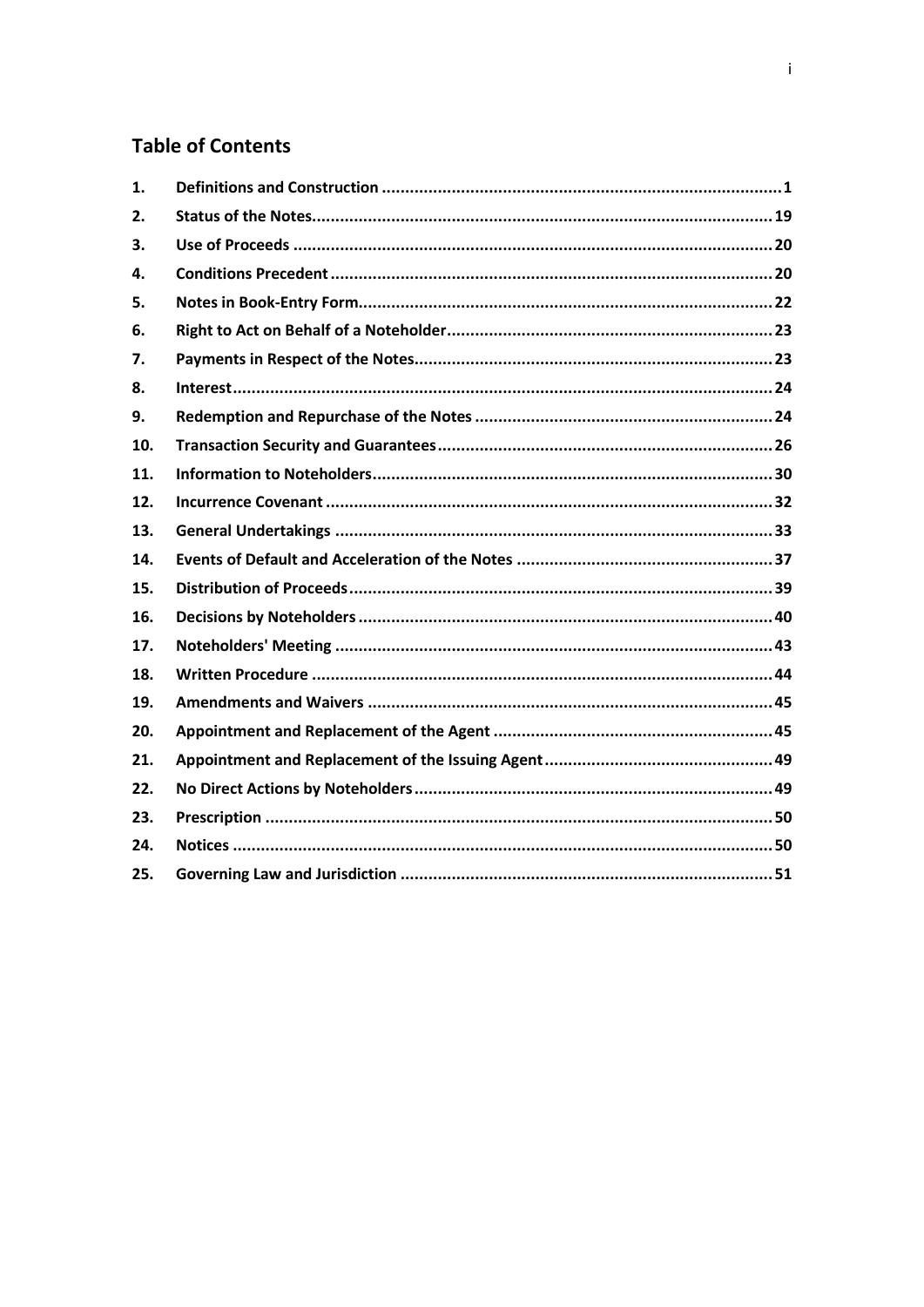# <span id="page-2-0"></span>**1. Definitions and Construction**

#### **1.1 Definitions**

In these terms and conditions (these "**Terms and Conditions**"):

"**Account Operator**" means a bank or other party duly authorised to operate as an account operator pursuant to the Financial Instruments Accounts Act and through which a Noteholder has opened a Securities Account in respect of its Notes.

"**Accounting Principles**" means the international financial reporting standards (IFRS) within the meaning of Regulation 1606/2002/EC (or as otherwise adopted or amended from time to time).

"**Additional Guarantor**" means a Group Company which becomes an Additional Guarantor pursuant to Claus[e 13.5](#page-35-0) (*[Additional Guarantors](#page-35-0)*).

"**Adjusted Nominal Amount**" means the Total Nominal Amount less the Nominal Amount of all Notes owned by a Group Company or an Affiliate, irrespective of whether such Person is directly registered as owner of such Notes.

"**Advance Purchase Agreements**" means (a) an advance or deferred purchase agreement if the agreement is in respect of the supply of assets or services and payment is due not more than 90 days after the date of supply, or (b) any other trade credit incurred in the ordinary course of business.

"**Affiliate**" means any Person, directly or indirectly, controlling or controlled by or under direct or indirect common control with such specified Person. For the purpose of this definition, "**control**" when used with respect to any Person means the power to direct the management and policies of such Person, directly or indirectly, whether through the ownership of voting securities, by contract or otherwise; and the terms "**controlling**" and "**controlled**" have meanings correlative to the foregoing.

"**Agency Agreement**" means the agency agreement entered into between the Agent and the Issuer on or about the First Issue Date regarding, inter alia, the remuneration payable to the Agent.

"**Agent**" means Intertrust (Sweden) AB, Swedish Reg. No. 556625-5476, or another party replacing it, as Agent, in accordance with these Terms and Conditions.

"**Applicable Premium**" means the higher of:

- (a) 2.000 per cent. of the Nominal Amount; and
- (b) an amount equal to:
	- (i) 102.000 per cent. of the Nominal Amount; plus
	- (ii) all remaining scheduled Interest Payments on the Notes to, but not including, the First Call Date,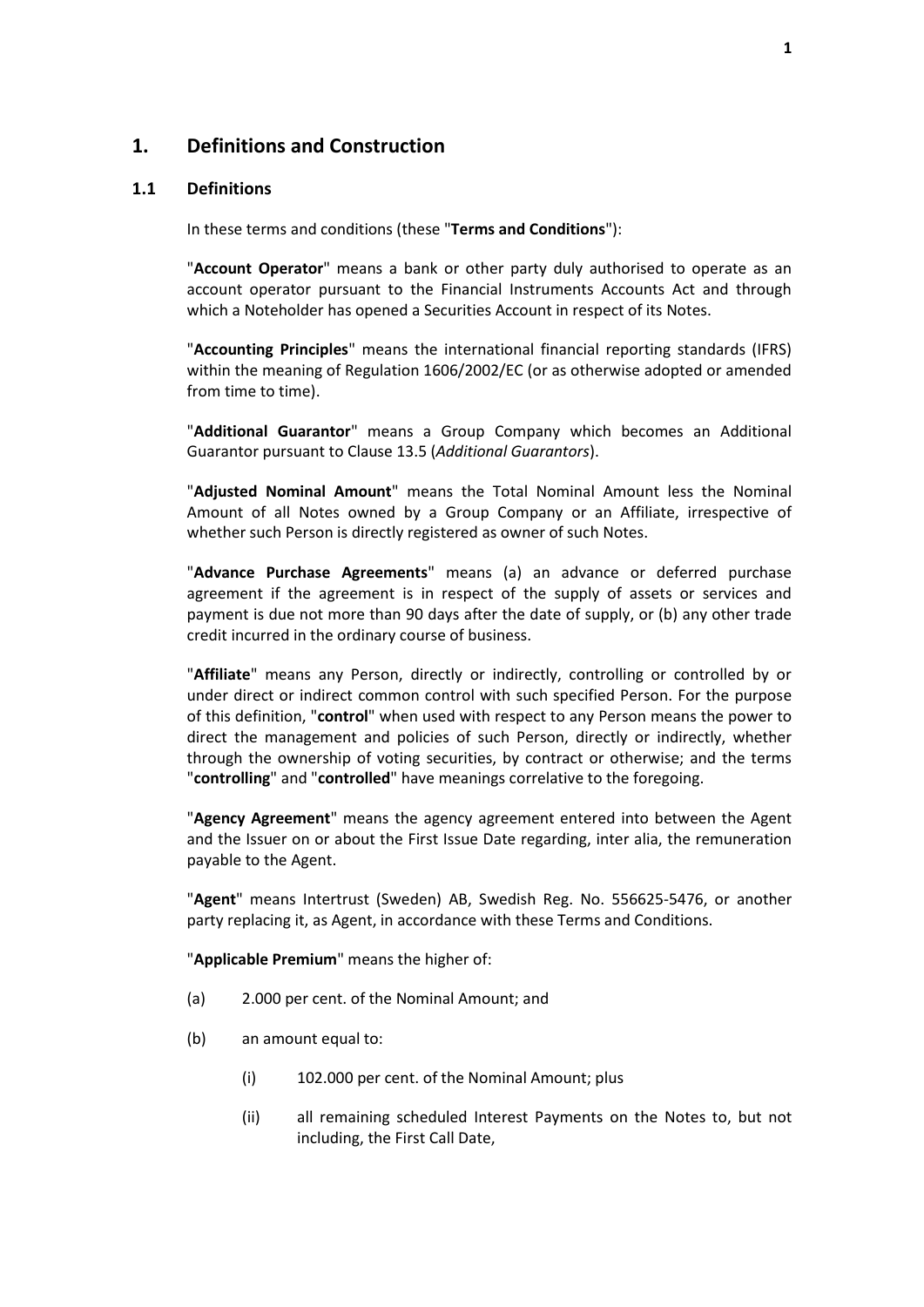discounted (for the time period starting from the date the relevant Notes are redeemed to the First Call Date) using a discount rate equal to the German Government Note Rate with a maturity as close as possible to the First Call Date plus 0.500 per cent; minus

- (iii) accrued but unpaid Interest up to the relevant Redemption Date; and
- (iv) the Nominal Amount.

"**Borrowings**" means, as at any particular time, the aggregate outstanding principal, capital or nominal amount (and any fixed or minimum premium payable on prepayment or redemption) of Financial Indebtedness (excluding any Financial Indebtedness under pension liabilities, any Shareholder Loans, Investor Documents and any loan with PIK interest which has a final maturity date which occurs after the Final Maturity Date and which is subordinated to the Notes and any derivative transaction entered into in connection with protection against or benefit from fluctuation in any rate or price) of Group Companies (excluding any Financial Indebtedness between Group Companies).

"**Business Day**" means a day in Sweden other than a Sunday or other public holiday. Saturdays, Midsummer Eve (Sw. *midsommarafton*), Christmas Eve (Sw. *julafton*) and New Year's Eve (Sw. *nyårsafton*) shall for the purpose of this definition be deemed to be public holidays.

"**Business Day Convention**" means the first following day that is a Business Day.

"**Call Option**" means the Issuer's right to redeem outstanding Notes in full in accordance with Clause [9.3](#page-25-2) (*[Voluntary Total Redemption](#page-25-2)*).

#### "**Call Option Amount**" means:

- (a) 100.000 per cent. of the Nominal Amount plus the Applicable Premium, together with accrued but unpaid interest, if the Call Option is exercised anytime before the First Call Date;
- (b) 102.000 per cent. of the Nominal Amount, together with accrued but unpaid interest, if the Call Option is exercised on or after the First Call Date to, but not including, the date falling 36 months after the First Issue Date;
- (c) 101.000 per cent. of the Nominal Amount, together with accrued but unpaid interest, if the Call Option is exercised on or after the date falling 36 months after the First Issue Date to, but not including, the date falling 48 months after the First Issue Date;
- (d) 100.500 per cent. of the Nominal Amount, together with accrued but unpaid interest, if the Call Option is exercised on or after the date falling 48 months after the First Issue Date to, but not including, the date falling 54 months after the First Issue Date;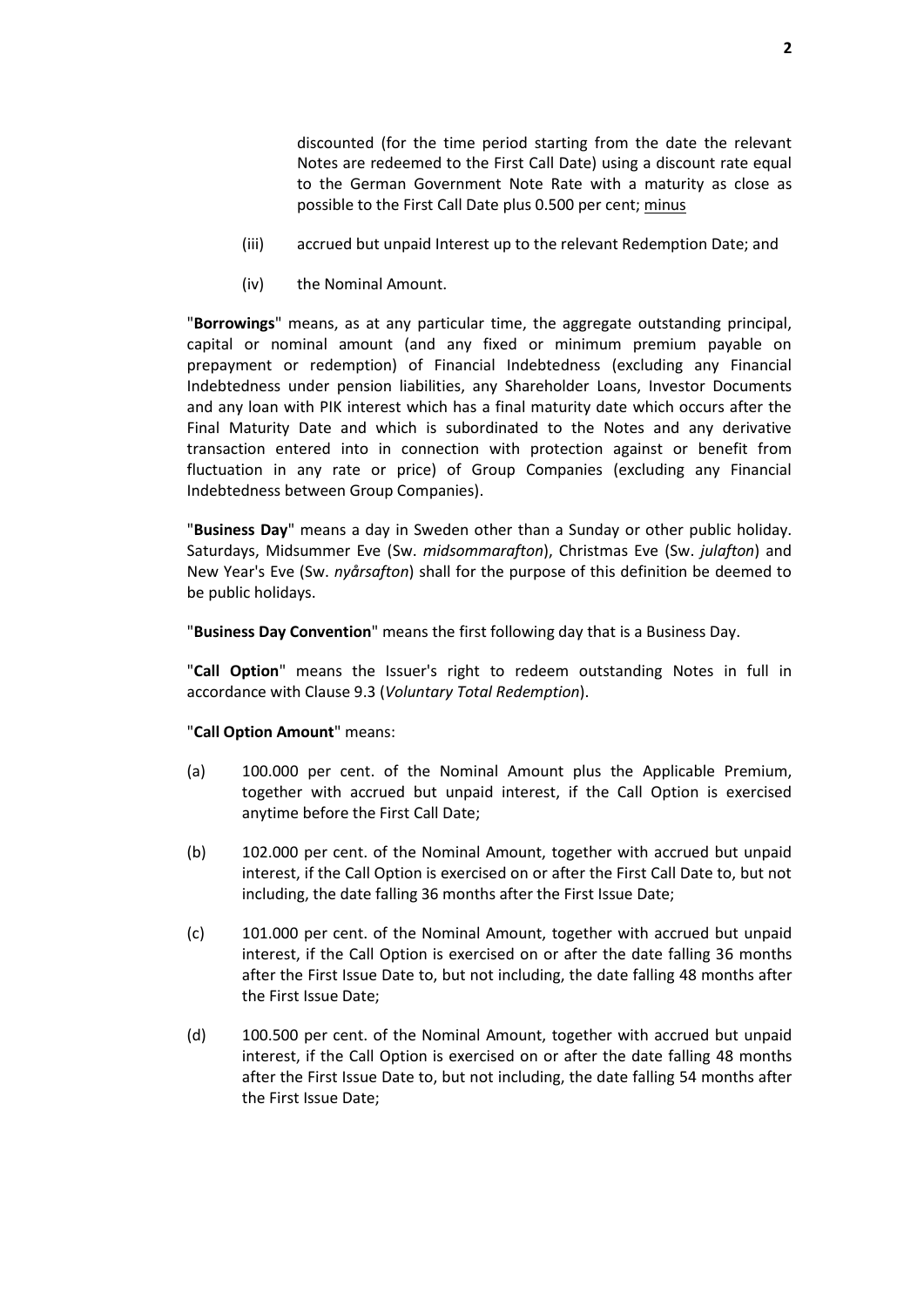(e) 100.000 of the Nominal Amount, together with accrued but unpaid interest, if the Call Option is exercised on or after the date falling 54 months after the First Issue Date to, but not including, the Final Maturity Date.

"**Cash**" means, at any time, cash in hand or at bank and (in the latter case) credited to an account in the name of a Group Company with a bank and to which a Group Company is alone (or together with other Group Companies) beneficially entitled and for so long as:

- (a) that cash is repayable within five (5) days after the relevant date of calculation;
- (b) repayment of that cash is not contingent on the prior discharge of any other indebtedness of any Group Company or of any other Person whatsoever or on the satisfaction of any other condition;
- (c) there is no Security over that cash except for any Permitted Security constituted by a netting or set-off arrangement entered into by Group Companies in the ordinary course of their banking arrangements; and
- (d) the cash is freely and (except as mentioned in paragraph (a) above) immediately available to be applied in repayment or prepayment of the of the indebtedness incurred under the Finance Documents.

"**Cash Equivalent Investments**" means, in respect of the Group, and at any time, (i) immediately available funds at bank or postal accounts and (ii) marketable debt securities held for cash management purposes that can be realised promptly and which has a credit rating of either A-1 or higher by Standard & Poor's Rating Services or F1 or higher by Fitch Ratings Ltd or P-1 or higher by Moody's Investors Service Limited, or, if no rating is available in respect of the commercial paper or debt securities, the issuer of which has, in respect of its long-term unsecured and non-credit enhanced debt obligations, an equivalent rating.

"**Change of Control Event**" means the occurrence of an event or series of events whereby:

- (a) prior to an Equity Listing Event, the Sponsor directly or indirectly ceases to own more than 50 per cent of the shares and votes of the Issuer; and
- (b) upon and at any time following an Equity Listing Event, any event where any other Person or group of Persons acting in concert (save for the Sponsor) owns or controls 50 per cent. or more shares or voting rights of the Issuer.

For the purpose of this definition, "**control**" means (a) acquiring or controlling, directly or indirectly, more than fifty (50) per cent. of the voting shares of the Issuer, or (b) the right to, directly or indirectly, appoint or remove the whole or a majority of the directors of the board of directors of the Issuer, and "**acting in concert**" means a group of Persons who, pursuant to an agreement or understanding (whether formal or informal), actively co-operate, through the acquisition directly or indirectly of shares in the Issuer by any of them, either directly or indirectly, to obtain or consolidate control of the Issuer.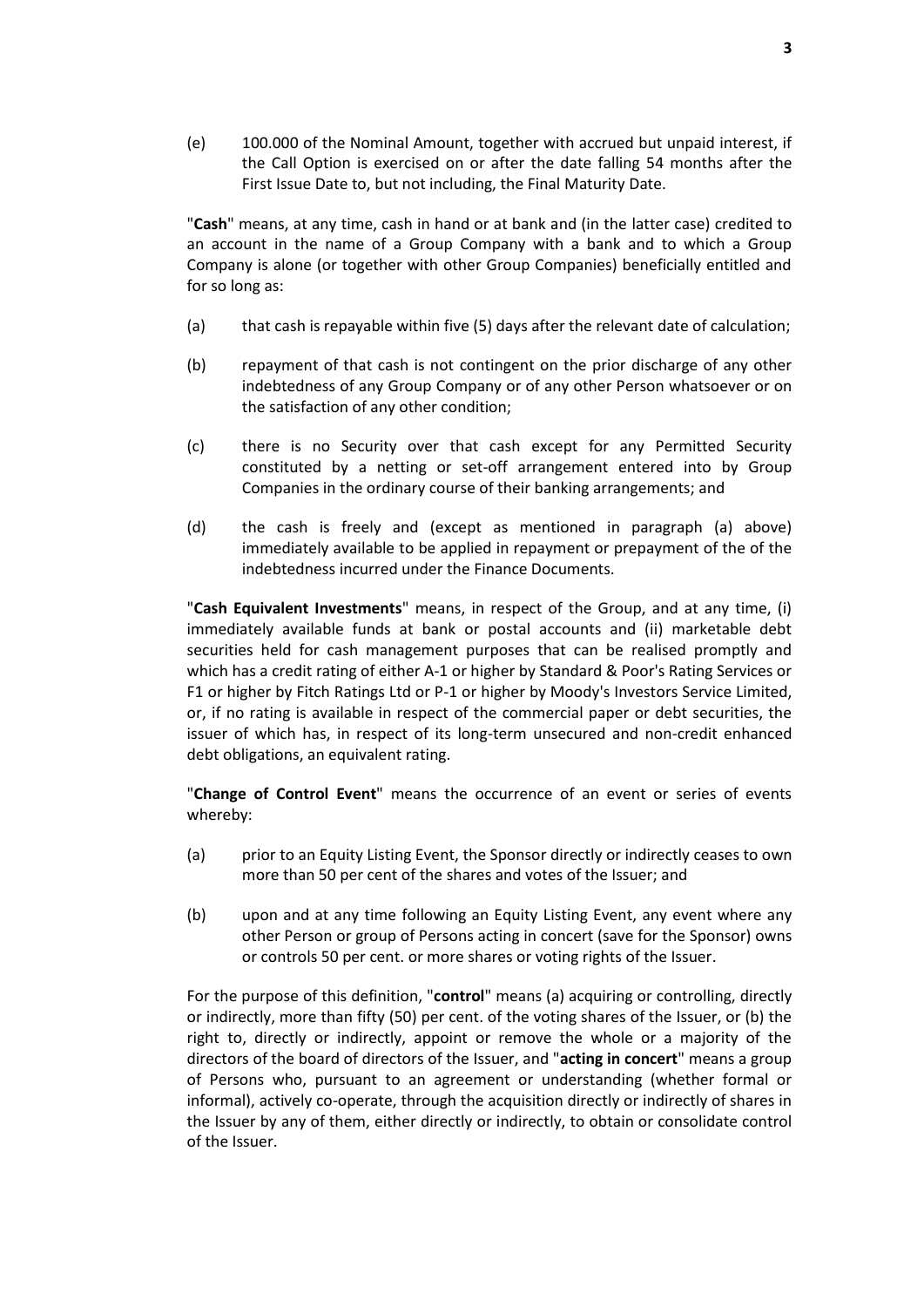"**Compliance Certificate**" means a certificate, in form and substance reasonably satisfactory to the Agent, signed by the Issuer (i) certifying that so far as it is aware no Event of Default is continuing or, if it is aware that such event is continuing, specifying the event and steps, if any, being taken to remedy it, and (ii) including the calculations and figures in respect of the ratio of Net Interest Bearing Debt to Group EBITDA.

"**CSD**" means the Issuer's central securities depository and registrar in respect of the Notes, from time to time, initially Euroclear Sweden AB, Swedish Reg. No. 556112- 8074, P.O. Box 191, 101 23 Stockholm, Sweden.

"**Co-Investment Scheme"** means any scheme under which certain officers, employees or parties of the Sponsor or its adviser or manager are entitled (as individuals or through a body corporate or any other vehicle) to acquire shares which the Sponsor would otherwise acquire.

"**Equity Listing Event**" means an initial public offering of the shares in either the Issuer or the Unrestricted Guarantor, after which such shares shall be quoted, listed, traded or otherwise admitted to trading on a Regulated Market.

"**Escrow Account**" means a bank account of the Issuer held with a reputable bank, into which the Net Proceeds will be transferred and which has been pledged in favour of the Agent and the Noteholders (represented by the Agent) under the Escrow Account Pledge Agreement.

"**Escrow Account Pledge Agreement**" means the pledge agreement entered into between the Issuer and the Security Agent on or about the First Issue Date in respect of a first priority pledge over the Escrow Account and all funds held on the Escrow Account from time to time, granted in favour of the Agent and the Noteholders (represented by the Agent).

"**Euro**" and "**EUR**" means the single currency of the participating member states in accordance with the legislation of the European Community relating to Economic and Monetary Union.

"**Existing Debt**" means indebtedness incurred by:

- (a) the Issuer under the senior secured floating rate notes in an aggregate amount of up to EUR 180,000,000 (ISIN: SE0005878535) based on the terms and conditions originally dated 14 April 2014; and
- (b) certain Group Companies under the revolving credit facility agreement in the amount of EUR 22,500,000 between, amongst other, the Issuer and Nordea Bank AB (publ) (as arranger, facility agent and original lender).

"**Existing Guarantees**" means all guarantees provided in relation to the Existing Debt.

"**Existing Security**" means all security provided in relation to Existing Debt.

"**Event of Default**" means an event or circumstance specified in any of the Clauses [14.1](#page-38-1) (*[Non-Payment](#page-38-1)*) to and including Clause [14.9](#page-39-0) (*[Continuation of the Business](#page-39-0)*).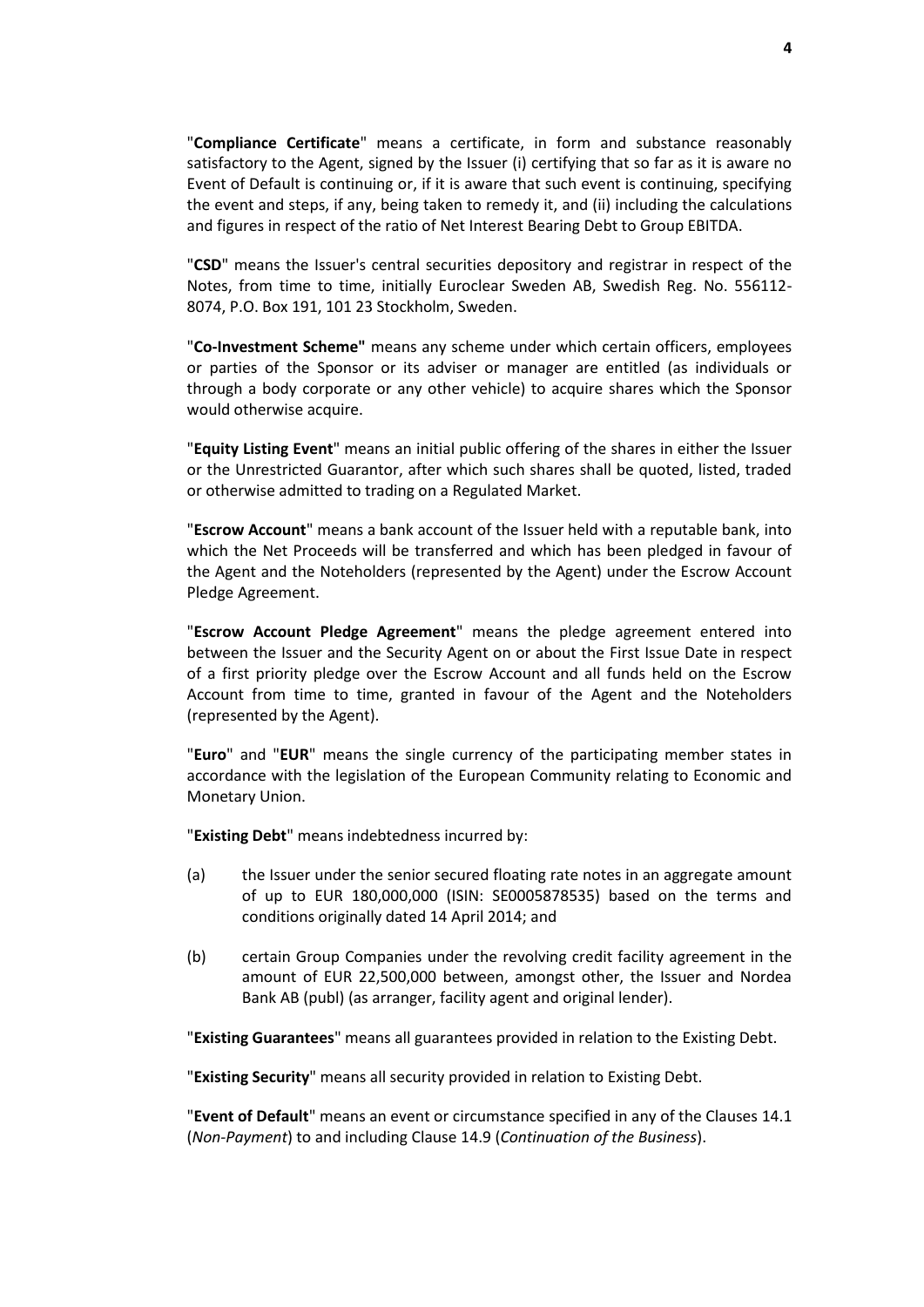"**Final Maturity Date**" means 23 February 2023.

"**Finance Charges**" means, for the Relevant Period, the aggregate of interest accrued (whether in cash or capitalised, but excluding any capitalised interest with respect to any Shareholder Loans) in respect of any Borrowings of any member of the Group during that Relevant Period, calculated on a consolidated basis.

"**Finance Documents**" means these Terms and Conditions, the Intercreditor Agreement, the Security Documents, the Escrow Account Pledge Agreement, the Guarantee and Adherence Agreement, the Agency Agreement and any other document designated as a Finance Document by the Issuer and the Agent.

"**Financial Indebtedness**" means any indebtedness in respect of:

- (a) monies borrowed or raised, including Market Loans;
- (b) the amount of any liability in respect of any Financial Lease;
- (c) receivables sold or discounted (other than on a non-recourse basis, applying the accounting principles applicable on the First Issue Date);
- (d) any amount raised under any other transaction (including any forward sale or purchase agreement) having the commercial effect of a borrowing;
- (e) any derivative transaction entered into in connection with protection against or benefit from fluctuation in any rate or price (and, when calculating the value of any derivative transaction, only the mark to market value shall be taken into account);
- (f) any counter-indemnity obligation in respect of a guarantee, indemnity, bond, standby or documentary letter of credit or any other instrument issued by a bank or financial institution, in each case guaranteeing drawn debt; and
- (g) (without double counting) any guarantee or other assurance against financial loss in respect of a type referred to in the above items (a)–(f).

"**Financial Instruments Accounts Act**" means the Swedish Financial Instruments Accounts Act (*lag (1998:1479) om kontoföring av finansiella instrument*).

"**Financial Lease**" means a lease which is defined as a lease in the accounts of the Group or is treated as an asset and a corresponding liability, to the extent the arrangement is treated as a financial lease in accordance with the accounting principles applicable on the First Issue Date, for the avoidance of doubt, any leases treated as operational leases by the accounting principles applicable on the First Issue Date shall not, regardless of any changes or amendments to the accounting principles, be considered as financial leases.

"**Financial Report**" means the Group's annual audited financial statements or quarterly interim unaudited reports, which shall be prepared and made available in accordance with Clause [11.1](#page-31-1) (*[Information from the Issuer](#page-31-1)*) and, if so requested by the Issuer in connection with a calculation in accordance with Clause [12.2](#page-33-1) (*[Calculation](#page-33-1)*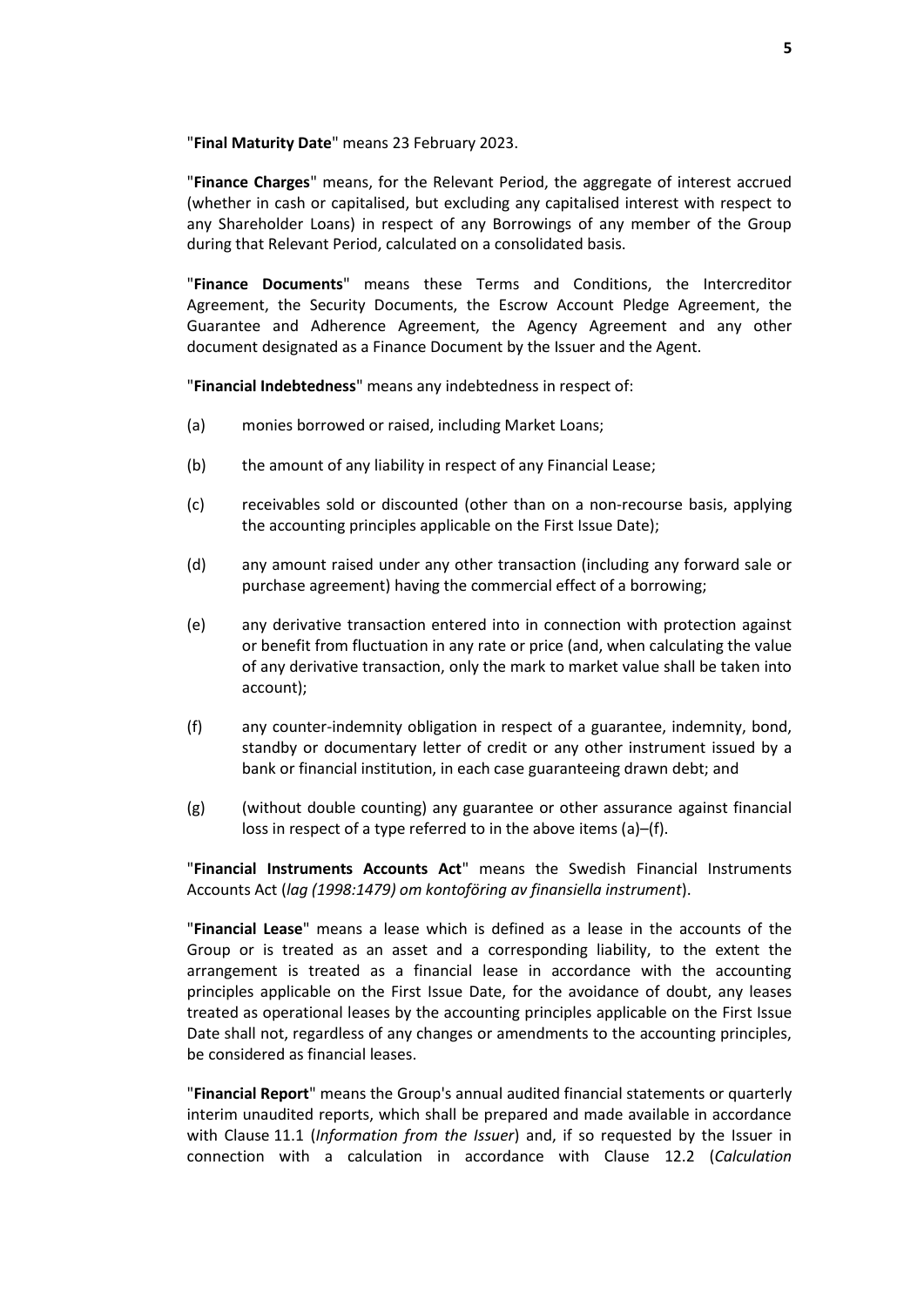*[Adjustments](#page-33-1)*), an interim unaudited report prepared and made available on the same basis as a quarterly interim unaudited report in accordance with Clause [11.1](#page-31-1) (*[Information from the Issuer](#page-31-1)*).

"**First Call Date**" means the date falling twenty-four (24) months after the First Issue Date.

"**First Issue Date**" means 23 February 2018.

"**German Government Note Rate**" means the yield to maturity at the time of computation of direct obligations of the Federal Republic of Germany (Ge. *Bund or Bundesanleihen*) with a constant maturity (as officially compiled and published in the most recent financial statistics that have become publicly available at least two (2) Business Days (but not more than five (5) Business Days) prior to the redemption date (or, if such financial statistics are not so published or available, any publicly available source of similar market data selected by the Issuer in good faith)) most nearly equal to the period from the relevant Redemption Date to (but excluding) the First Call Date, provided, however that if the period from the relevant Redemption Date to (but excluding) the First Call Date is not equal to the constant maturity of the direct obligations of the Federal Republic of Germany for which a weekly average yield is given, the German Government Bond Rate shall be obtained by a linear interpolation (calculated to the nearest one-twelfth of a year) from the weekly average yields of direct obligations of the Federal Republic of Germany for which such yields are given, except that if the period from such Redemption Date to (but excluding) the First Call Date is less than one year, the weekly average yield on actually traded direct obligations of the Federal Republic of Germany adjusted to a constant maturity of one year shall be used.

"**Group**" means the Issuer and each Subsidiary (each a "**Group Company**") of the Issuer, the assets and liabilities of which is included into the consolidated accounts with the Issuer pursuant to the Accounting Principles from time to time.

"**Group EBIT**" means, in respect of the Relevant Period, the consolidated profit of the Group, as the term operating income appears on the income statement of the Issuer on a consolidated basis, from ordinary activities according to the latest Financial Report(s):

- (a) before deducting any amount of tax on profits, gains or income paid or payable by any member of the Group;
- (b) before deducting any Net Finance Charges;
- (c) before taking into account any one-off items;
- (d) before taking into account any unrealised gains or losses on any derivative instrument;
- (e) after adding back or deducting, as the case may be, the amount of any loss or gain against book value arising on a disposal of any asset (other than in the ordinary course of trading) and any loss or gain arising from an upward or downward revaluation of any asset; and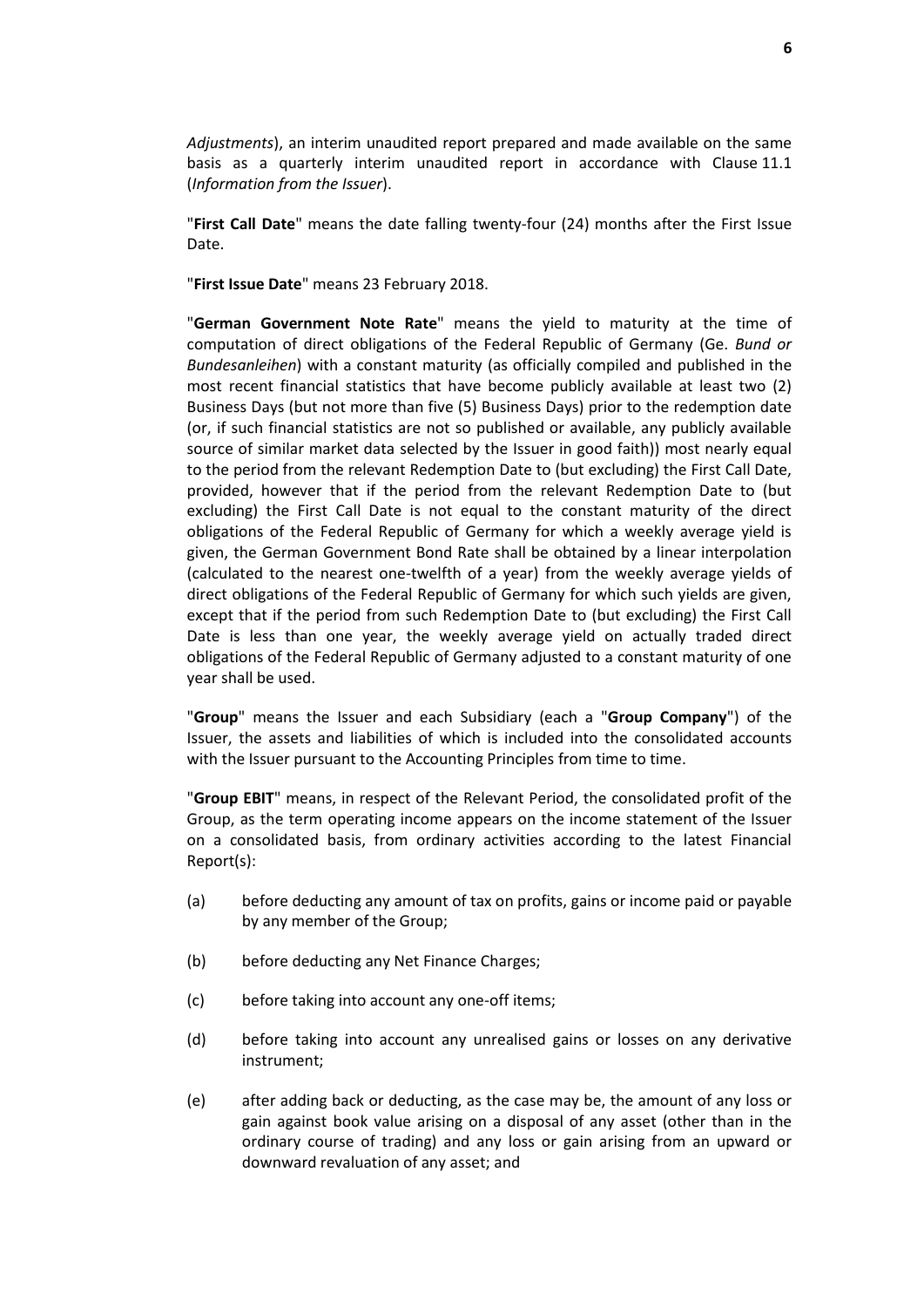(f) after adding back the amount of any profit (or deducting the amount of any loss) which are attributable to (a) minority interests held by the Group which are not Subsidiaries, or (b) Joint Ventures of the Group.

"**Group EBITDA**" means, in respect of the Relevant Period, Group EBIT for that Relevant Period after adding back any amount attributable to the amortisation, depreciation or impairment of assets of members of the Group.

"**Guarantee and Adherence Agreement**" means the guarantee and adherence agreement dated on or about the date of these Terms and Conditions between the Issuer, the Guarantors and the Agent pursuant to which the Guarantors guarantee the Secured Obligations and the Guarantors (other than the Unrestricted Guarantor) adhere to the terms of the Finance Documents.

"**Guarantees**" means the guarantees provided by the Guarantors under the Guarantee and Adherence Agreement.

"**Guarantor Coverage Test**" means that the aggregate of earnings before interest, tax, depreciation and amortisation (calculated on the same basis as Group EBITDA) of the Guarantors exceeds 85 per cent. of Group EBITDA of the Group (tested annually with reference to and in relation to the delivery of the latest annual audited consolidated financial statements of the Group).

"**Guarantors**" means the Issuer, the Unrestricted Guarantor, Polygon International AB, Swedish Reg. No. 556807-6417 and Polygon Sverige AB, Swedish Reg. No. 556034- 6164, Polygon Norway Holding AS, Norwegian Reg. No. 996 019 381, Polygon AS Norwegian Reg. No. 915 229 115, Polygon Finland Holding Oy, Finnish Reg. No. 2354769-0, Polygon Finland Oy, Finnish Reg. No. 0892371-5, R3 Polygon UK Holding Limited, UK Reg. No. 07452971, R3 Polygon UK Ltd., UK Reg. No. 00402652, Polygon A/S, Danish Reg. No. 42 93 83 19, Polygon US Corporation, US Reg. No. 27-28 92115, POLYGONVATRO GmbH, German Reg. No. 116512 and any Additional Guarantor.

"**Hedge Counterparty**" means any bank or institution being a hedge counterparty pursuant to the terms of the Intercreditor Agreement.

"**Hedging Obligations**" all and any obligations of the Group towards any Hedge Counterparty for any hedge.

"**IFRS**" means the International Financial Reporting Standards (IFRS) and guidelines and interpretations issued by the International Accounting Standards Board (or any predecessor and successor thereof), in force from time to time.

"**Incurrence Test**" means the test of the financial incurrence covenants as set out in Clause [12](#page-33-0) (*[Incurrence Covenant](#page-33-0)*).

"**Initial Notes**" means the Notes issued on the First Issue Date.

"**Insolvent**" means, in respect of a relevant Person, that it is deemed to be insolvent, or admits inability to pay its debts as they fall due, in each case within the meaning of Chapter 2, Sections 7-9 of the Swedish Bankruptcy Act (Sw. *konkurslagen (1987:672)*) (or its equivalent in any other jurisdiction), suspends making payments on any of its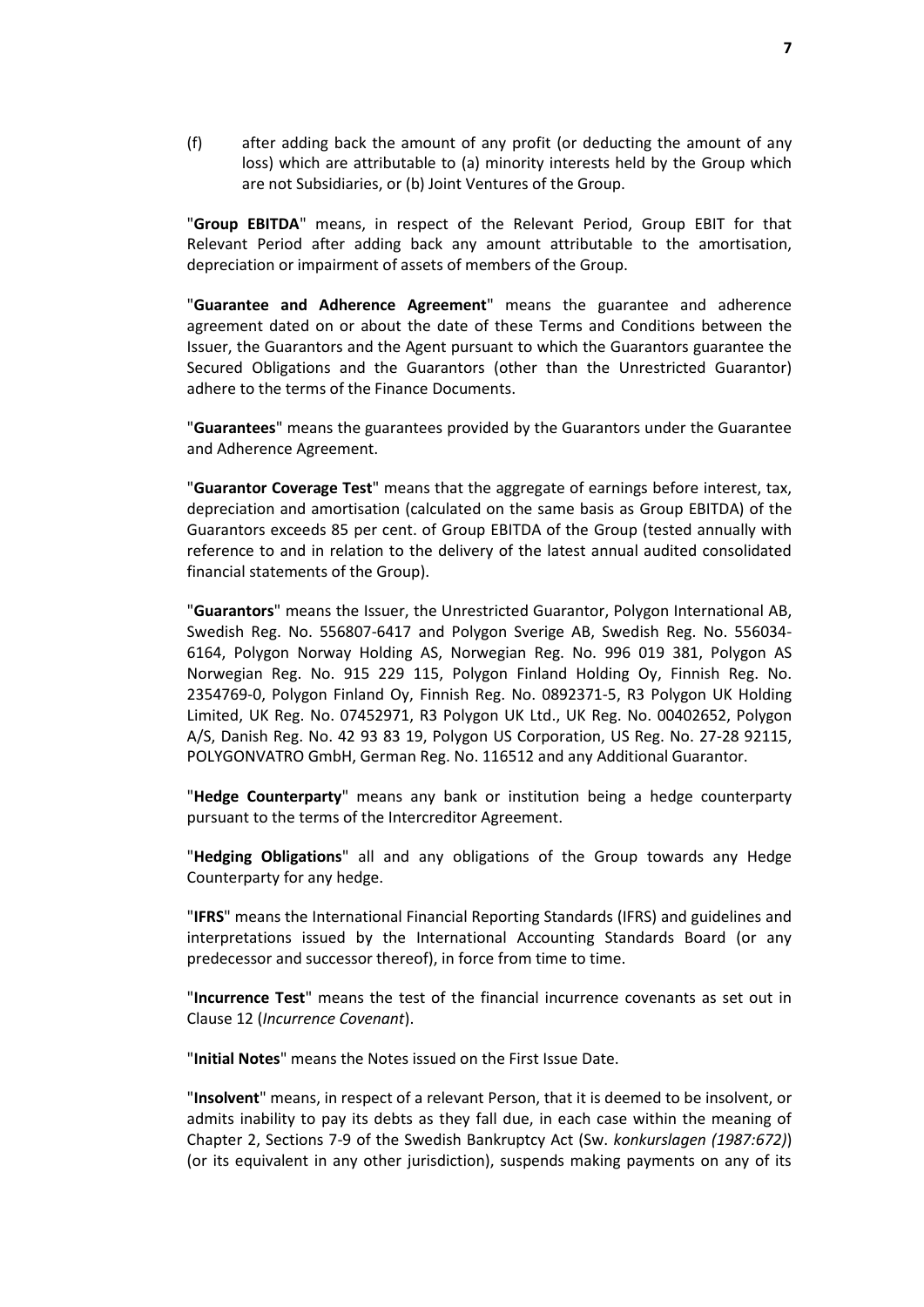debts or by reason of actual financial difficulties commences negotiations with its creditors (other than the Noteholders) with a view to rescheduling any of its indebtedness (including company reorganisation under the Swedish Company Reorganisation Act (Sw. *lag (1996:764) om företagsrekonstruktion*) (or its equivalent in any other jurisdiction)) or is subject to involuntary winding-up, dissolution or liquidation.

"**Intercompany Loans**" means any loan between Group Companies.

"**Intercreditor Agreement**" means the intercreditor agreement to be entered into on or about the First Issue Date between the Issuer, certain Subsidiaries of the Issuer, the Agent, the Super Senior Revolving Credit Facility Creditors, the agent under the Super Senior Revolving Credit Facility and the Hedge Counterparty (if any).

"**Interest**" means the interest on the Notes calculated in accordance with Clauses [8\(a\)](#page-25-3) t[o 8\(d\).](#page-25-4)

"**Interest Payment Date**" means 10 April and 10 October of each year or, to the extent such day is not a Business Day, the Business Day following from an application of the Business Day Convention. The first Interest Payment Date for the Notes shall be 10 April 2018 and the last Interest Payment Date shall be the relevant Redemption Date.

"**Interest Period**" means (i) in respect of the first Interest Period, the period from (but excluding) the First Issue Date to (and including) the first Interest Payment Date, and (ii) in respect of subsequent Interest Periods, the period from (but excluding) an Interest Payment Date to (and including) the next succeeding Interest Payment Date (or a shorter period if relevant).

"**Interest Rate**" means 4.000 per cent. *per annum*.

"**Issuer**" means Polygon AB (publ), a public limited liability company incorporated under the laws of Sweden, with Swedish Reg. No. 556816-5855.

"**Issuing Agent**" means Nordea Bank AB (publ), Swedish Reg. No. 516406-0120, or another party replacing it, as Issuing Agent, in accordance with these Terms and Conditions.

"**Investor Documents**" means any equity related documents which are issued by the Issuer or any Group Company, which in all respect is subordinated to the obligations of the Issuer or any of the Guarantors under these Terms and Conditions.

"**Investor Loan**" means a loan with the original principal amount of EUR 5,000,000 evidenced by a loan agreement amended and restated on 19 April 2013, between Triton Managers III LTD, TFF III LTD and Muha GP LTD in their respective capacity as lenders and Polygon International AB as borrower, under which interest is not payable in cash and which has a final maturity date exceeding the Final Maturity Date with more than twelve (12) months or any Investor Document replacing such loan in whole or in part provided that (i) no cash interest may be paid under such replacing loan and (ii) such replacing loan shall have a final maturity date exceeding the Final Maturity Date with more than twelve (12) months.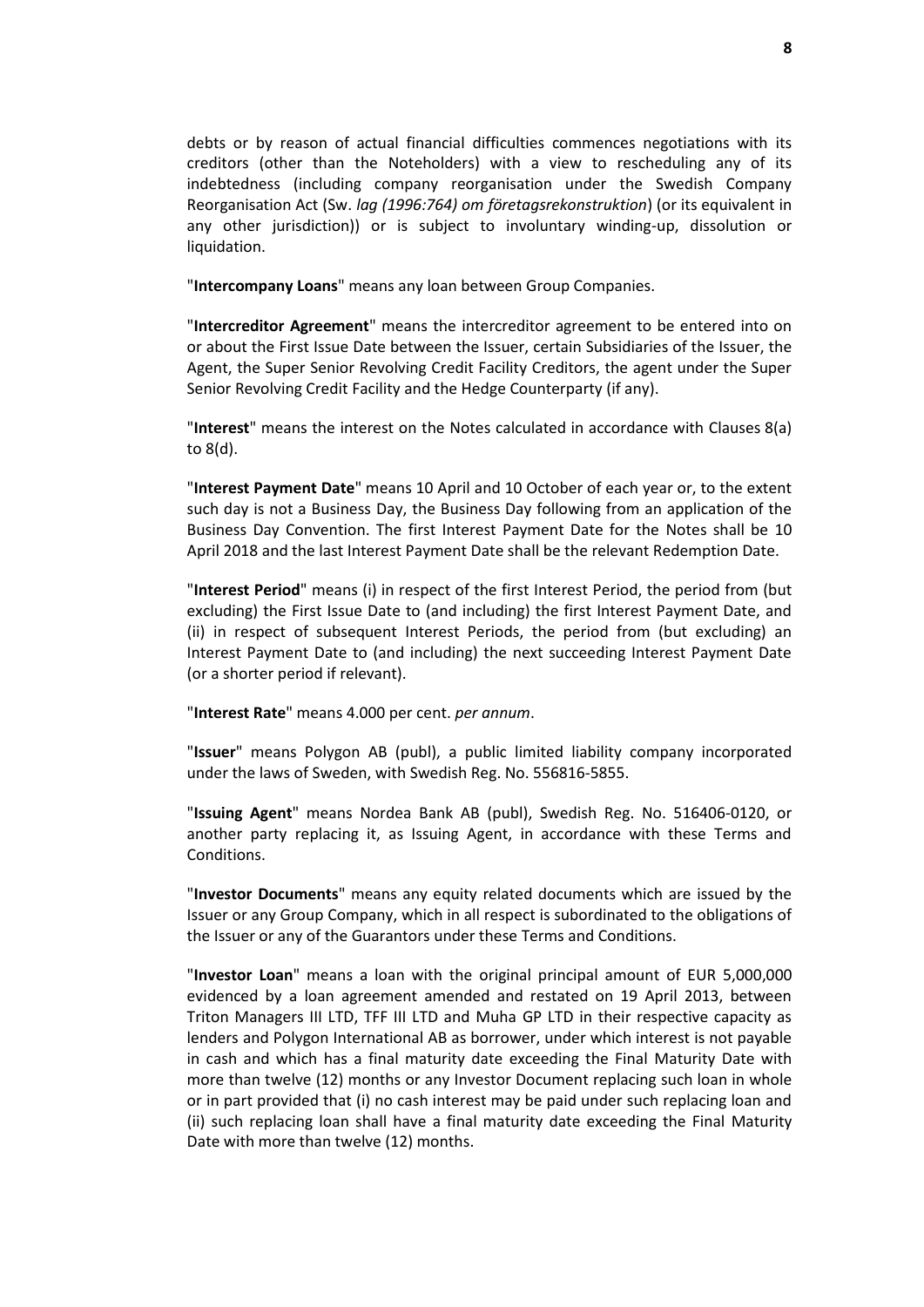"**Joint Bookrunners**" means Carnegie Investment Bank AB (publ), Swedish Reg. No. 516406-0138 and Nordea Bank AB (publ), Swedish Reg. No. 516406-0120.

"**Leverage**" means the ratio of Net Interest Bearing Debt to Group EBITDA.

"**Long Term Loan**" means any existing or future loan entered (or to be entered into) between Group Companies which (i) has a contractual term exceeding twelve (12) months, or (ii) has a contractual term which is less than twelve (12) months but is renewed, prolonged or otherwise remain in place, in whole or in part, for a longer total duration than twelve (12) months.

"**Market Loan**" means any loan or other indebtedness where an entity issues commercial paper, certificates, subordinated debentures, bonds or any other debt securities (including, for the avoidance of doubt, medium term note programmes and other market funding programmes), provided in each case that such instruments and securities are or can be subject to trade on Nasdaq Stockholm or any other regulated or unregulated recognised market place.

"**Material Adverse Effect**" means a material adverse effect on:

- (a) the business, financial condition or operations of the Group taken as a whole;
- (b) the Issuer's ability to perform and comply with its payment obligations under these Terms and Conditions and with the undertakings set out in Clause [13](#page-34-0) (*[General Undertakings](#page-34-0)*) (other than Clause [13.11](#page-37-0) (*[Intercompany Loans](#page-37-0)*)) and the Obligors' ability to perform and comply with the undertaking set out in Claus[e 13.12](#page-37-1) (*[Subordination and accession to the Intercreditor Agreement](#page-37-1)*); or
- (c) the validity or enforceability of the Finance Documents.

"**Material Group Company**" means (i) the Issuer, (ii) any Guarantor, (iii) any Pledged Group Company and a Group Company which shares shall be subject to Security in favour of the Secured Parties pursuant to the terms of the Intercreditor Agreement, and (iv) any Group Company whose EBITDA (calculated in the same manner as Group EBITDA) or assets (on a consolidated basis) exceeds five (5) per cent. of the Group EBITDA or assets.

"**Net Finance Charges**" means, for the Relevant Period, the Finance Charges during that period less interest income during that period (other than interest income on Financial Indebtedness between Group Companies).

"**Net Interest Bearing Debt**" means the aggregate interest bearing debt (including the amount under any guarantee of letter of credit or similar instrument but excluding pension liabilities, any Shareholder Loans, Investor Documents, any loan with PIK interest which has a final maturity date which occurs after the Final Maturity Date and which is subordinated to the Notes, and interest bearing debt borrowed from any Group Company) less Cash and Cash Equivalents of the Group in accordance with the applicable accounting principles of the Group from time to time.

"**Net Proceeds**" means the proceeds from the issuance of the Initial Notes which after deduction has been made for the Transaction Costs (save for the costs relating to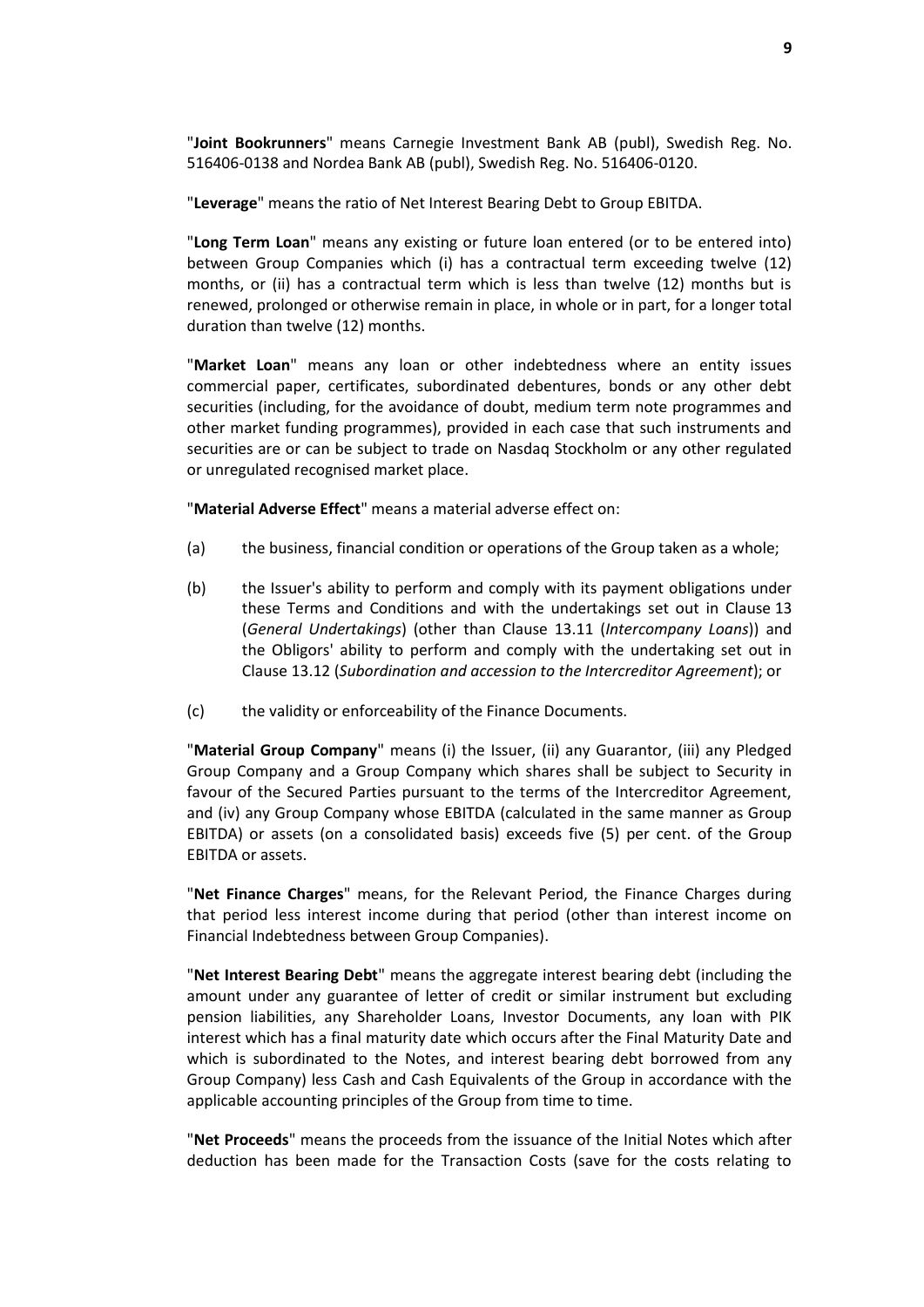listing of the Notes) payable by the Issuer to the Joint Bookrunners for the services provided in relation to the placement and issuance of the Notes.

"**Nominal Amount**" has the meaning set forth in Clause [2\(c\).](#page-20-1)

"**Noteholder**" means the Person who is registered on a Securities Account as direct registered owner (Sw. *ägare*) or nominee (Sw. *förvaltare*) with respect to a Note.

"**Noteholders' Meeting**" means a meeting among the Noteholders held in accordance with Clause [17](#page-44-0) (*[Noteholders'](#page-44-0) Meeting*).

"**Notes**" means a debt instrument (Sw. *skuldförbindelse*) of the type set forth in Chapter 1 Section 3 of the Financial Instruments Accounts Act and which are governed by and issued under these Terms and Conditions, including the Initial Notes and the Subsequent Notes.

"**Obligors**" means the Issuer, each Guarantor (other than the Unrestricted Guarantor) and any Person who has acceded to the Intercreditor Agreement pursuant to Clause [13.12](#page-37-1) (*[Subordination and accession to the Intercreditor Agreement](#page-37-1)*).

"**Permitted Debt**" means any Financial Indebtedness:

- (a) of the Group incurred under the Initial Notes and the Super Senior Revolving Credit Facility Documents (including, for the avoidance of doubt, any replacement Super Senior Revolving Credit Facility Documents);
- (b) of the Group pursuant to any Financial Leases incurred in the ordinary course of the Group's business, not exceeding an aggregate amount of the higher of (i) EUR 2,500,000 and (ii) 15 per cent. of Group EBITDA at any one time outstanding;
- (c) taken up from a Group Company;
- (d) under a Shareholder Loan or Intercompany Loan;
- (e) arising under any Investor Documents, in each case as in force on the First Issue Date or arising thereafter and subject always to these Terms and Conditions and subordinated to the Notes;
- (f) in the ordinary course of business under Advance Purchase Agreements;
- (g) any recourse claim for a guarantee in the ordinary course of business (for the avoidance of doubt not including guarantees or security in respect of monies borrowed);
- (h) arising under a foreign exchange transaction or commodity derivatives for spot or forward delivery entered into in connection with protection against fluctuation in currency rates or prices where the exposure arises in the ordinary course of business or in respect of payments to be made under these Terms and Conditions or the Super Senior Revolving Credit Facility, but not any transaction for investment or speculative purposes;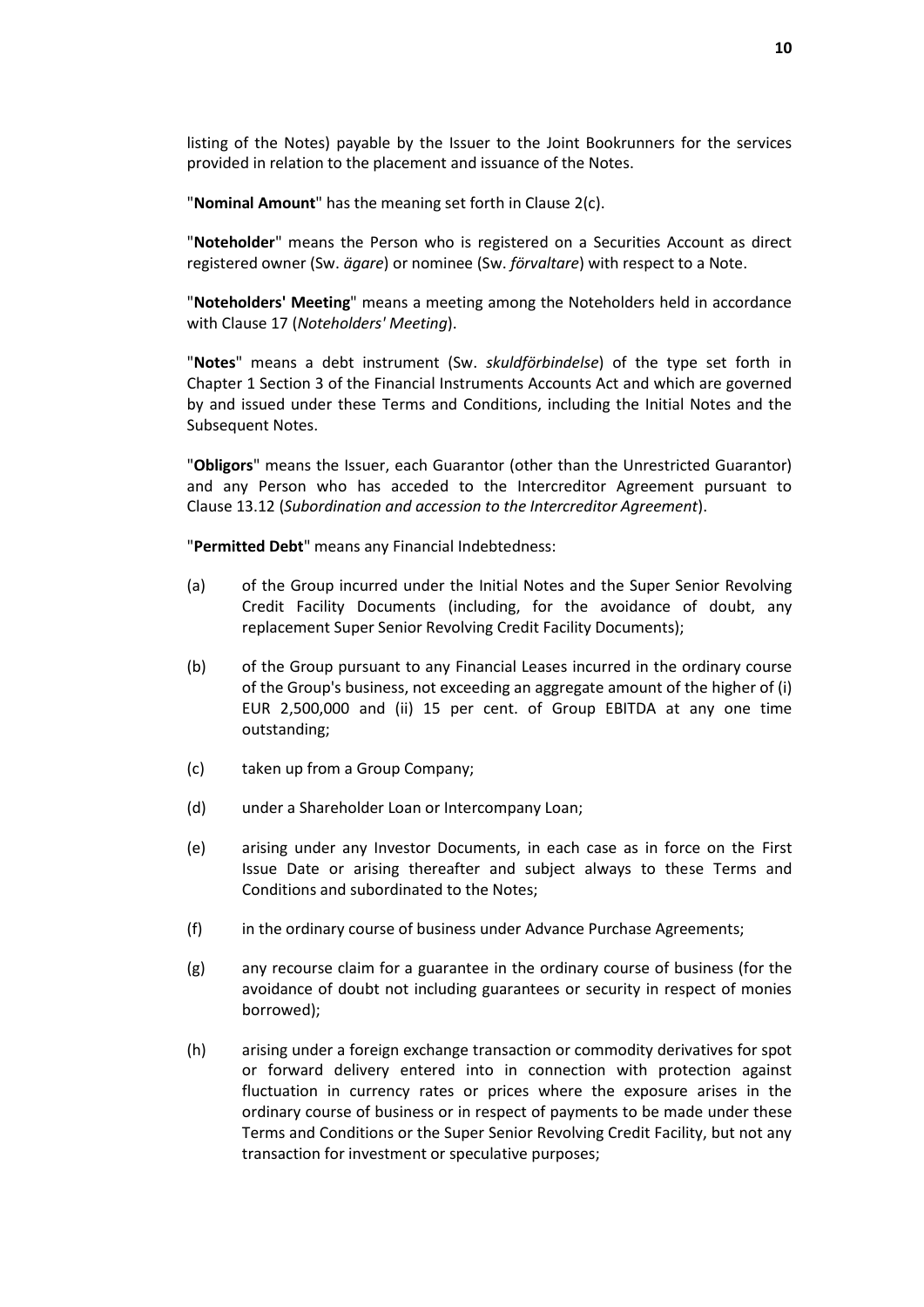- (i) arising under any interest rate hedging transactions in the ordinary course of business or in respect of payments to be made under these Terms and Conditions or the Super Senior Revolving Credit Facility, but not any transaction for investment or speculative purposes;
- (j) as a result of any Group Company acquiring another entity and which is due to that such acquired entity holds indebtedness, provided that, if the indebtedness is in excess of EUR 2,000,000 (or the equivalent amount in any other currency), the Incurrence Test is met, tested pro forma including the acquired entity in question (provided that a clean-up period of 90 days shall be applied to unwind any acquired indebtedness which was not identified in the due diligence process prior to the acquisition and which would have resulted in the Incurrence Test not being met had such unforeseen indebtedness been included in the Incurrence Test);
- (k) by any Group Company under any pension and tax liabilities incurred in the ordinary course of business;
- (l) any netting or set-off or cash pooling arrangements entered into by any member of the Group in the ordinary course of business of its financial arrangements for the purposes of netting debit and credit balances of the members of the Group;
- (m) incurred by the Issuer if such Financial Indebtedness meets the Incurrence Test tested pro forma including such incurrence, and (i) is incurred as a result of issuance of Subsequent Notes by the Issuer under these Terms and Conditions, or (ii) such Financial Indebtedness ranks pari passu with or is subordinated to the obligations of the Issuer under the Finance Documents, and has a final redemption date or, when applicable, early redemption dates or instalment dates which occur after the Final Maturity Date;
- (n) until no later than two (2) Business Days following disbursement from the Escrow Account, the Existing Debt;
- (o) incurred in connection with the redemption of the Notes in order to fully refinance the Notes and provided further that such Financial Indebtedness is subject to an escrow arrangement up until the redemption of the Notes (taking into account the rules and regulations of the CSD), for the purpose of securing, inter alia, the redemption of the Notes;
- (p) all types of deferred payment undertakings incurred in connection with any acquisitions which is a non-interest bearing contingent liability; or
- (q) if not permitted by any of paragraphs (a) (p) above, which is not used to increase any commitment or liability under the Super Senior Revolving Credit Facility and does not in aggregate at any time exceed an amount of EUR 5,000,000 from time to time.

"**Permitted Distribution**" means a distribution made in accordance with Clause [13.2\(c\).](#page-35-1)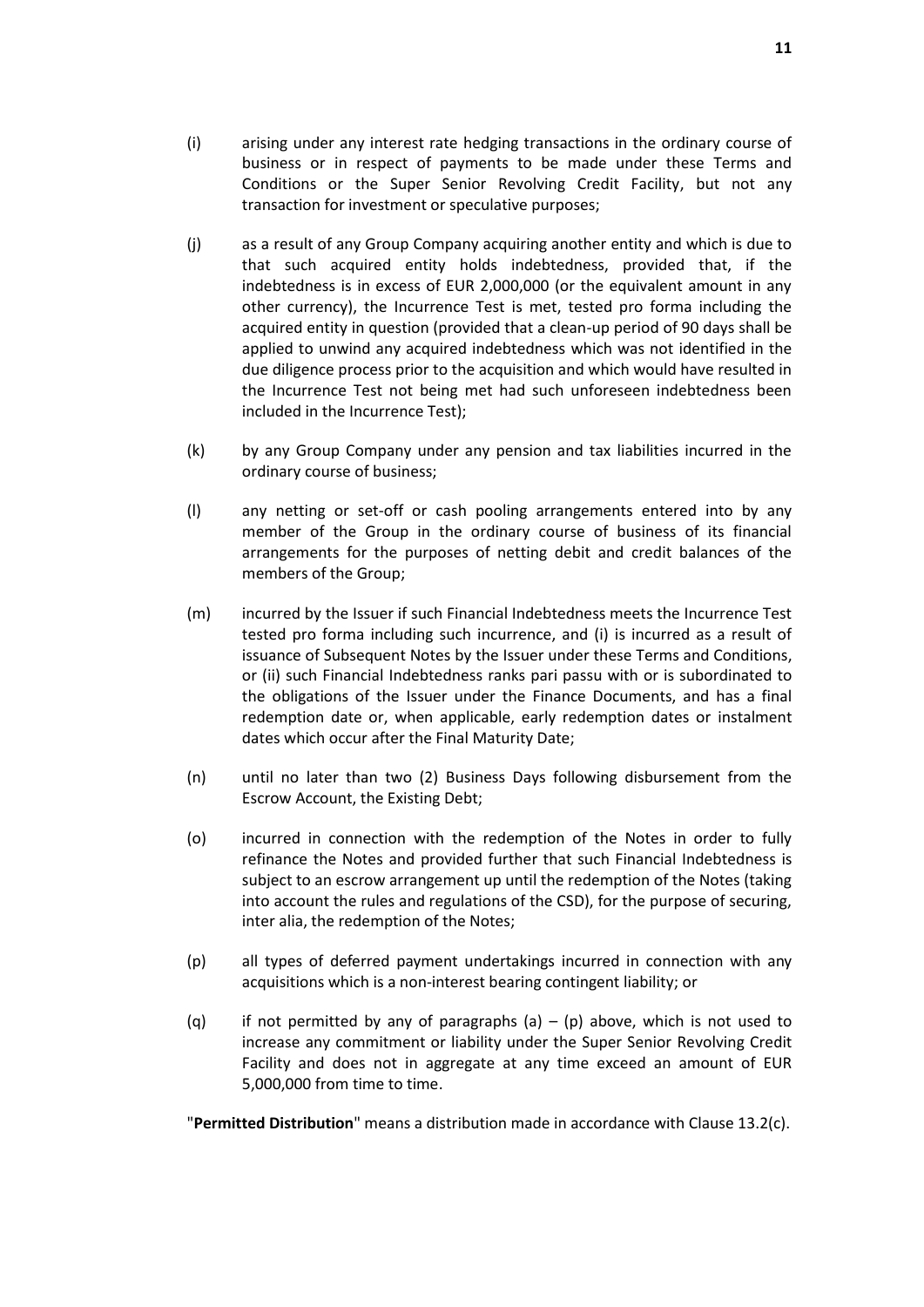#### "**Permitted Mergers**" means;

- (a) the merger between the Issuer and Polygon International AB provided that the Issuer is the surviving entity;
- (b) the merger (or analogous procedure) between Polygon A/S and Polygon Fugtteknik A/S provided that Polygon A/S is the surviving entity;
- (c) the merger (or analogous procedure) between Polygon Finland Holding Oy and Polygon Finland Oy, subject to the relevant Security Document;
- (d) the liquidation, amalgamation, merger or corporate reconstruction in each case on a solvent basis (individually or cumulatively, "**UK Reconstruction Action**") of R3 Polygon UK Holding Limited and/or R3 Polygon UK Ltd. where all of the assets and business following such UK Reconstruction Action remain with the surviving entity, provided that the surviving entity arising from such UK Reconstruction Action remains an Obligor and the Finance Parties (or the Security Agent on their behalf) will continue to have the same or substantially equivalent guarantees and Security over the surviving entity as before; and
- (e) the merger (or analogous procedure) of Polygon Norway Holding AS and Polygon AS, subject to the relevant Security Document.

"**Permitted Security**" means any guarantee or security:

- (a) created in accordance with the Finance Documents and/or the Super Senior Revolving Credit Facility Documents;
- (b) hedging transactions referred to in paragraph (h) and (i) of the Permitted Debt;
- (c) guarantees or security arising by operation of law or in the ordinary course of business (for the avoidance of doubt not including guarantees or security in respect of any monies borrowed);
- (d) any guarantee in the ordinary course of business, which is in force and has been notified to the Security Agent prior to the First Issue Date, or any counter-indemnities issued by any Group Company for such guarantees;
- (e) any security arising under any retention of title, hire purchase or conditional sale arrangement or arrangements having similar effect in respect of goods supplied to a Group Company in the ordinary course of trading;
- (f) any guarantee qualifying as Permitted Debt;
- (g) in relation to any leasing of real property which leasing obligation constitutes Permitted Debt;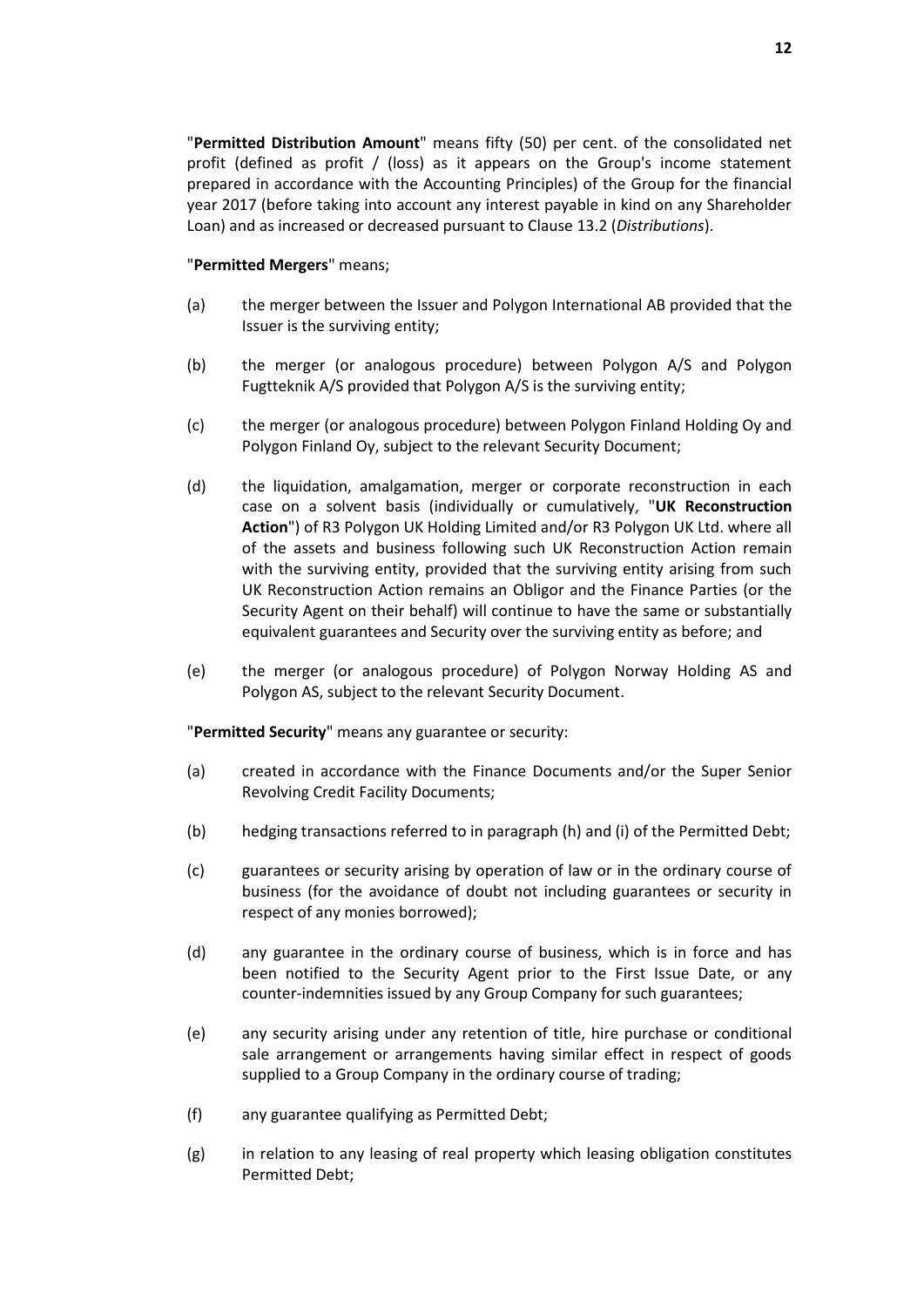- (h) in relation to liabilities for any Financial Leases which constitutes Permitted Debt;
- (i) security interests on assets of an acquired company that exist at the time of an acquisition, provided that the debt secured by such security is Permitted Debt and provided further that the security interest is released within 90 days from the closing of the acquisition;
- (j) created to secure Financial Indebtedness incurred to finance the acquisition of a company, provided that (i) the Financial Indebtedness secured constitutes Permitted Debt, (ii) Security is only provided over the shares in such company or the assets in such company, and (iii) the Incurrence Test is met;
- (k) any rights of netting or set-off over credit balances on bank accounts arising in the ordinary course of the banking arrangements of the Group and any lien arising under the general terms and conditions of banks or Sparkassen (Ge. Allgemeine Geschäftsbedingungen der Banken oder Sparkassen) with whom any Group Company maintains a banking relationship in the ordinary course of business;
- (l) any security given in order to comply with the requirements of Section 8a of the German Altersteilzeitgesetz (Act on Partial Retirement) and of Section 7b of the German Sozialgesetzbuch (Social Security Code);
- (m) any security to be granted by any Group Company for pension liabilities or pension liability insurances;
- (n) until no later than two (2) Business Days following disbursement from the Escrow Account, the Existing Security and the Existing Guarantees; or
- (o) any guarantee or security provided by or over a Group Company to secure any Permitted Debt referred to in paragraphs (o) of Permitted Debt.

"**Permitted Transfer**" means any transfer by a Sponsor of shares or other securities in the Unrestricted Guarantor or a holding company of the Unrestricted Guarantor to (i) any member of that Sponsor's Sponsor Group, or (ii) to any Co-Investment Scheme.

"**Person**" means any individual, corporation, partnership, limited liability company, joint venture, association, joint-stock company, trust, unincorporated organisation, government, or any agency or political subdivision thereof, or any other entity, whether or not having a separate legal personality.

#### "**Pledged Group Company**" means:

- (a) the Issuer;
- (b) Polygon International AB;
- (c) Polygon Sverige AB;
- (d) Polygonvatro GmbH;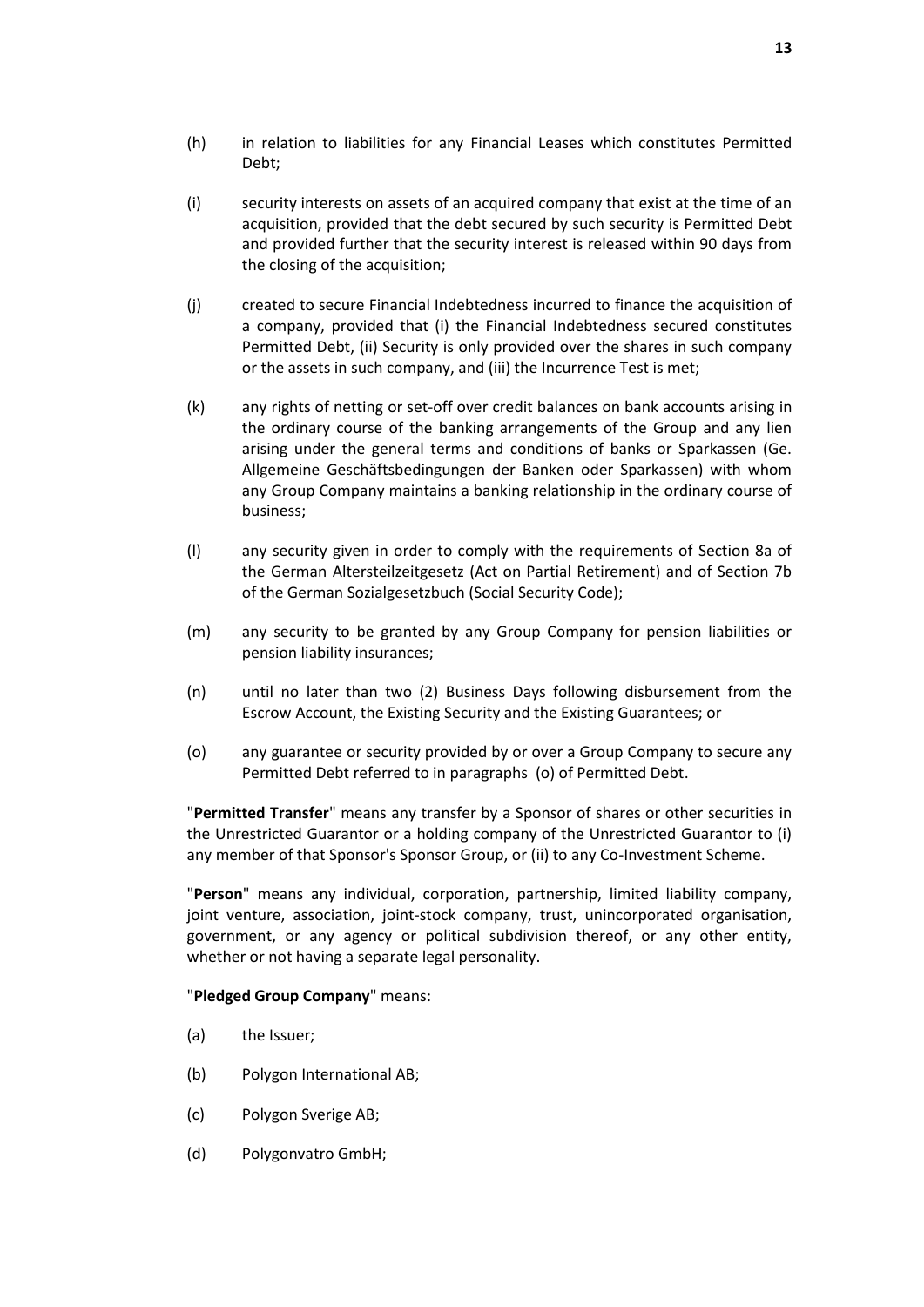- (e) Polygon Finland Holding Oy;
- (f) Polygon Finland Oy;
- (g) R3 Polygon UK Holding Limited;
- (h) R3 Polygon UK Ltd.;
- (i) Polygon Norway Holding AS; and
- (j) Polygon AS.

"**Pledged Intercompany Loans**" means the Intercompany Loans referred to in paragraphs [\(k\)](#page-16-0) to and includin[g \(o\)](#page-17-0) of the definition of "Security Documents".

"**Quotation Day**" means, in relation to any period for which an interest rate is to be determined, two (2) Business Days before the first day of that period.

"**Record Date**" means the fifth (5) Business Day prior to (i) an Interest Payment Date, (ii) a Redemption Date, (iii) a date on which a payment to the Noteholders is to be made under Clause [15](#page-40-0) (*[Distribution of Proceeds](#page-40-0)*), (iv) the date of a Noteholders' Meeting, or (v) another relevant date, or in each case such other Business Day falling prior to a relevant date if generally applicable on the Swedish bond market.

"**Redemption Date**" means the date on which the relevant Notes are to be redeemed, repaid or repurchased in accordance with Clause [9](#page-25-1) (*[Redemption and Repurchase of the](#page-25-1)  [Notes](#page-25-1)*).

"**Regulated Market**" means any regulated market (as defined in Directive 2004/39/EC on markets in financial instruments).

"**Relevant Period**" means each period of twelve (12) consecutive calendar months.

"**Restricted Payment**" means any distribution set forth in Clauses [13.2\(a\)](#page-34-2) an[d 13.2\(b\).](#page-34-3)

"**Secured Obligations**" means all obligations of the Group under the Finance Documents, the Super Senior Revolving Credit Facility Documents and under any documents relating to any such debt and the Hedging Obligations.

"**Secured Parties**" means the Noteholders, the Agent, the Super Senior Revolving Credit Facility Creditors, the Hedge Counterparty and the agent under the Super Senior Revolving Credit Facility and the Security Agent.

"**Securities Account**" means the account for dematerialised securities maintained by the CSD pursuant to the Financial Instruments Accounts Act in which (i) an owner of such security is directly registered or (ii) an owner's holding of securities is registered in the name of a nominee.

"**Security**" means a mortgage, charge, pledge, lien, security assignment or other security interest securing any obligation of any Person, or any other agreement or arrangement having a similar effect.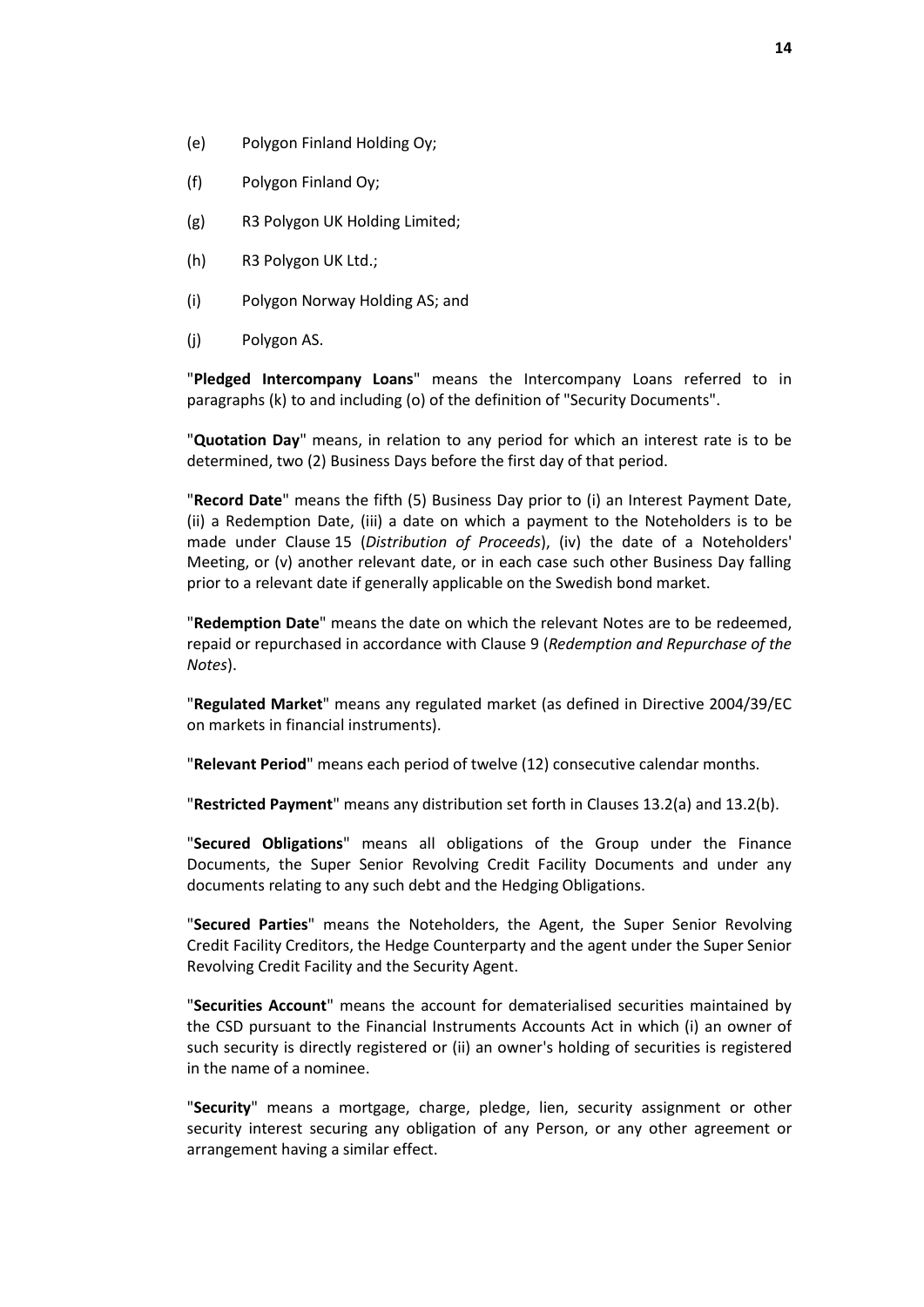"**Security Agent**" means the security agent, appointed by the Secured Parties pursuant to the Intercreditor Agreement, holding the Transaction Security on behalf of the Secured Parties, being Intertrust (Sweden) AB on the First Issue Date.

#### "**Security Documents**" means:

- (a) the share pledge agreement between the Unrestricted Guarantor and the Security Agent with respect to the shares in the Issuer;
- (b) the share pledge agreement between the Issuer and the Security Agent with respect to the shares in Polygon International AB;
- (c) the share pledge agreement between Polygon International AB and the Security Agent with respect to the shares in Polygon Sverige AB;
- (d) the share pledge agreement between Polygon Sverige AB and the Security Agent with respect to the shares in Polygonvatro GmbH (German Reg. No. 116512);
- (e) the share pledge agreement between the Issuer and the Security Agent with respect to the shares in Polygon Finland Holding Oy (Finnish Reg. No. 2354769- 0);
- (f) the share pledge agreement between Polygon Holding Oy and the Security Agent with respect to the shares in Polygon Finland Oy (Finnish Reg. No. 0892371-5);
- (g) the share pledge agreement between Polygon International AB and the Security Agent with respect to the shares in R3 Polygon UK Holding Limited (UK Reg. No. 07452971);
- (h) the share pledge agreement between R3 Polygon UK Holding Limited and the Security Agent with respect to the shares in R3 Polygon UK Ltd. (UK Reg. No. 00402652);
- (i) the share pledge agreement between Polygon International AB and the Security Agent with respect to the shares in Polygon Norway Holding AS (Norwegian Reg. No. 996 019 381);
- (j) the share pledge agreement between Polygon Norway Holding AS and the Security Agent with respect to the shares in Polygon AS (Norwegian Reg. No. 915 229 115);
- <span id="page-16-0"></span>(k) the intercompany loan pledge agreement between the Issuer and the Security Agent with respect to the intercompany loan granted by the Issuer to Polygon Finland Holding Oy in an approximate principal amount of EUR 13,800,000;
- (l) the intercompany loan pledge agreement between the Issuer and the Security Agent with respect to the intercompany loan granted by the Issuer to PolygonVatro GmbH in an approximate principal amount of EUR 32,300,000;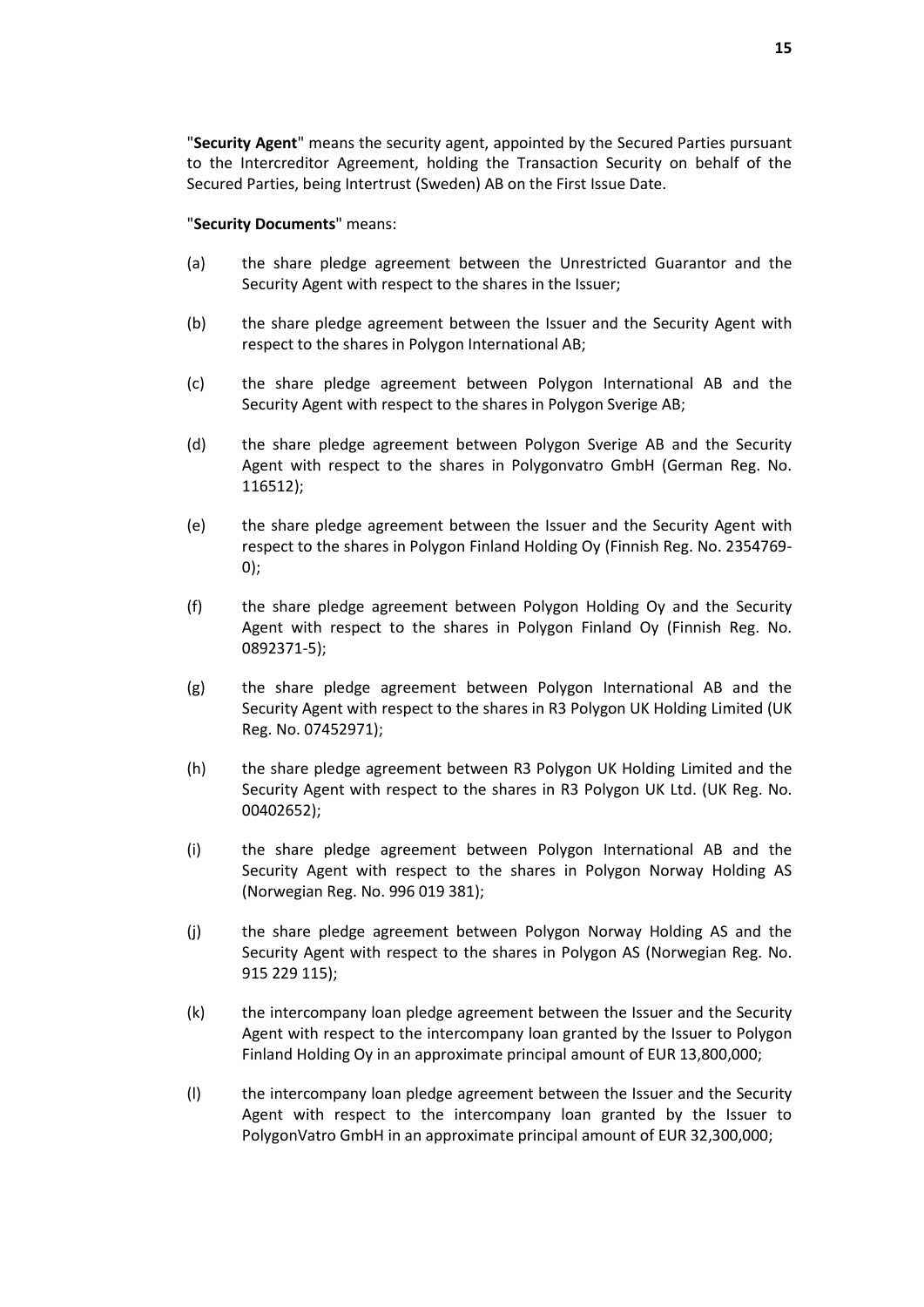- (n) any pledge agreement entered into for the purpose of securing present and future Intercompany Loans where the aggregate amount of such Intercompany Loans to a single Group Company exceeds EUR 10,000,000 (other than loans to Polygon US Corporation and Polygon Norway Holding AS);
- <span id="page-17-0"></span>(o) any pledge agreement entered into for the purpose of securing present and future Intercompany Loans where proceeds from the Notes are on-lent by the Issuer to any of its Subsidiaries; and
- (p) any other Transaction Security Document (as defined in the Intercreditor Agreement).

"**Senior Finance Documents**" means the Finance Documents, the Super Senior Revolving Credit Facility Documents and any document relating to the Hedging Obligations.

"**Shareholder Loans**" means any shareholder loans made by the Shareholders to the Issuer or any of its Subsidiaries, where the Issuer or the relevant Subsidiary is the debtor, provided, that (a) the Shareholder lender is a party to the Intercreditor Agreement (other than the lenders under the Investor Loan, which for the avoidance of doubt for other purposes is a Shareholder Loan) and the Shareholder Loan is thus subordinated to the obligations of the Issuer in respect of the Notes, (b) according to its terms have a final redemption date or, when applicable, early redemption dates or instalment dates which occur after the Final Maturity Date, and (c) according to its terms do not provide for any cash pay interest but interest to be non-cash paid or to accrue to be paid-in-kind by being added to principal (however, for the avoidance of doubt, such loan may be converted in to an Investor Document).

"**Shareholders**" means the Unrestricted Guarantor and any direct or indirect shareholder of the Unrestricted Guarantor.

"**Sponsor**" means Triton Fund III and any Person to whom they have made a Permitted Transfer.

"**Sponsor Affiliate**" means any Sponsor, each of its Affiliates, any trust of which any Sponsor or any of its Affiliates is a trustee, any partnership of which any Sponsor or any of its Affiliates is a partner and any trust, fund or other entity which is managed by, or is under the control of, any Sponsor or any of its Affiliates, provided that any such trust, fund or other entity which has been established for at least six months solely for the purpose of making, purchasing or investing in loans or debt securities and which is managed or controlled independently from all other trusts, funds or other entities managed or controlled by any Sponsor or any of its Affiliates which have been established for the primary or main purpose of investing in the share capital of companies shall not constitute an Sponsor Affiliate.

"**Sponsor Group**" means, in relation to a Sponsor: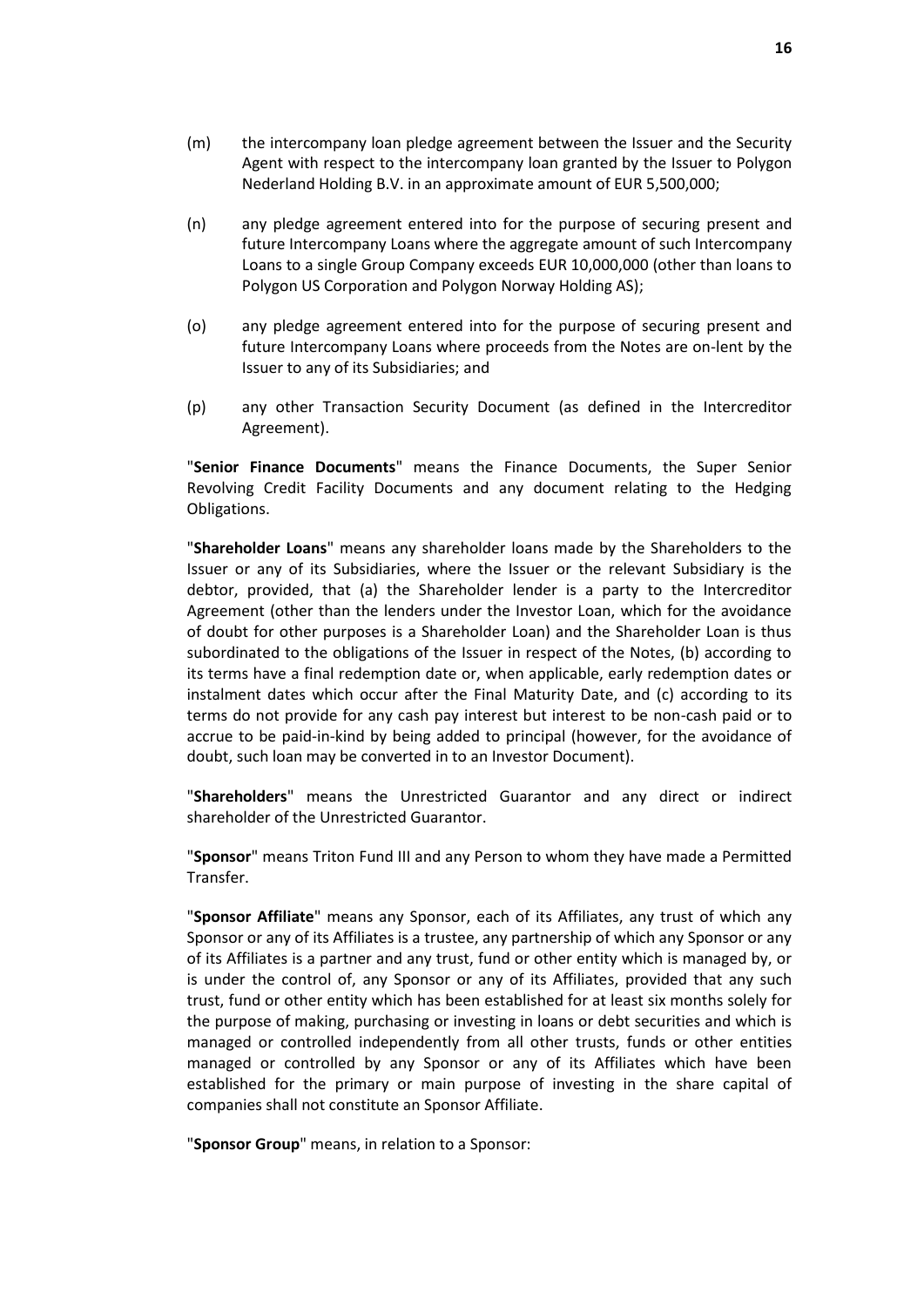- (a) any group undertaking for the time being of that Sponsor;
- (b) any Sponsor Affiliate of that Sponsor;
- (c) any general partner, trustee or nominee of that Sponsor or any group undertaking for the time being of that Sponsor; and
- (d) any manager or adviser or limited partner of a Sponsor or any group undertaking of that Sponsor for the time being,

in each case, other than a Group Company, and "member of a Sponsor Group" shall be construed accordingly.

"**Subsequent Notes**" means any Notes issued after the First Issue Date on one or more occasions.

"**Subsidiary**" means in relation to any Person, any Swedish or foreign legal entity (whether incorporated or not), which at the time is a subsidiary (Sw. *dotterföretag*) to such Person, directly or indirectly, as defined in the Swedish Companies Act (*aktiebolagslagen (2005:551)*).

"**Super Senior Debt**" means the indebtedness under the Super Senior Revolving Credit Facility and under the Hedging Obligations.

"**Super Senior Headroom**" means an amount of up to EUR 5,000,000 by which the Super Senior Revolving Credit Facility may be increased if and to the extent the facility agent thereunder and the Issuer agree that such increase is necessary for the liquidity requirements of the Group.

"**Super Senior Revolving Credit Facility**" means a revolving facility to be provided to certain Group Companies by a bank (initially Nordea Bank AB (publ)) being a party to the Intercreditor Agreement in an aggregate maximum commitment of the higher of (i) EUR 40,000,000 (or the equivalent amount in any other currency) and (ii) 0.8X Group EBITDA, (the Super Senior Headroom may be added to each such amount), for general corporate purposes (including for the avoidance of doubt acquisitions and working capital purposes) of the Group (and any refinancing, amendments or replacements thereof), amended or replaced from time to time (as the case may be).

"**Super Senior Debt Creditors**" means the Hedge Counterparty and the Super Senior Revolving Credit Facility Creditors.

"**Super Senior Revolving Credit Facility Agreement**" means the agreement for the Super Senior Revolving Credit Facility.

"**Super Senior Revolving Credit Facility Creditors**" mean the finance parties under the Super Senior Revolving Credit Facility Documents.

"**Super Senior Revolving Credit Facility Documents**" means the Super Senior Revolving Credit Facility Agreement and any other document entered into in relation thereto.

"**Total Nominal Amount**" means the total aggregate Nominal Amount of the Notes outstanding at the relevant time.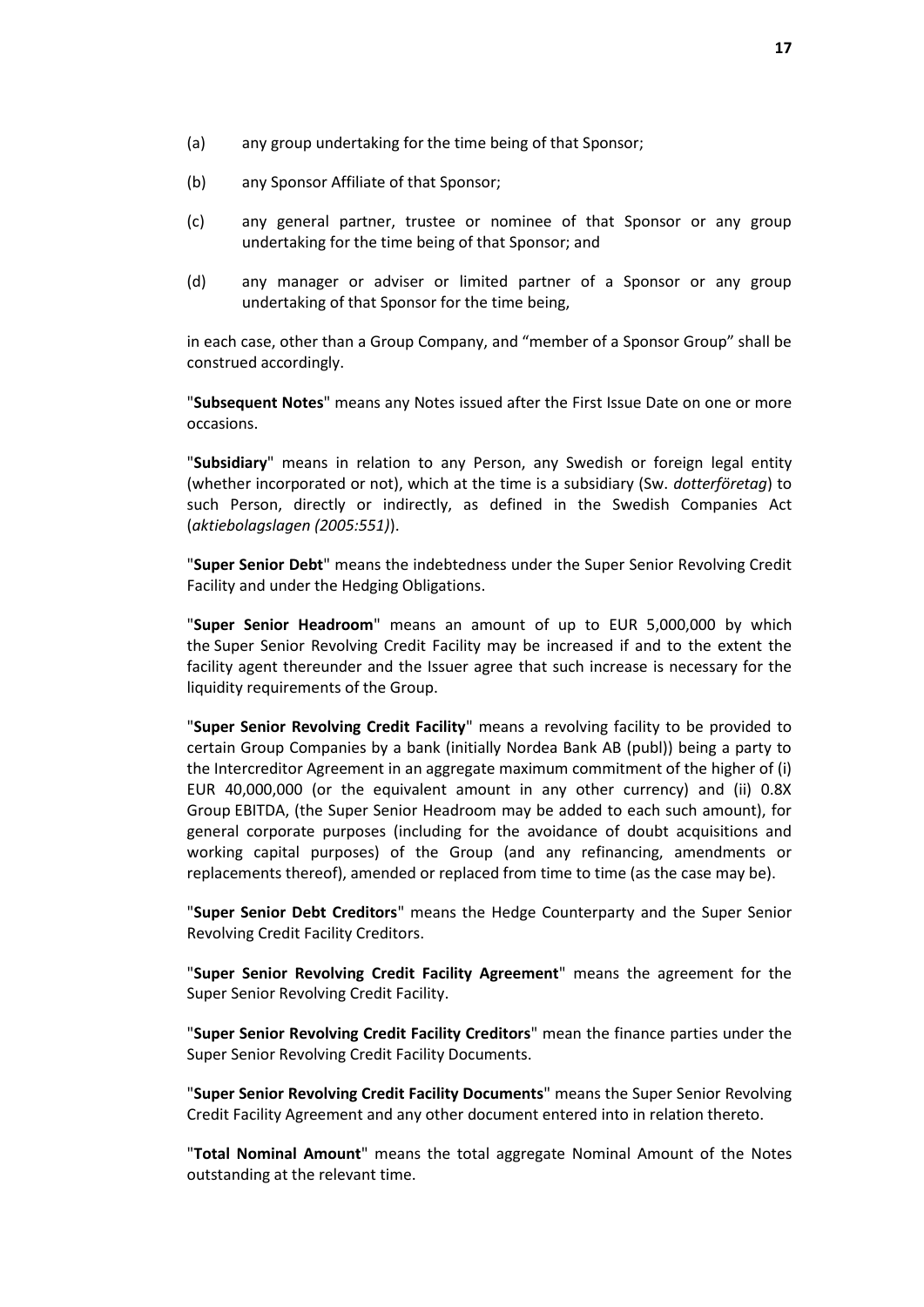"**Transaction Costs**" means all fees, costs and expenses incurred by a Group Company in connection with (a) the issuance of the Initial Notes, (b) the issuance of any Subsequent Notes, (c) the establishment of Super Senior Debt, (d) the Transaction Security, (e) the repayment of the Existing Debt, (f) acquisitions which are not prohibited hereunder and (g) the listing of the Notes.

"**Transaction Security**" means the Security provided for the Secured Obligations pursuant to the Security Document and as provided pursuant to Clause [13.11](#page-37-0) (*[Intercompany Loans](#page-37-0)*).

"**Triton**" means Triton Managers III Ltd. acting on behalf of Triton Fund III General Partner L.P, in its turn acting for Triton Fund III L.P., Triton Fund III No. 2 L.P, Triton Fund III F&F No. 2 L.P., Triton Fund III F&F No. 3 L.P., Triton Fund III F&F No. 4 L.P. Triton Fund III F&F G L.P., Triton Fund III German L.P., and TFF III Ltd acting on behalf of Triton III F&F L.P.

"**Unrestricted Guarantor**" means Polygon Holding AB, Swedish Reg. No. 556809-3511, being the direct parent company of the Issuer.

"**Written Procedure**" means the written or electronic procedure for decision making among the Noteholders in accordance with Clause [18](#page-45-0) (*[Written Procedure](#page-45-0)*).

### **1.2 Construction**

- (a) Unless a contrary indication appears, any reference in these Terms and Conditions to:
	- (i) "**assets**" includes present and future properties, revenues and rights of every description;
	- (ii) any agreement or instrument is a reference to that agreement or instrument as supplemented, amended, novated, extended, restated or replaced from time to time;
	- (iii) a "**regulation**" includes any regulation, rule or official directive, request or guideline (whether or not having the force of law) of any governmental, intergovernmental or supranational body, agency, department or regulatory, self-regulatory or other authority or organisation;
	- (iv) an Event of Default is continuing if it has not been remedied or waived;
	- (v) a provision of law is a reference to that provision as amended or reenacted; and
	- (vi) a time of day is a reference to Stockholm time.
- (b) A notice shall be deemed to be sent by way of press release if it is made available to the public within Sweden promptly and in a non-discriminatory manner.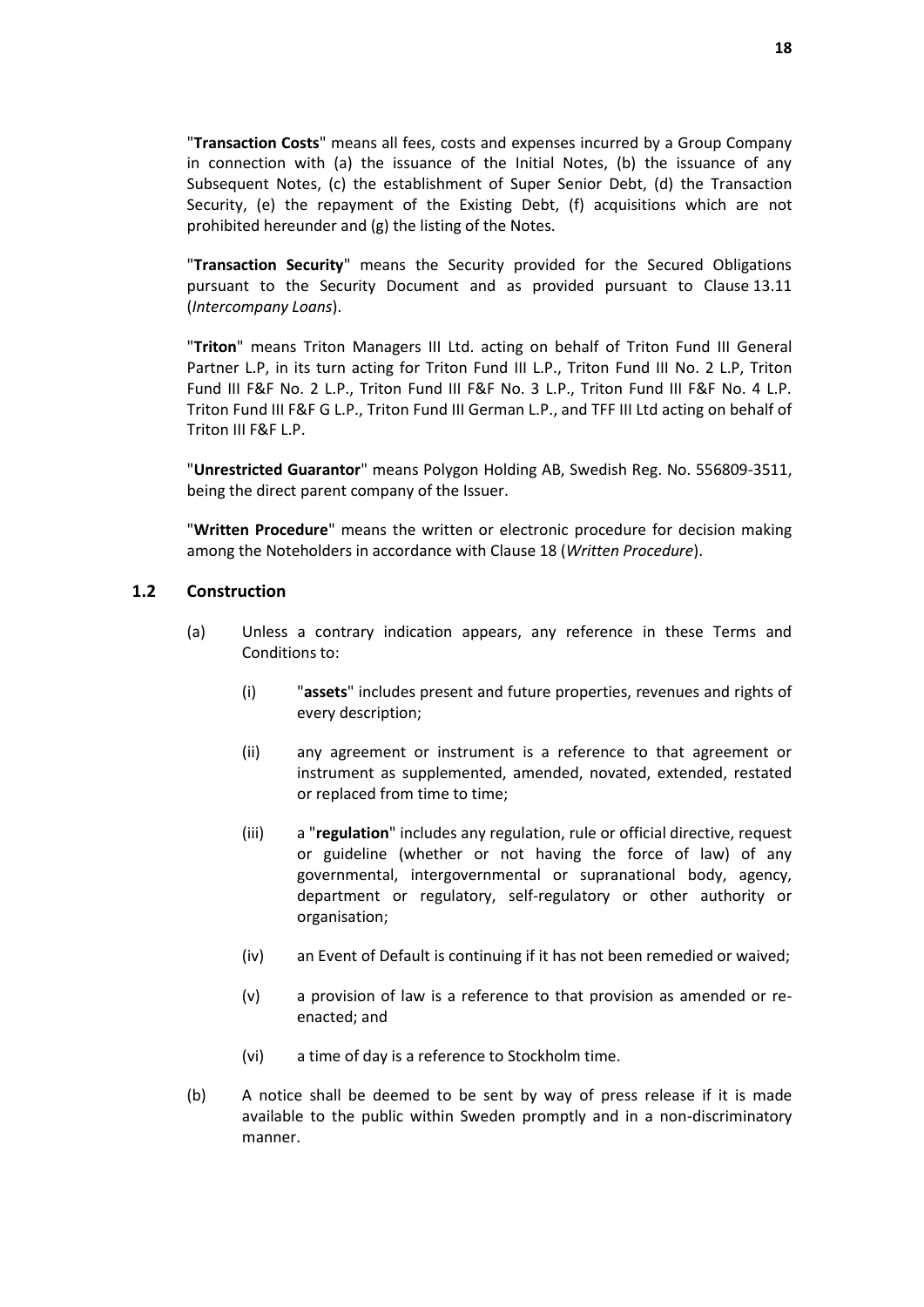(c) No delay or omission of the Agent or of any Noteholder to exercise any right or remedy under the Finance Documents shall impair or operate as a waiver of any such right or remedy, other than as explicitly set out in these Terms and Conditions.

# <span id="page-20-0"></span>**2. Status of the Notes**

- (a) The Notes are denominated in EUR and each Note is constituted by these Terms and Conditions. The Issuer undertakes to make payments in relation to the Notes and to comply with these Terms and Conditions.
- (b) By subscribing for Notes, each initial Noteholder agrees that the Notes shall benefit from and be subject to the Finance Documents and by acquiring Notes, each subsequent Noteholder confirms such agreement.
- <span id="page-20-1"></span>(c) The nominal amount of each Note is EUR 100,000 less the aggregate amount by which each Note has been redeemed or repaid in part pursuant to Clause [9.4](#page-26-0) (*[Special Redemption](#page-26-0)*) (the "**Nominal Amount**"). The maximum Total Nominal Amount of the Initial Notes is EUR 210,000,000. All Initial Notes are issued on a fully paid basis at an issue price of 100 per cent. of the Nominal Amount.
- (d) Provided that the Incurrence Test is met and that no Event of Default is continuing or would result from such issue, the Issuer may, at one or several occasions, issue Subsequent Notes. Subsequent Notes shall benefit from and be subject to the Finance Documents, and, for the avoidance of doubt, the applicable ISIN, the interest rate, the currency, the nominal amount and the final maturity applicable to the Initial Notes shall apply to Subsequent Notes. The price of the Subsequent Notes may be set at a discount or at a premium compared to the Nominal Amount.
- (e) The Notes are freely transferrable. Noteholders may however be subject to purchase or transfer restrictions with regard to the Notes, as applicable from time to time under local laws to which a Noteholder may be subject (due to, e.g., its nationality, its residency, its registered address or its place(s) of business). Each Noteholder must ensure compliance with local laws and regulations applicable at its own cost and expense.
- (f) The Notes constitute direct, general, unconditional, unsubordinated and secured obligations of the Issuer and shall at all times rank without any preference among them and at least *pari passu* with all direct, unconditional, unsubordinated and unsecured obligations of the Issuer, except for those obligations which are mandatorily preferred by law and for the super senior status of (i) the Super Senior Revolving Credit Facility and (ii) the Hedging Obligations permitted under these Terms and Conditions, in each case as set out in the Intercreditor Agreement and *pari passu* with the other secured parties in respect of the Security.
- (g) No action is being taken in any jurisdiction that would or is intended to permit a public offering of the Notes or the possession, circulation or distribution of any document or other material relating to the Issuer or the Notes in any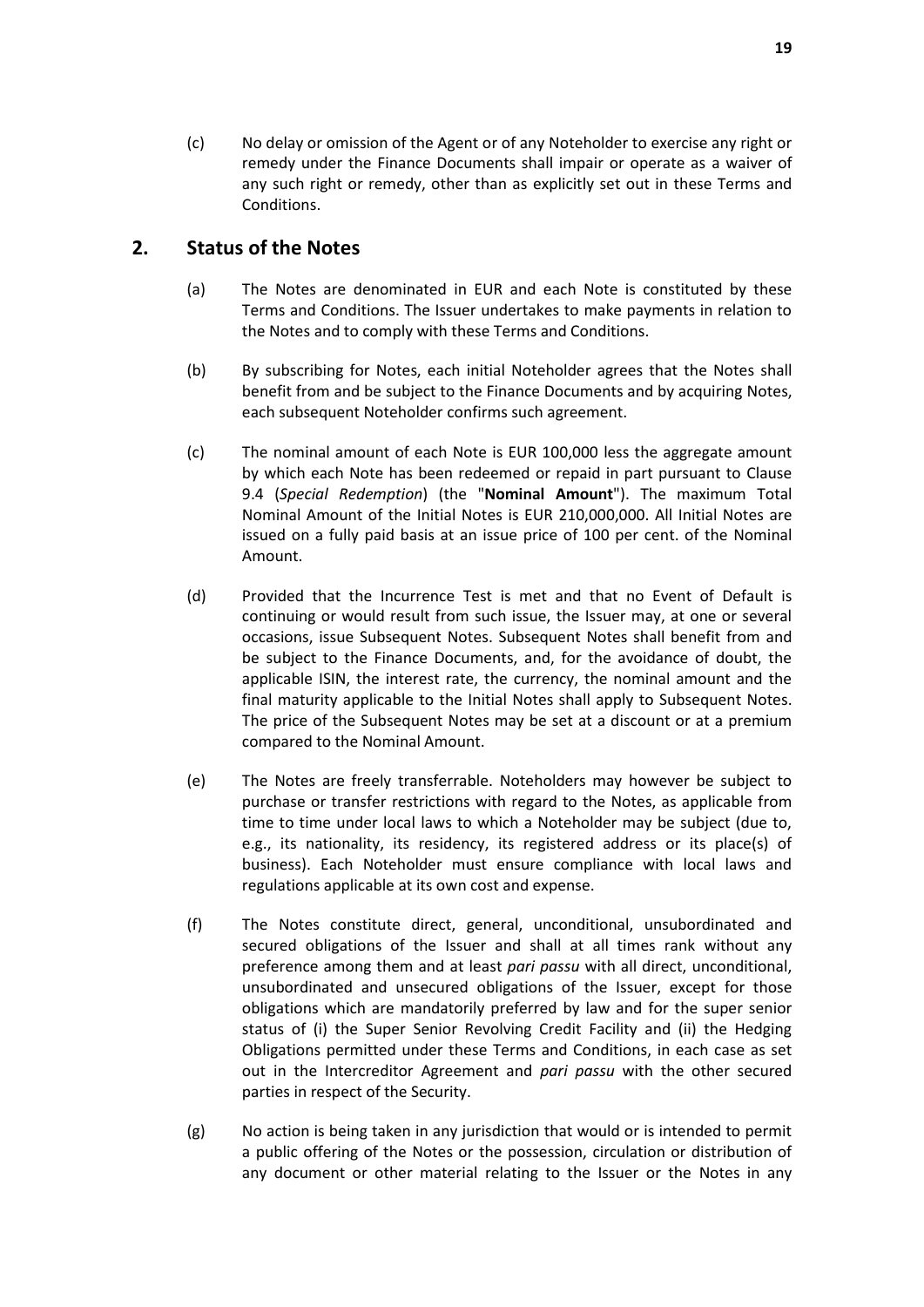jurisdiction other than Sweden, where action for that purpose is required. Each Noteholder must inform itself about, and observe, any applicable restrictions to the transfer of material relating to the Issuer or the Notes.

## <span id="page-21-0"></span>**3. Use of Proceeds**

The Net Proceeds from the issuance of the Initial Notes shall be applied against repayment in full of the Existing Debt and any remaining amount shall be used for general corporate purposes of the Group including acquisitions. Any proceeds from any issuance of Subsequent Notes shall be used for general corporate purposes of the Group including acquisitions.

### <span id="page-21-1"></span>**4. Conditions Precedent**

#### <span id="page-21-2"></span>**4.1 Conditions Precedent Initial Notes Issue**

- (a) The payment of the Net Proceeds to the Escrow Account is subject to the Agent having received the following documents and evidence and confirmed to the Issuing Agent that the receipt thereof have been fulfilled to its satisfaction (acting reasonably):
	- (i) a duly executed copy of the Escrow Account Pledge Agreement and evidence that the Security created thereunder has been duly created and perfected;
	- (ii) a duly executed copy of these Terms and Conditions;
	- (iii) a duly executed copy of the Agency Agreement;
	- (iv) copies of the certificate of registration and the articles of associations of the Issuer;
	- (v) a copy of a resolution of the board of directors of the Issuer authorising, among other things, the Issue.
- <span id="page-21-3"></span>(b) The Issuer shall provide, or procure the provision of, to the Agent, in form and substance satisfactory to the Agent (acting reasonably):
	- (i) copies of constitutional documents of each Guarantor;
	- (ii) copies of necessary corporate resolutions (including authorisations) from each Group Company (other than the Issuer) to execute the relevant Finance Documents and only to the extent that Group Company is a party to a relevant Finance Document;
	- (iii) duly executed copies of the Finance Documents (other than as set out above under paragrap[h 4.1\(a\)](#page-21-2) or Clause [4.2\(a\)\)](#page-22-0);
	- (iv) duly executed notice of release from the Issuer in respect of the pledge over the Escrow Account;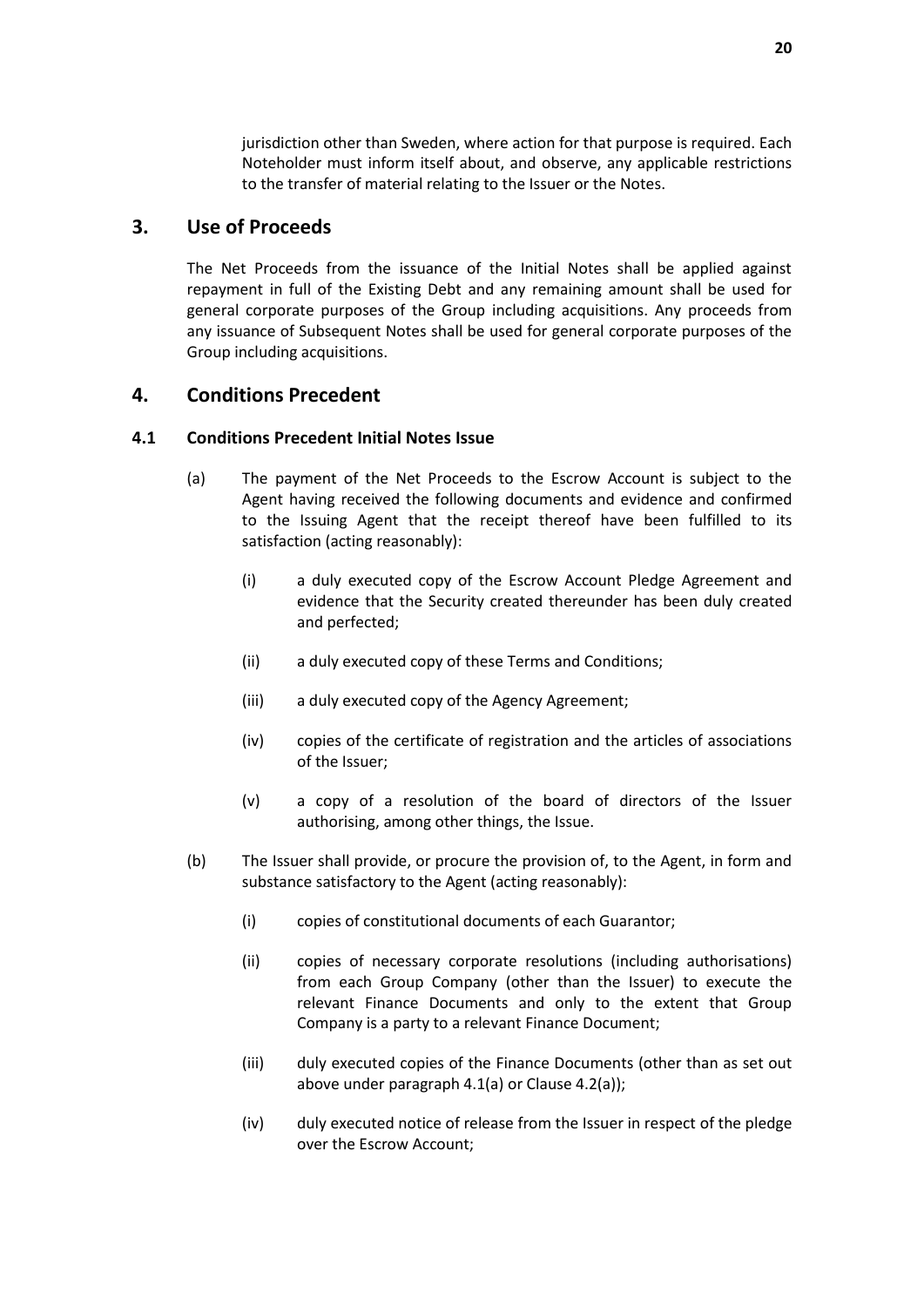- (v) duly executed copies of release notice(s) from the relevant agent(s) under the Existing Debt confirming that all Existing Security and Existing Guarantees will be released upon repayment of the Existing Debt;
- (vi) evidence by way of a funds flow statement that the amounts to be released from the Escrow Account will be applied towards repayment of the Existing Debt and general corporate purposes in accordance with Clause [3](#page-21-0) (*[Use of Proceeds](#page-21-0)*) immediately following disbursement;
- (vii) an agreed form Compliance Certificate; and
- (viii) the agreed form documents referred to under Clause [4.2](#page-22-1) (*[Conditions](#page-22-1)  [Subsequent Initial Notes Issue](#page-22-1)*).
- (c) The Agent may assume that the documents and evidence delivered to it pursuant to Clauses [4.1\(a\)](#page-21-2) and [4.1\(b\)](#page-21-3) are accurate, legally valid, enforceable, correct, true and complete unless it has actual knowledge to the contrary, and the Agent does not have to verify or assess the contents of any such documentation. The documents and evidence are not reviewed by the Agent from a legal or commercial perspective of the Noteholders.
- (d) When the conditions precedent for disbursement set out in Clauses [4.1\(a\)](#page-21-2) and [4.1\(b\)](#page-21-3) have been fulfilled to the satisfaction of the Agent (acting reasonably), the Agent shall instruct the bank (with which the Issuer holds the Escrow Account) to transfer the funds from the Escrow Account for the purpose of repayment of the Existing Debt and in accordance with Clause [3](#page-21-0) (*[Use of](#page-21-0)  [Proceeds](#page-21-0)*), and the Agent shall immediately thereafter or in connection therewith release the pledge over the Escrow Account.
- <span id="page-22-2"></span>(e) If the conditions precedent for disbursement set out in Clauses [4.1\(a\)](#page-21-2) and [4.1\(b\)](#page-21-3) have not been fulfilled to the satisfaction of the Agent (acting reasonably) or waived by the Agent within thirty (30) Business Days from the First Issue Date (a "**Conditions Precedent Failure**"), the Issuer shall immediately repurchase all Notes at a price equal to 100 per cent. of the Nominal Amount together with any accrued but unpaid Interest. Any funds distributed by the Agent to the Noteholders (as a result of the Conditions Precedent Failure) in accordance with the Escrow Account Pledge Agreement shall be deemed to be paid by the Issuer for the redemption under this Clause [4.1\(e\).](#page-22-2)

#### <span id="page-22-1"></span><span id="page-22-0"></span>**4.2 Conditions Subsequent Initial Notes Issue**

- (a) The Issuer shall no later than two (2) Business Days following disbursement from the Escrow Account provide the Agent with the following:
	- (i) duly executed copies of the relevant Security Documents and the Guarantee and Adherence Agreement;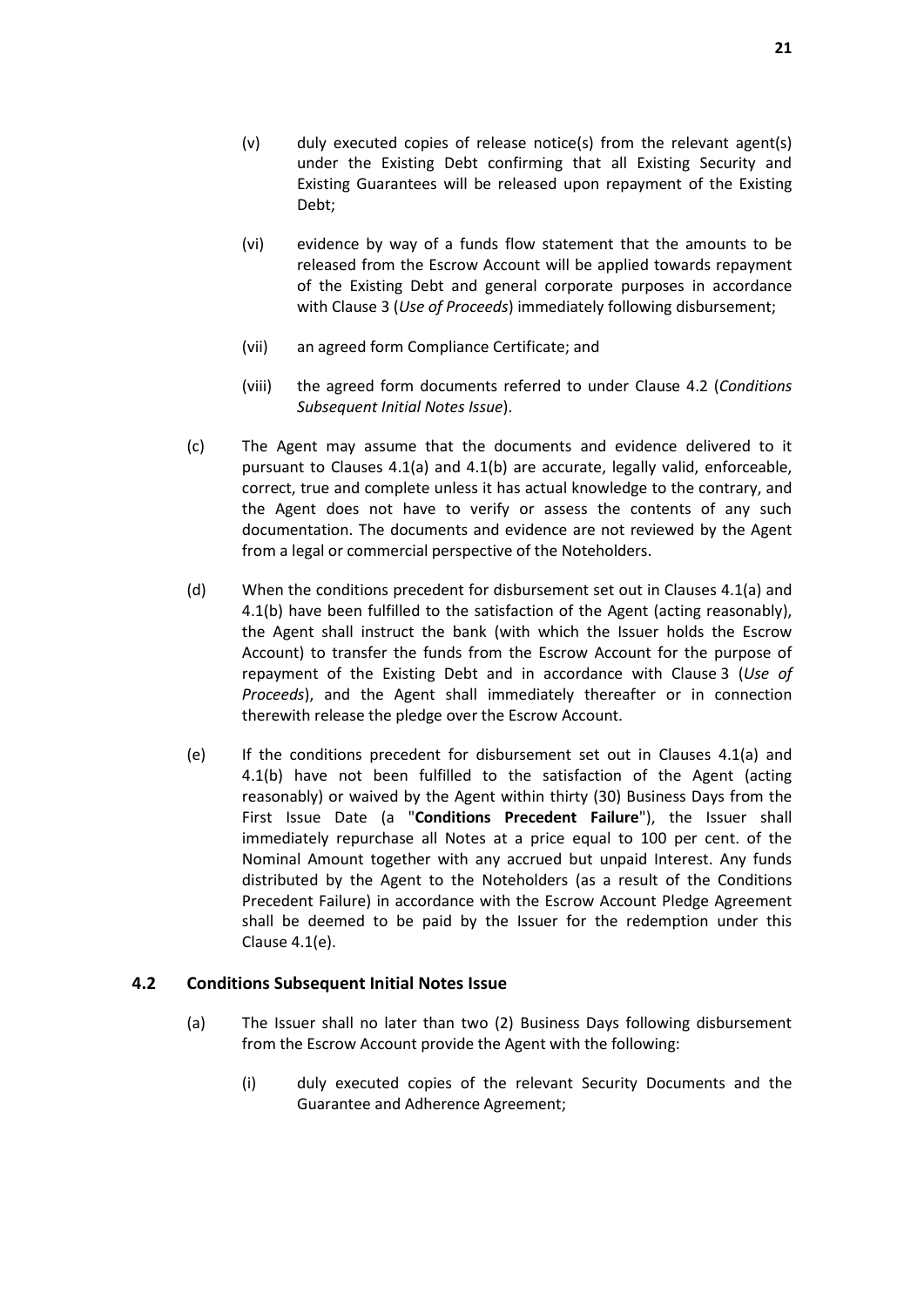- (ii) the documents and other evidences to be delivered pursuant to the Security Documents to create and perfect the Transaction Security referred to thereunder;
- (iii) legal opinion(s) on the capacity, due execution, in respect of any member of the Group which is party to the Finance Documents (not being incorporated in Sweden) prepared by the legal counsel of the Joint Bookrunners and/or the Secured Parties; and
- (iv) legal opinion(s) on the validity and enforceability of any Finance Document not governed by Swedish law prepared by the legal counsel of the Joint Bookrunners and/or the Secured Parties.
- (b) The Agent may assume that the documents and evidence delivered to it pursuant to paragraph [\(a\)](#page-21-2) above are accurate, legally valid, enforceable, correct, true and complete unless it has actual knowledge to the contrary, and the Agent does not have to verify or assess the contents of any such documentation. The documents and evidence are not reviewed by the Agent from a legal or commercial perspective of the Noteholders.
- (c) If the documents and evidences referred to in paragraph [\(a\)](#page-22-0) have not been fulfilled to the satisfaction of the Agent (acting reasonably) or waived by the Agent within two (2) Business Days following disbursement from the Escrow Account, the Issuer shall immediately repurchase all Notes at a price equal to 100 per cent. of the Nominal Amount together with any accrued but unpaid Interest.

# <span id="page-23-0"></span>**5. Notes in Book-Entry Form**

- (a) The Notes will be registered for the Noteholders on their respective Securities Accounts and no physical notes will be issued. Accordingly, the Notes will be registered in accordance with the Financial Instruments Accounts Act. Registration requests relating to the Notes shall be directed to an Account Operator.
- (b) Those who according to assignment, Security, the provisions of the Swedish Children and Parents Code (Sw. *föräldrabalken (1949:381)*), conditions of will or deed of gift or otherwise have acquired a right to receive payments in respect of a Note shall register their entitlements to receive payment in accordance with the Financial Instruments Accounts Act.
- (c) The Issuer (and the Agent when permitted under the CSD's applicable regulations) shall be entitled to obtain information from the debt register (Sw. *skuldbok*) kept by the CSD in respect of the Notes. At the request of the Agent, the Issuer shall promptly obtain such information and provide it to the Agent.
- (d) For the purpose of or in connection with any Noteholders' Meeting under Clause [17](#page-44-0) (*[Noteholders'](#page-44-0) Meeting*) or any direct communication to the Noteholders under Clause [18](#page-45-0) (*[Written Procedure](#page-45-0)*), the Issuing Agent shall be entitled to obtain information from the debt register kept by the CSD in respect of the Notes.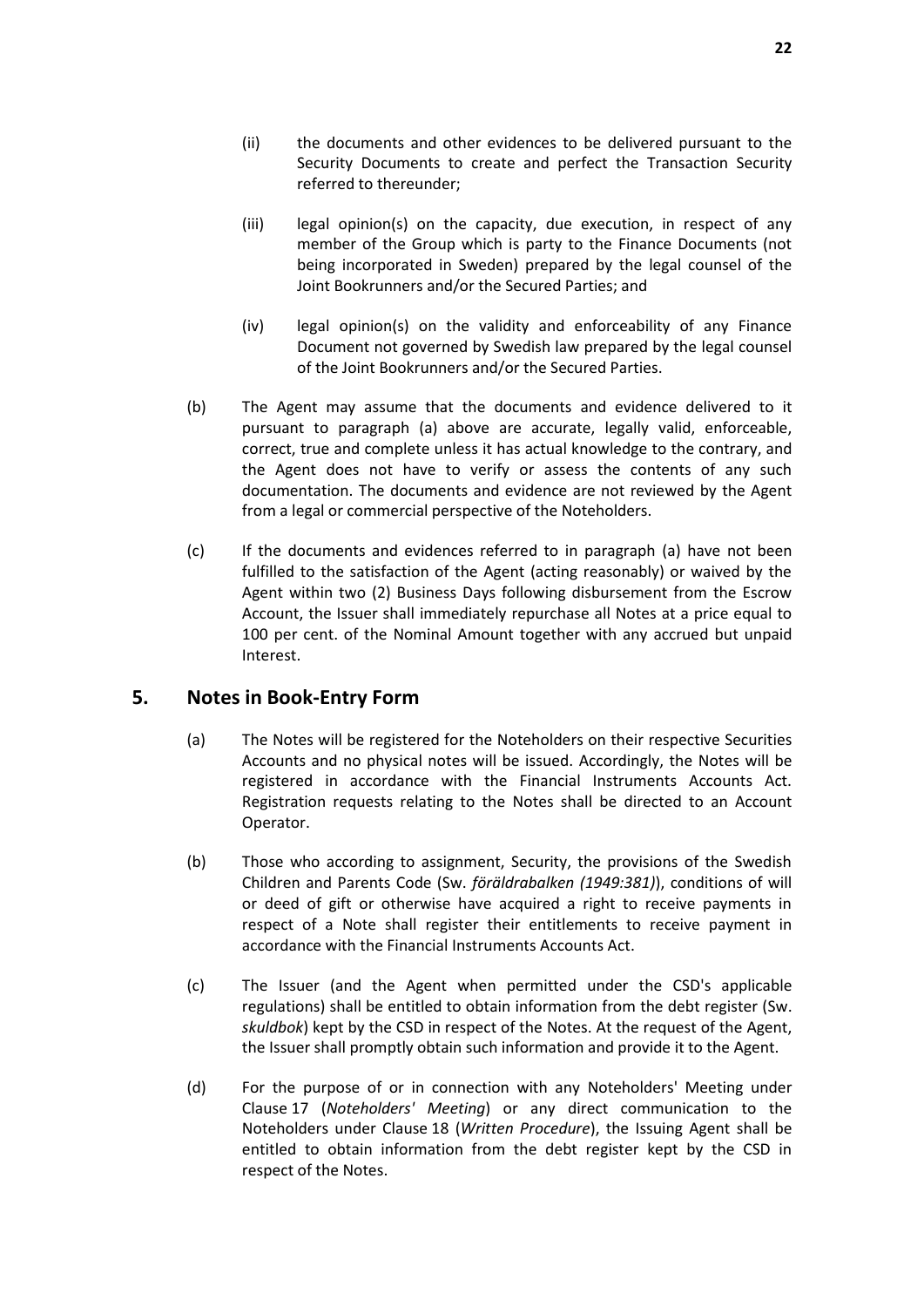(e) The Issuer shall issue any necessary power of attorney to such Persons employed by the Agent, as notified by the Agent, in order for such individuals to independently obtain information directly from the debt register kept by the CSD in respect of the Notes. The Issuer may not revoke any such power of attorney unless directed by the Agent or unless consent thereto is given by the Noteholders.

# <span id="page-24-0"></span>**6. Right to Act on Behalf of a Noteholder**

- (a) If any Person other than a Noteholder wishes to exercise any rights under the Finance Documents, it must obtain a power of attorney or other proof of authorisation from the Noteholder or a successive, coherent chain of powers of attorney or proofs of authorisation starting with the Noteholder and authorising such Person.
- <span id="page-24-2"></span>(b) A Noteholder may issue one or several powers of attorney to third parties to represent it in relation to some or all of the Notes held by it. Any such representative may act independently under the Finance Documents in relation to the Notes for which such representative is entitled to represent the Noteholder and may further delegate its right to represent the Noteholder by way of a further power of attorney.
- (c) The Agent shall only have to examine the face of a power of attorney or other proof of authorisation that has been provided to it pursuant to Clause [6\(b\)](#page-24-2) and may assume that it has been duly authorised, is valid, has not been revoked or superseded and that it is in full force and effect, unless otherwise is apparent from its face.

# <span id="page-24-1"></span>**7. Payments in Respect of the Notes**

- (a) Any payment or repayment under the Finance Documents shall be made to such Person who is registered as a Noteholder on a Securities Account on the Record Date immediately preceding the relevant payment date.
- (b) If a Noteholder has registered, through an Account Operator, that principal and interest shall be deposited in a certain bank account, such deposits will be effected by the CSD on the relevant payment date. In other cases, payments will be transferred by the CSD to the Noteholder at the address registered with the CSD on the Record Date. Should the CSD, due to a delay on behalf of the Issuer or some other obstacle, not be able to effect the payment of amounts according to the aforesaid, the Issuer shall procure that the CSD will pay such amount to the relevant Noteholder being registered as such on the Record Date as soon as possible after such obstacle has been removed.
- (c) If, due to any obstacle for the CSD, the Issuer cannot make a payment or repayment, such payment or repayment may be postponed until the obstacle has been removed. Interest shall accrue in accordance with Clause [8\(d\)](#page-25-4) during such postponement.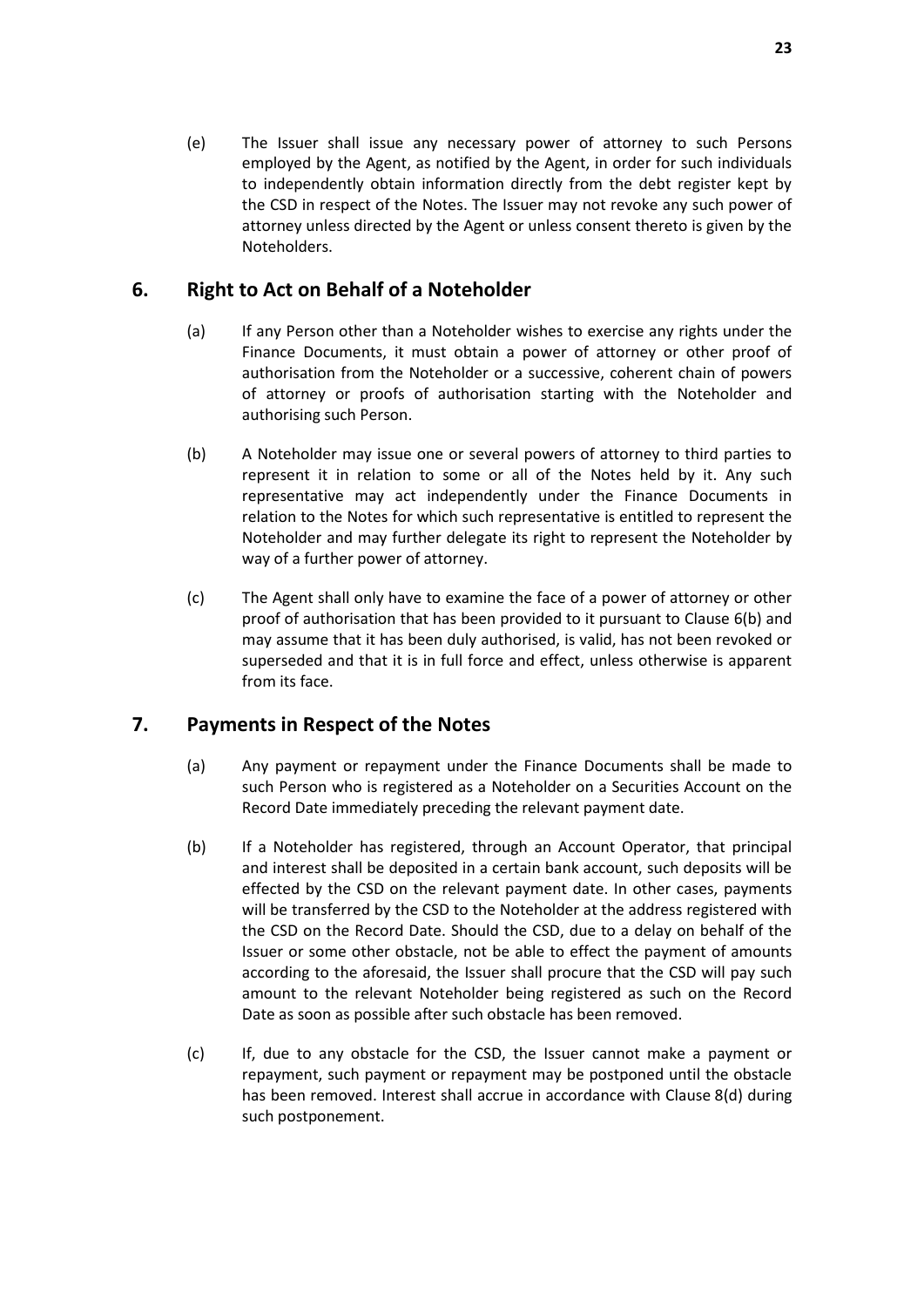- (d) If payment or repayment is made in accordance with this Clause [7,](#page-24-1) the Issuer and the CSD shall be deemed to have fulfilled their obligation to pay, irrespective of whether such payment was made to a Person not entitled to receive such amount.
- (e) The Issuer is not liable to gross-up any payments under these Terms and Conditions by virtue of any withholding tax, public levy or the similar.

### <span id="page-25-3"></span><span id="page-25-0"></span>**8. Interest**

- (a) Each Initial Note carries Interest at the Interest Rate from (but excluding) the First Issue Date up to (and including) the relevant Redemption Date. Any Subsequent Note will carry Interest at the Interest Rate from (but excluding) the Interest Payment Date falling immediately prior to its issuance up to (and including) the relevant Redemption Date.
- (b) Interest accrues during an Interest Period. Payment of Interest in respect of the Notes shall be made semi-annually in arrears to the Noteholders on each Interest Payment Date for the preceding Interest Period.
- (c) Interest shall be calculated on the basis of a 360-day year comprised of twelve months of 30 days each and, in case of an incomplete month, the actual number of days elapsed (30/360-days basis).
- <span id="page-25-4"></span>(d) If the Issuer fails to pay any amount payable by it under the Finance Documents on its due date, default interest shall accrue on the overdue amount from (but excluding) the due date up to (and including) the date of actual payment at a rate which is two (2) per cent. higher than the Interest Rate. Accrued default interest shall not be capitalised. No default interest shall accrue where the failure to pay was solely attributable to the Agent or the CSD, in which case the Interest Rate shall apply instead.

### <span id="page-25-1"></span>**9. Redemption and Repurchase of the Notes**

#### **9.1 Redemption at maturity**

The Issuer shall redeem all, but not only some, of the outstanding Notes in full on the Final Maturity Date with an amount per Note equal to the Nominal Amount together with accrued but unpaid Interest. If the Final Maturity Date is not a Business Day, then the redemption shall occur on the Business Day following from an application of the Business Day Convention.

### **9.2 The Group Companies' purchase of Notes**

The Issuer and any other Group Company may, subject to applicable law, at any time and at any price purchase Notes on the market or in any other way.

#### <span id="page-25-5"></span><span id="page-25-2"></span>**9.3 Voluntary Total Redemption**

(a) The Issuer may redeem all, but not only some, of the outstanding Notes in full with an amount per Note equal to the Call Option Amount applicable to the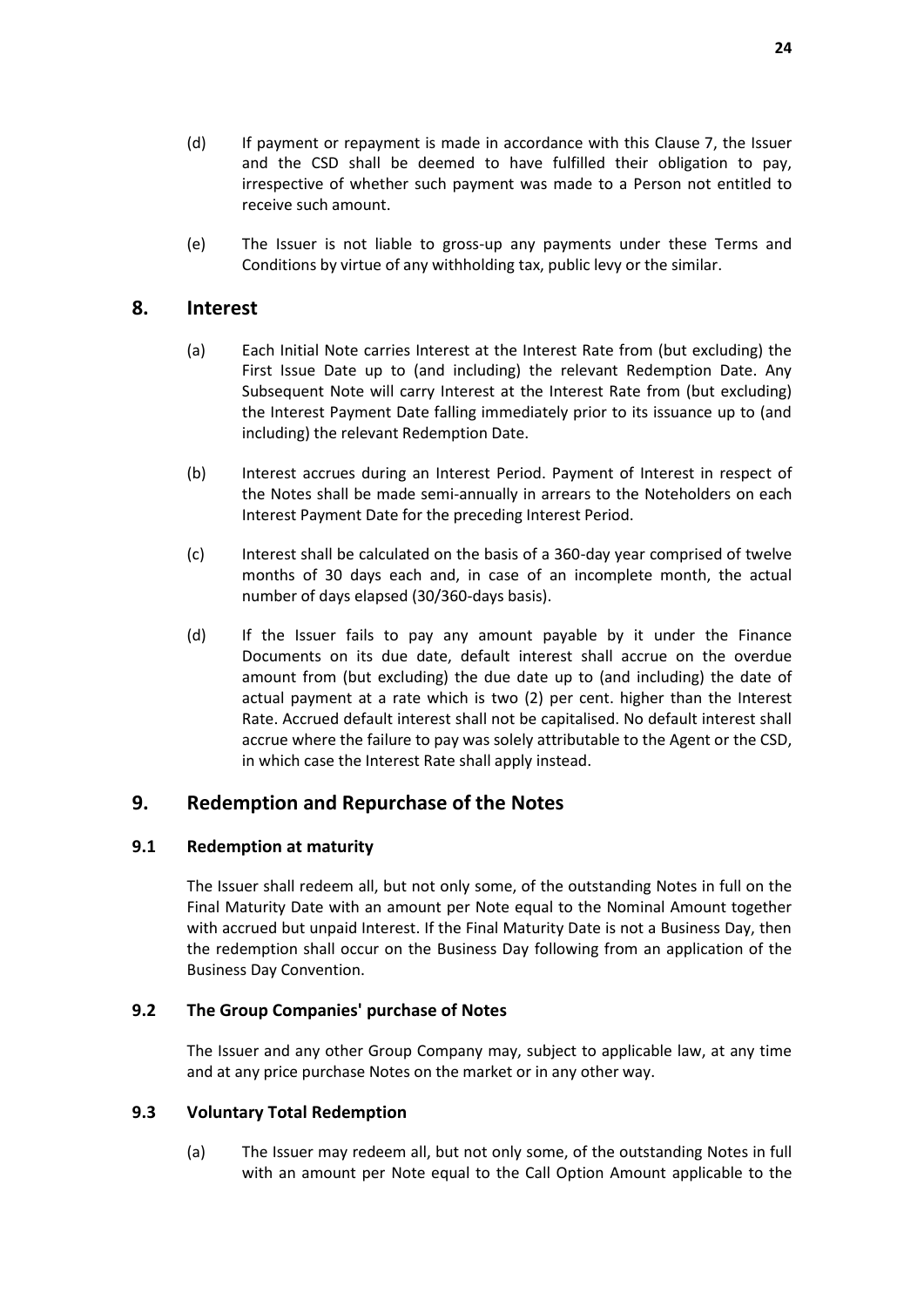relevant period for the repayment of the Nominal Amount together with accrued but unpaid Interest.

(b) Redemption in accordance with Clause [9.3\(a\)](#page-25-5) shall be made by the Issuer giving not less than twenty (20) Business Days' notice prior to the relevant Redemption Date to the Noteholders and the Agent and in accordance with the instructions of the Issuer or the Issuing Agent, as applicable. The notice is irrevocable but may, at the Issuer's discretion, contain one or more conditions precedent. Upon fulfilment of the conditions precedent (if any), the Issuer is bound to redeem the Notes in full at the applicable amount on the specified Redemption Date.

#### <span id="page-26-0"></span>**9.4 Special Redemption**

Following the occurrence of an Equity Listing Event or a Change of Control Event, the Issuer may, subject to the conditions below, from (but excluding) the First Issue Date up to (but excluding) the First Call Date and no later than 150 days from the Equity Listing Event or Change of Control Event (as applicable) issue a notice of repayment to the Noteholders and the Agent. The Issuer shall (i) after no less than 20 day's following such notice of repayment redeem the Notes in whole, or (ii) after no less than 30 days' following such notice of repayment make a partial repayment of the Nominal Amount (*pro rata* on all outstanding Notes), provided that the Nominal Amount must be at least EUR 60,000 per each Note after such partial redemption, in each case the repayment per Note shall equal the repaid percentage of the Nominal Amount (rounded down to the nearest EUR (1.00)) plus (i) a premium of 1.600% on the repaid amount, and (ii) accrued but unpaid interest on the repaid amount (the "**Special Redemption Option**"), provided that:

- (a) in relation to a Change of Control Event only, the Issuer may only exercise the Special Redemption Option if the related call option notice includes:
	- (i) a statement of the Issuer's decision to exercise the Special Redemption Option,
	- (ii) details on if the Special Redemption Option will be utilised in full or in part, and
	- (iii) if in part, the maximum proportion of the Notes the Issuer will utilise the Special Redemption Option to redeem (in aggregate with the total Nominal Amount of the Notes redeemed in connection with the Put Option relating to such Change of Control), and
- (b) such redemption shall take place within 180 days of the date of (i) the closing of an Equity Listing Event and/or (ii) the occurrence of a Change of Control, as the case may be.

#### <span id="page-26-1"></span>**9.5 Mandatory Repurchase due to a Change of Control Event**

(a) Upon a Change of Control Event occurring, each Noteholder shall have the right to request that all, or only some, of its Notes be repurchased at a price per Note equal to 101.00 per cent. of the Nominal Amount together with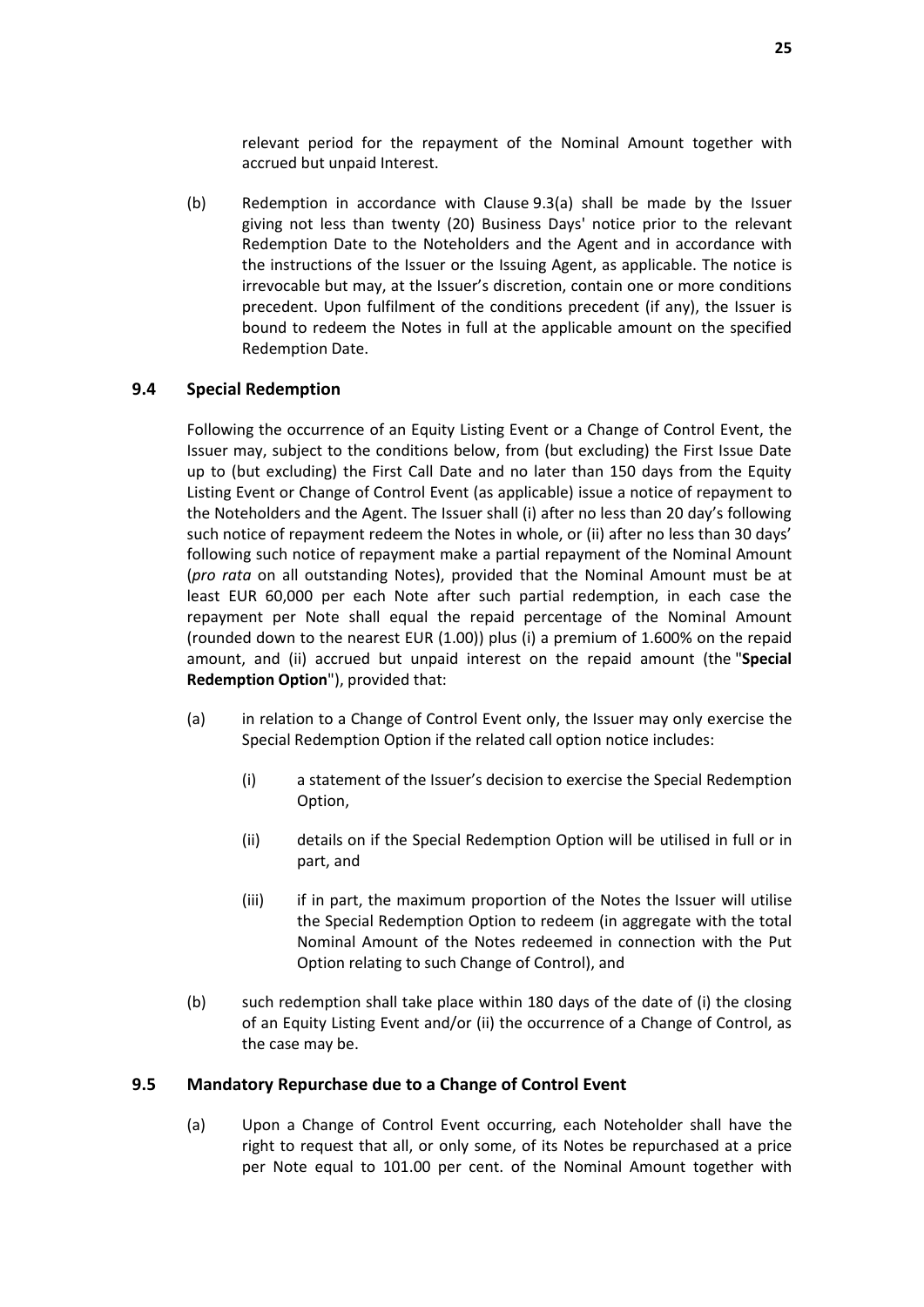accrued but unpaid Interest, during a period of one hundred-fifty (150) days following a notice from the Issuer of the Change of Control Event pursuant to Clause [11.1\(b\)](#page-32-0) (after which time period such right shall lapse).

(b) The notice from the Issuer pursuant to Clause [11.1\(b\)](#page-32-0) shall specify the repurchase date and include instructions about the actions that a Noteholder needs to take if it wants Notes held by it to be repurchased. If a Noteholder has so requested, and acted in accordance with the instructions in the notice from the Issuer, the Issuer shall repurchase the relevant Notes and the repurchase amount shall fall due on the repurchase date specified in the notice given by the Issuer pursuant to Clause [11.1\(b\).](#page-32-0) The repurchase date must fall on a date decided by the Issuer, no later than thirty (30) Business Days after the end of the period referred to in Clause [9.5\(a\).](#page-26-1)

#### **9.6 General**

- (a) The Issuer shall comply with the requirements of any applicable securities laws or regulations in connection with the repurchase of Notes. To the extent that the provisions of such laws and regulations conflict with the provisions in this Clause [9,](#page-25-1) the Issuer shall comply with the applicable securities laws and regulations and will not be deemed to have breached its obligations under this Claus[e 9](#page-25-1) by virtue of the conflict.
- (b) Any Notes repurchased by the Issuer or any other Group Company pursuant to this Clause [9](#page-25-1) may at the Issuer's or such other Group Company's discretion be retained and sold but not cancelled.

# <span id="page-27-0"></span>**10. Transaction Security and Guarantees**

#### **10.1 Granting of the Transaction Security and Guarantees**

- (a) As continuing Security for the due and punctual fulfilment of the Secured Obligations, the Unrestricted Guarantor, the Issuer and each Group Company party to any Security Document and/or the Guarantee and Adherence Agreement (subject to corporate law limitations) grants the Transaction Security and the Guarantees (as applicable) to the Secured Parties as represented by the Security Agent on the terms set out in the Security Documents and the Guarantee and Adherence Agreement (as applicable).
- (b) The Security Agent shall hold the Transaction Security and the Guarantees on behalf of the Secured Parties in accordance with the relevant Security Documents, the Guarantee and Adherence Agreement and the Intercreditor Agreement (as applicable). The Issuer shall, and shall procure that the Unrestricted Guarantor and each Group Company party to any Security Document and/or the Guarantee and Adherence Agreement will, enter into the Security Documents and/or the Guarantee and Adherence Agreement (as applicable) and perfect the Transaction Security in accordance with the Security Documents.
- (c) Unless and until the Security Agent has received instructions from the Agent to the contrary in accordance with the Intercreditor Agreement, the Security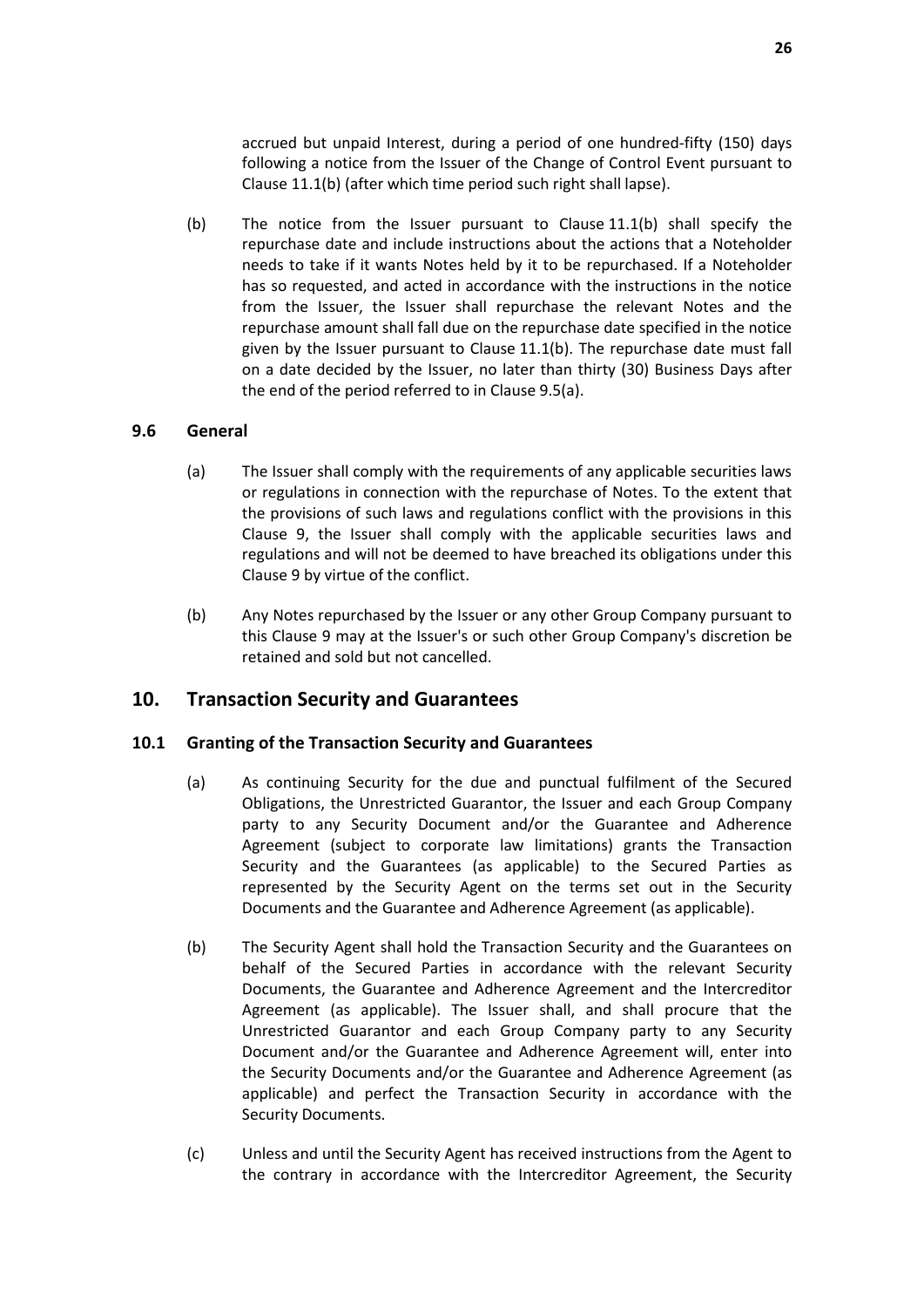Agent shall (without first having to obtain the Noteholders' consent), be entitled to enter into agreements with the Issuer or a third party or take any other actions, if it is, in the Security Agent's opinion, necessary for the purpose of maintaining, releasing or enforcing the Transaction Security or for the purpose of settling the Noteholders', the Super Senior Revolving Credit Facility Creditors', the Hedge Counterparty's or the Issuer's rights to the Transaction Security, in each case in accordance with the terms of the Security Documents, the Intercreditor Agreement and these Terms and Conditions and provided that such agreements or actions are not detrimental to the interests of the Noteholders.

(d) The Agent shall be entitled to give instructions relating to the Transaction Security and the Guarantees to the Security Agent in accordance with the Intercreditor Agreement.

#### <span id="page-28-0"></span>**10.2 Replacement of the Super Senior Revolving Credit Facility**

- (a) The Issuer shall from time to time be entitled to replace the Super Senior Revolving Credit Facility in full or in part (provided that if in part, only after prior approval from the Super Senior Revolving Credit Facility Creditors) with new debt facilities for general corporate purposes and/or working capital purposes and/or acquisitions and/or replace the Notes with new notes or debt facilities, provided that:
	- (i) the Transaction Security shall secure the new debt on the same terms, *mutatis mutandis*, as it secures the replaced debt, including the terms of the Intercreditor Agreement;
	- (ii) each new creditor(s) shall directly or through an agent or a trustee be a party to the Transaction Security;
	- (iii) the Security Agent shall hold the Transaction Security on behalf of the new creditors on the same terms, *mutatis mutandis*, as the Transaction Security is held by the Security Agent on behalf of the Secured Parties;
	- (iv) the new creditor(s) shall directly or through an agent or a trustee be a party to the Intercreditor Agreement; and
	- (v) the new creditor(s) shall have the same right to the Transaction Security and the Guarantees and the proceeds pertaining thereto as the previous Super Senior Revolving Credit Facility Creditor.
- (b) Provided that the terms set out in Clause [10.2\(a\)](#page-28-0) are complied with, the Security Agent may from time to time, at the request of the Issuer, amend vary and/or restate the Transaction Security on behalf of itself and the Secured Parties in order to release Security provided to an existing Secured Party (with the prior consent of such existing Secured Party) and/or to create Security in favour of such new creditor(s).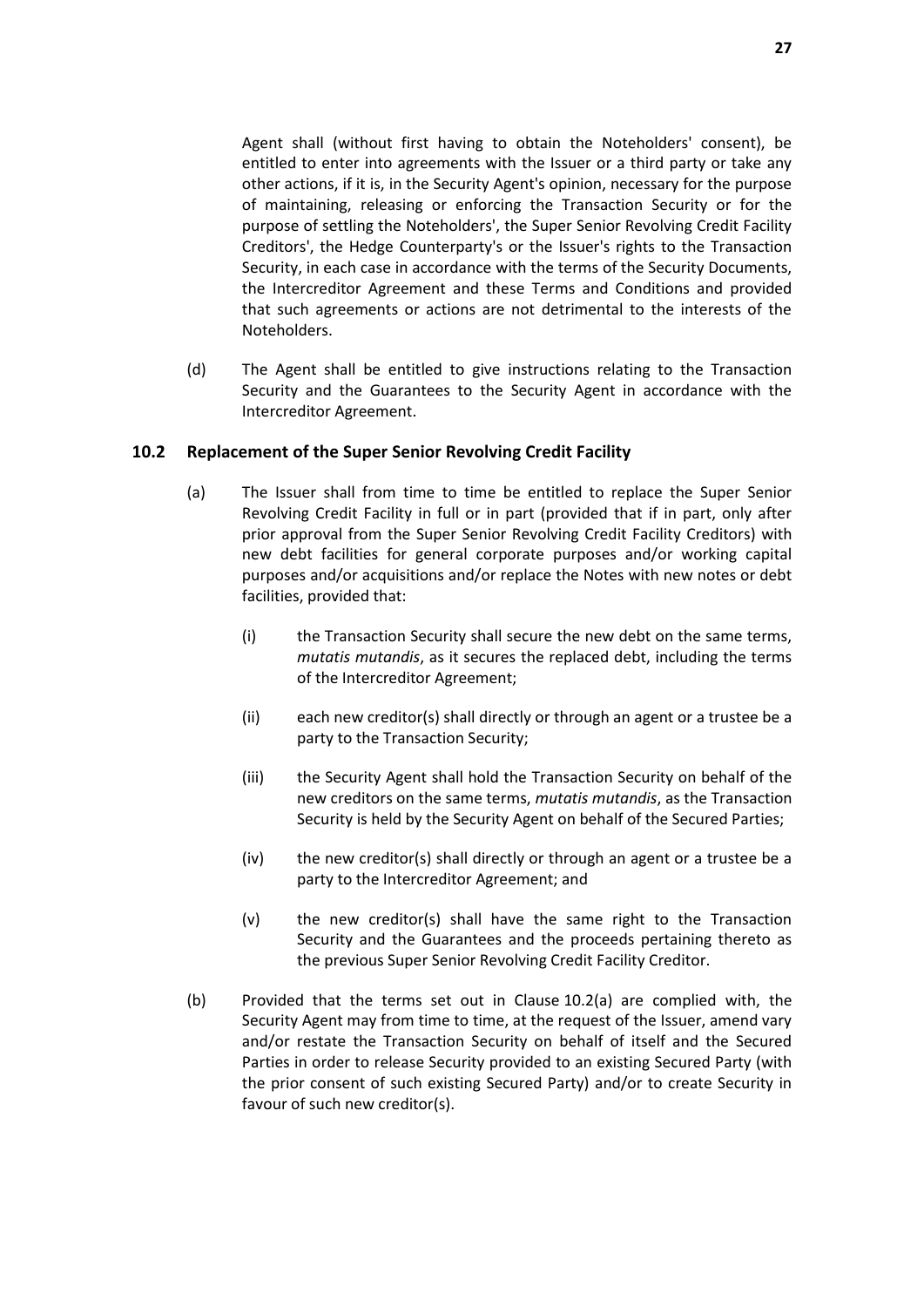#### **10.3 Intra-group restructurings**

- (a) Subject to the terms of the Senior Finance Documents, a Group Company shall be entitled to make disposals of shares in Pledged Group Companies (a "**Share Disposal**") or Pledged Intercompany Loans (a "**Loan Disposal**") or merge (or undertake an analogous proceeding having similar effect, including without limitation any Permitted Merger) with another Group Company (a "**Merger**"), provided that:
	- (i) in case of a Share Disposal, the transfer shall be made subject to the Security over such shares and the Issuer shall procure that the acquiring Group Company shall enter into any agreements, execute any documents and take all actions requested by the Security Agent for the purpose of maintaining Security over such Pledged Group Company;
	- (ii) in case of a Loan Disposal of a Pledged Intercompany Loan, the transfer shall be made subject to the Security over such Pledged Intercompany Loan and the Issuer shall procure that the acquiring Group Company and/or the debtor under such Pledged Intercompany Loan shall enter into any agreements, execute any documents and take all actions requested by the Security Agent for the purpose maintaining Security over such Pledged Intercompany Loan;
	- (iii) in case of a Merger, if the shares in the transferor Group Company but not the shares in the transferee Group Company are subject to the Transaction Security, the shares in the transferee Group Company are pledged to the Secured Parties on terms satisfactory to the Security Agent;
	- (iv) in case of a Merger, if the transferor Group Company but not the transferee Group Company is a Guarantor, the Issuer shall procure that the transferee Group Company shall accede to the Guarantee and Adherence Agreement as an Additional Guarantor;
	- (v) in case of a Merger, any Pledged Intercompany Loans transferred as a result of a Merger remain subject to the Transaction Security and the Issuer shall procure that the creditors and/or debtors under such Pledged Intercompany Loans shall enter into any agreements, execute any documents and take all actions requested by the Security Agent for the purpose of maintaining Security over such Pledged Intercompany Loans; and
	- (vi) in case of a Merger between the creditor under a Pledged Intercompany Loan and the debtor under that Pledged Intercompany Loans (following which the Pledged Intercompany Loan would be extinguished as a result of such Merger), the Security Agent's prior written consent (acting on the instructions of the facility agent under the Super Senior Revolving Credit Facility (acting in its sole discretion)) is obtained.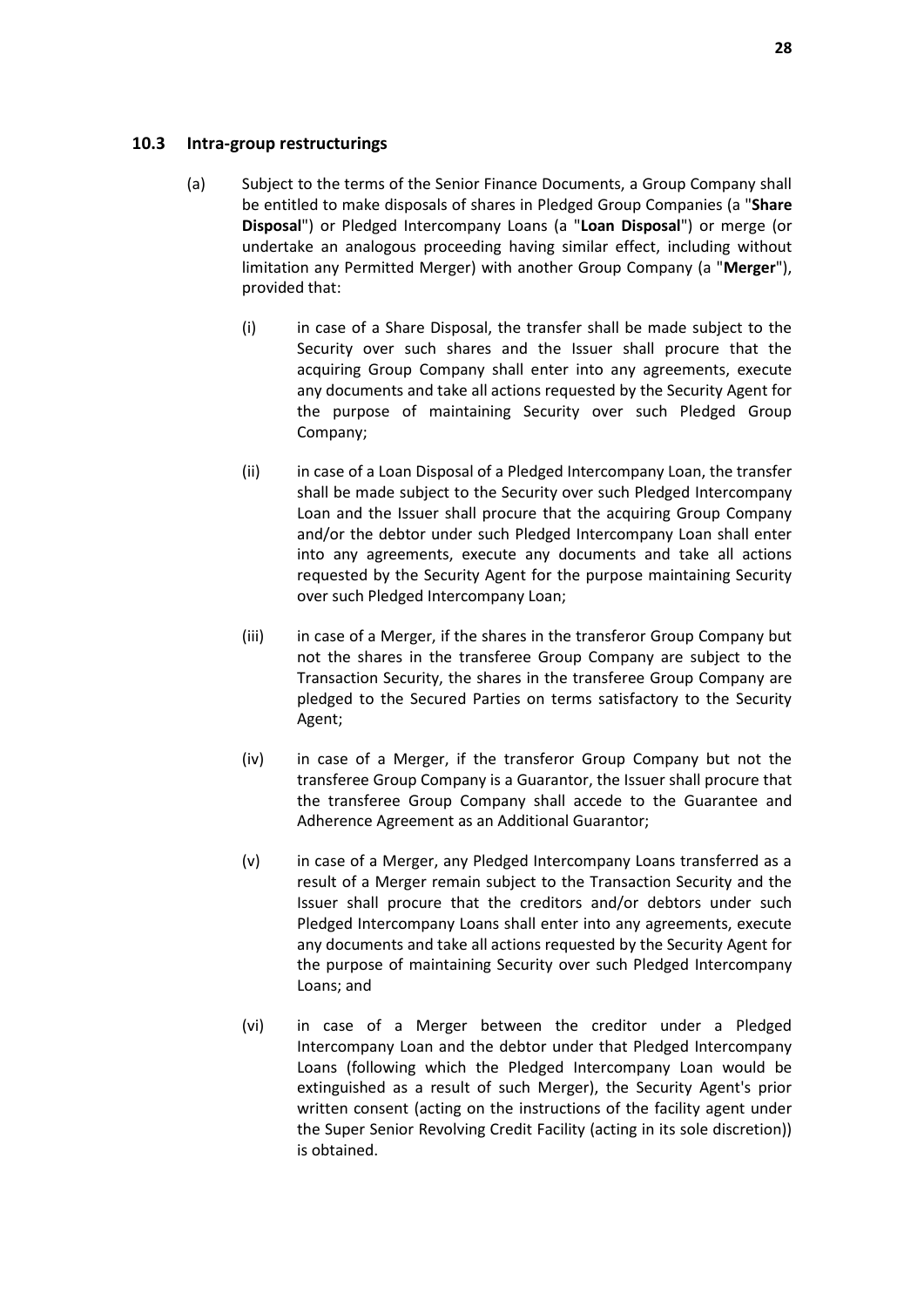- (b) Notwithstanding anything to the contrary in paragraph (a) above, the Issuer may not enter into a Merger as transferor Group Company.
- (c) Subject to paragraph (b) above, the Security Agent shall in connection with a disposal made pursuant to paragraph (a) above, release the Transaction Security and/or Guarantees (as applicable) for the purpose of enabling such disposal.

#### <span id="page-30-0"></span>**10.4 Release and granting of security upon disposals**

- (a) A Group Company shall be entitled to dispose of shares in a Pledged Group Company (a "**Disposed Company**") to a Person or entity not being a Group Company, provided that, prior to the disposal, Security is granted to the Secured Parties (represented by the Security Agent) over:
	- (i) shares in another Group Company (the "**Substitute Company**") on terms equivalent to the terms of other Security Documents and that, provided that the EBITDA of the Substitute Company (on a consolidated basis) amount to at least ninety (90) per cent. of the EBITDA of the Disposed Company (on a consolidated basis); or
	- (ii) the following assets:
		- (A) a bank account held by the disposing Group Company with a reputable bank (in the sole discretion of the Security Agent) (the "**Proceeds Account**") on terms similar to the terms of other Security Documents, to which account the Issuer and the disposing Group Company shall ensure that the cash purchase price (less transaction costs) for the Disposed Company is transferred directly from the purchaser; and
		- (B) any vendor loan granted by a disposing Group Company to a purchaser of the Disposed Company, on terms similar to the terms of other Security Documents.
- (b) Prior to a disposal in accordance with paragraph (a)(i) above, the Issuer shall provide to the Security Agent a certificate signed by authorized signatories of the Issuer setting out and certifying the EBITDA of the Disposed Company and the Substitute Company (each on a consolidated basis).
- (c) Subject to paragraph (a) above, a Disposed Company shall be entitled to repay Pledged Intercompany Loans, provided that:
	- (i) such payment is permitted pursuant to the Intercreditor Agreement; or
	- (ii) the Disposed Company makes such payment to (A) a Proceeds Account which is pledged in favour of the Secured Parties, or (B) a bank account held by the creditor under such Pledged Intercompany Loan, with a reputable bank (in the sole discretion of the Security Agent) which bank account, prior to the repayment of the Pledged Intercompany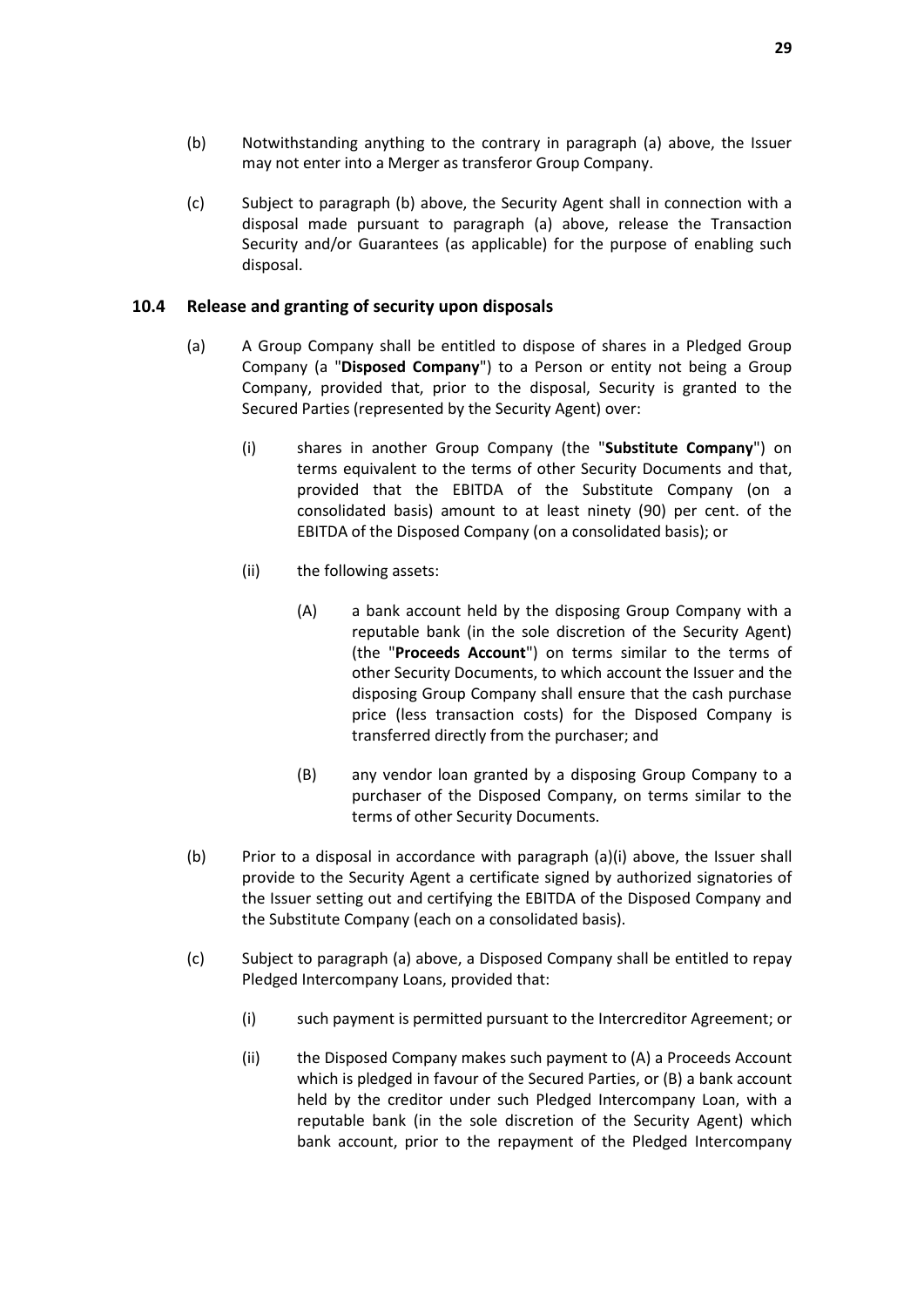Loan, has been granted as Security by such creditor on terms similar to the terms of other Security Documents.

- (d) A Group Company which has granted Security over a Proceeds Account may request that the Security Agent releases any funds (in whole or in part) standing to the credit on the Proceeds Account for the purpose of such Group Company's acquisition of shares in a target company (the "**Target Company**"), provided that (i) the Issuer provides evidence to the Security Agent that the purchase price (less refinancing debt, costs and taxes) for the shares in the Target Company corresponds to at least the amount to be released from the Proceeds Account, and (ii) the Issuer and such Group Company shall ensure that all shares in the Target Company are immediately following the acquisition pledged to the Secured Parties (represented by the Security Agent) on terms similar to the terms of other Security Documents and that such pledge is duly perfected as soon as possible.
- (e) The Security Agent shall not release any Security over the shares in a Disposed Company until the conditions set out in paragraph (a)(i) or (a)(ii) have been fulfilled.
- (f) When determining EBITDA for a company in this Clause [10.4,](#page-30-0) EBITDA shall be calculated for that company in the same manner as Group EBITDA is calculated for the Issuer.

#### **10.5 Enforcement of Security and Guarantees**

- **(a)** The Agent may only take any action to accelerate or enforce any Transaction Security or Guarantees in accordance with the terms of the Intercreditor Agreement. The Intercreditor Agreement contains a stand-still provision (binding upon the Secured Parties) relating to the enforcement of the Transaction Security and the Guarantees.
- (b) Upon an enforcement of the Transaction Security and/or the Guarantees, the proceeds shall be distributed in accordance with the Intercreditor Agreement.
- **(c)** All Security and/or Guarantees or arrangement having similar effects may be released by the Security Agent, without the need for any further referral to or authority from anyone, upon any enforcement provided that the proceeds are distributed in accordance with the provisions set out in the Intercreditor Agreement.

### <span id="page-31-0"></span>**11. Information to Noteholders**

### <span id="page-31-2"></span><span id="page-31-1"></span>**11.1 Information from the Issuer**

- (a) The Issuer shall make the following information available in the English language to the Noteholders by publication on the website of the Issuer:
	- (i) as soon as the same become available, but in any event within four (4) months after the end of each financial year, the annual audited consolidated financial statements of the Group and the annual audited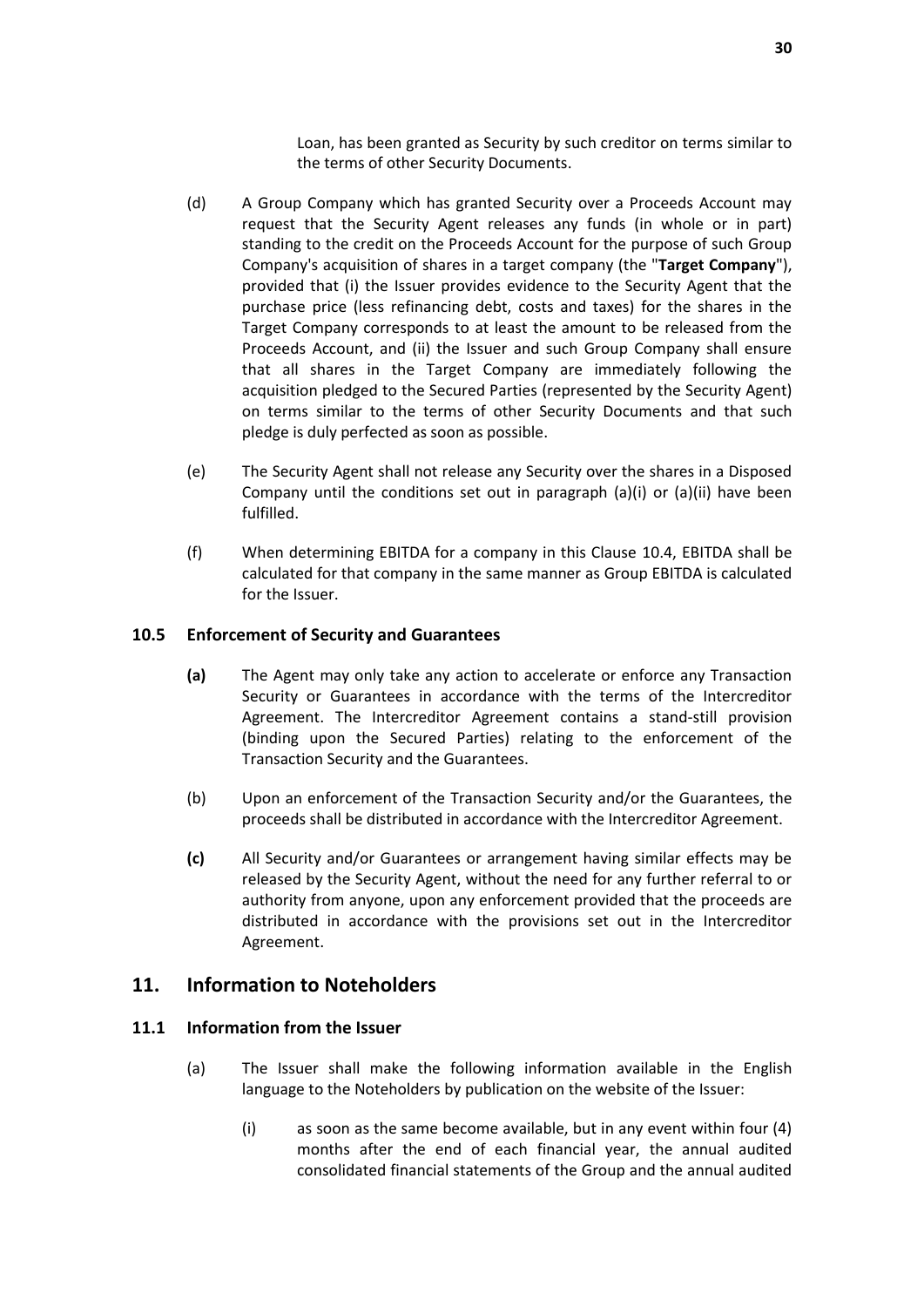unconsolidated financial statements of the Issuer, including a profit and loss account, a balance sheet, a cash flow statement and management commentary or report from the Issuer's board of directors; and

(ii) as soon as the same become available, but in any event within two (2) months after the end of each quarter of its financial year, the quarterly interim unaudited consolidated reports of the Group and the quarterly interim unaudited unconsolidated reports of the Issuer, including a profit and loss account, a balance sheet, a cash flow statement and management commentary or report from the Issuer's board of directors.

When the Notes have been listed, the reports referred to under (i) and (ii) above, shall be made available in accordance with the rules and regulations of Nasdaq Stockholm (or any other Regulated Market, as applicable) (as amended from time to time) and the Swedish Securities Markets Act (Sw. *lag (2007:582) om värdepappersmarknaden*).

- <span id="page-32-0"></span>(b) The Issuer shall immediately notify the Agent when the Issuer is or becomes aware of that a Change of Control Event is likely to occur and when a Change of Control Event has occurred, and shall provide the Agent with such further information as the Agent may request (acting reasonably) following receipt of such notice.
- (c) When the financial statements and other information are made available to the Noteholders pursuant to paragraph [\(a\)](#page-31-2) above, the Issuer shall send copies of such financial statements and other information (specified by the Agent, acting reasonably) to the Agent.
- (d) The Issuer shall in connection with the incurrence of new Financial Indebtedness incurred pursuant to paragraphs (j) or (m) of the definition of "Permitted Debt" submit to the Agent a Compliance Certificate which shall contain calculations and figures in respect of the Incurrence Test.
- (e) The Issuer shall immediately notify the Agent (with full particulars) when the Issuer is or becomes aware of the occurrence of any event or circumstance which constitutes an Event of Default, or any event or circumstance which would (with the expiry of a grace period, the giving of notice, the making of any determination or any combination of any of the foregoing) constitute an Event of Default, and shall provide the Agent with such further information as it may reasonably request in writing following receipt of such notice. Should the Agent not receive such information, the Agent is entitled to assume that no such event or circumstance exists or can be expected to occur, provided that the Agent does not have actual knowledge of such event or circumstance.
- (f) The Issuer is only obliged to inform the Agent according to this Clause [11.1](#page-31-1) if informing the Agent would not conflict with any applicable laws or, when the Notes are listed, the Issuer's registration contract with the Regulated Market. If such a conflict would exist pursuant to the listing contract with the Regulated Market or otherwise, the Issuer shall however be obliged to either seek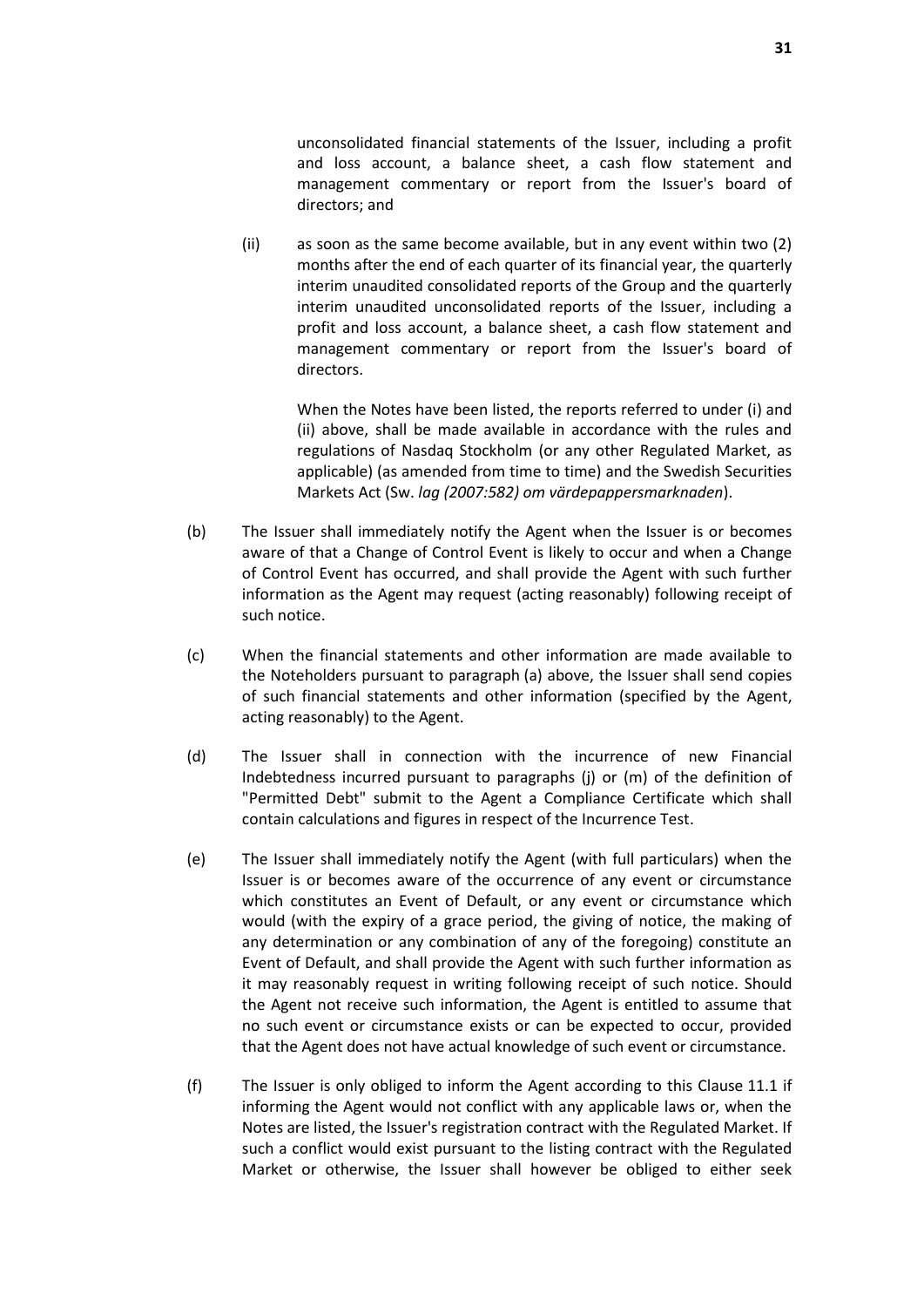approval from the Regulated Market or undertake other reasonable measures, including entering into a non-disclosure agreement with the Agent, in order to be able to timely inform the Agent according to this Clause [11.1.](#page-31-1)

### **11.2 Information from the Agent**

The Agent is entitled to disclose to the Noteholders any event or circumstance directly or indirectly relating to the Issuer or the Notes. Notwithstanding the foregoing, the Agent may if it considers it to be beneficial to the interests of the Noteholders delay disclosure or refrain from disclosing certain information other than in respect of an Event of Default that has occurred and is continuing.

#### <span id="page-33-2"></span>**11.3 Publication of Finance Documents**

- (a) The latest version of these Terms and Conditions (including any document amending these Terms and Conditions) shall be available on the websites of the Issuer and the Agent.
- (b) The latest versions of the other Finance Documents shall be available to the Noteholders at the office of the Agent during normal business hours.

## <span id="page-33-0"></span>**12. Incurrence Covenant**

#### **12.1 Incurrence Test**

The Incurrence Test is met if, on the relevant test date:

- (a) Leverage is not greater than 3.75; and
- (b) no Event of Default is continuing or would occur upon the incurrence,

calculated in accordance with the calculation principles set out in Clause [12.2](#page-33-1) (*[Calculation Adjustments](#page-33-1)*), on a consolidated basis and based on the most recently delivered Financial Report.

#### <span id="page-33-1"></span>**12.2 Calculation Adjustments**

(a) The calculation of Leverage shall be made as per a testing date determined by the Issuer, falling no more than one month prior to the event relevant for the application of the Incurrence Test. The Net Interest Bearing Debt, Net Finance Charges and Group EBITDA shall be measured on the relevant testing date on a pro forma basis assuming the implementation of the proposed transaction in respect of which the Incurrence Test is being measured including the application of the net proceeds therefrom (in the case of new Financial Indebtedness, this shall be included where applicable, provided it is an interest bearing obligation (however, any cash balance resulting from the incurrence of the new Financial Indebtedness shall not reduce the Net Interest Bearing Debt).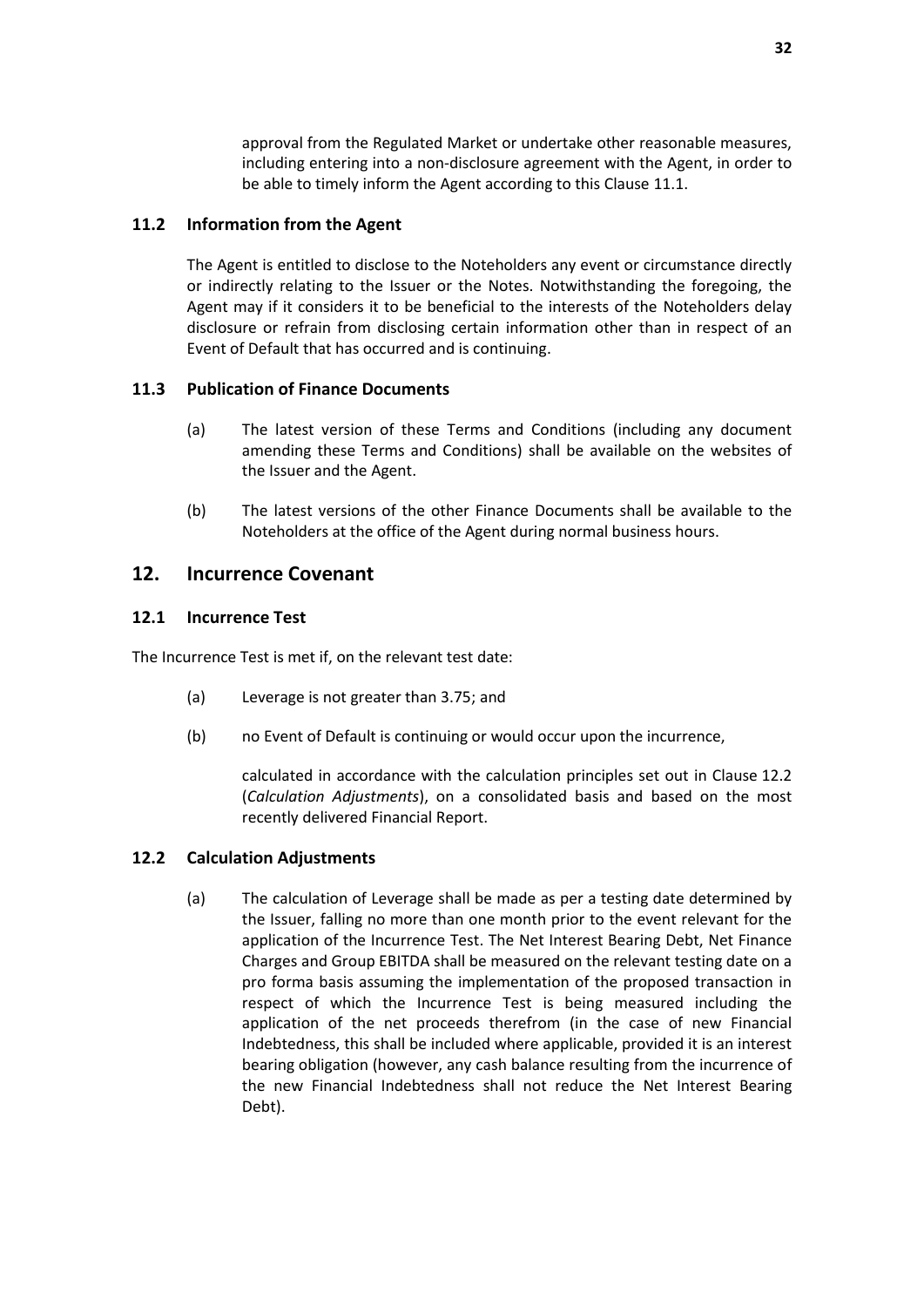- <span id="page-34-4"></span>(b) The figures Group EBITDA and Net Finance Charges for the Relevant Period ending on the last day of the period covered by the most recent Financial Report shall be used when calculating Leverage, but adjusted so that:
	- (i) entities acquired or disposed of by the Group during the Relevant Period, or after the end of the Relevant Period but before the relevant testing date, shall be included or excluded (as applicable), pro forma for the entire Relevant Period;
	- (ii) any entity to be acquired with the proceeds from any new Financial Indebtedness shall be included, pro forma, for the entire Relevant Period; and
	- (iii) pro forma Group EBITDA shall be adjusted to take into account reasonable cost savings and/or synergies, provided that the aggregate amount of such cost savings and/or cost synergies may not exceed 10 per cent. of the pro forma Group EBITDA (as per [12.2\(b\)\(i\)](#page-34-4) above) in the Relevant Period.
- (c) Transaction Costs will be excluded from the total calculation of Leverage.

# <span id="page-34-0"></span>**13. General Undertakings**

#### **13.1 General**

The Issuer undertakes to (and shall, where applicable, procure that each other Group Company will and shall procure that each Obligor (pursuant to the Guarantee and Adherence Agreement) undertakes to) comply with the undertakings set out in this Clause [13](#page-34-0) for as long as any Notes remain outstanding.

#### <span id="page-34-2"></span><span id="page-34-1"></span>**13.2 Distributions**

- (a) The Issuer shall not:
	- (i) repurchase any of its own shares; or
	- (ii) redeem its share capital or other restricted equity with repayment to Shareholders.
- <span id="page-34-3"></span>(b) No Obligor shall and shall ensure that no Group Company will:
	- (i) pay any dividend on its shares (other than dividends by a Subsidiary to its parent or payments by a Subsidiary that is not wholly-owned on a pro rata basis or on a basis that results in the receipt by the Issuer or a Subsidiary of dividends or distributions of greater value than the Issuer or such Subsidiary would receive on a pro rata basis);
	- (ii) repay or pay cash interest under any Shareholder Loans (including for the avoidance of doubt the Investor Loan) or other loans from Shareholders or any Investor Document; or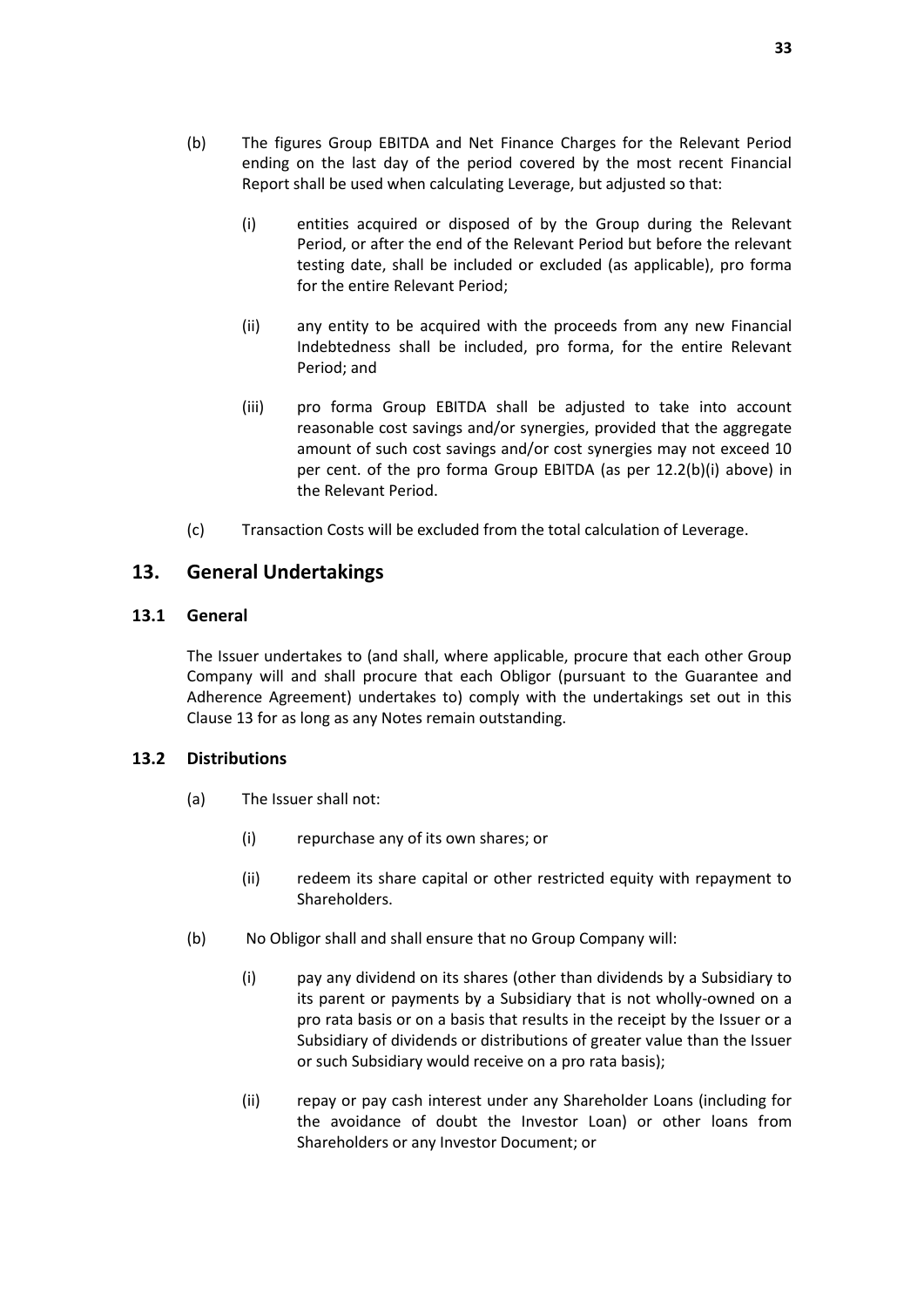- <span id="page-35-1"></span>(c) Notwithstanding paragraphs (a) and (b) above, a Restricted Payment may be made:
	- (i) following an Equity Listing Event provided that no Event of Default is continuing or would result from such Restricted Payment; and
	- (ii) in a maximum amount of EUR 250,000 per annum (by payments on Shareholder Loans or the Investor Loan or as dividend) to the owner(s) of the Issuer for service fees or administration costs in the group of holding companies.

(i) and (ii) above each being a "**Permitted Distribution**".

- (d) Permitted Distributions may only be made up to the Permitted Distributions Amount and any Permitted Distributions made shall decrease the Permitted Distribution Amount accordingly.
- (e) When the Issuer has made its annual audited consolidated financial statements of the Group available in accordance with Clause [11.1\(a\),](#page-31-2) then the Permitted Distribution Amount shall be increased or decreased (as the case may be) by fifty (50) per cent. of consolidated net profit or loss (defined as profit / (loss) as it appears on the Group's income statement prepared in accordance with the Accounting Principles) of the Group as set out in the financial statements (before taking into account any interest payable in kind on any Shareholder Loan).

### **13.3 Financial Indebtedness**

No Obligor shall, and each Obligor shall procure that none of its Subsidiaries will, incur any additional Financial Indebtedness or maintain any existing Financial Indebtedness, provided however that the Issuer and the Subsidiaries have a right to incur and maintain Financial Indebtedness that constitutes Permitted Debt and, for the avoidance of doubt, any Financial Indebtedness incurred or maintained in compliance with these Terms and Conditions shall only be tested either on the First Issue Date or on the date of incurrence, as applicable.

### **13.4 Negative Pledge**

No Obligor shall, and each Obligor shall procure that no Group Company will, create or allow to subsist, retain, provide, prolong or renew any guarantee (Sw. *borgen*, or its equivalent in any other jurisdiction) or Security over any of its/their assets (present or future) to secure any Financial Indebtedness, provided however that the Group Companies have a right to retain, allow to subsist, provide, prolong and renew any Permitted Security.

#### <span id="page-35-0"></span>**13.5 Additional Guarantors**

The Issuer shall ensure that the Guarantor Coverage Test is met. If such test is not met, the Issuer shall procure that no later than 60 days thereafter, any Group Company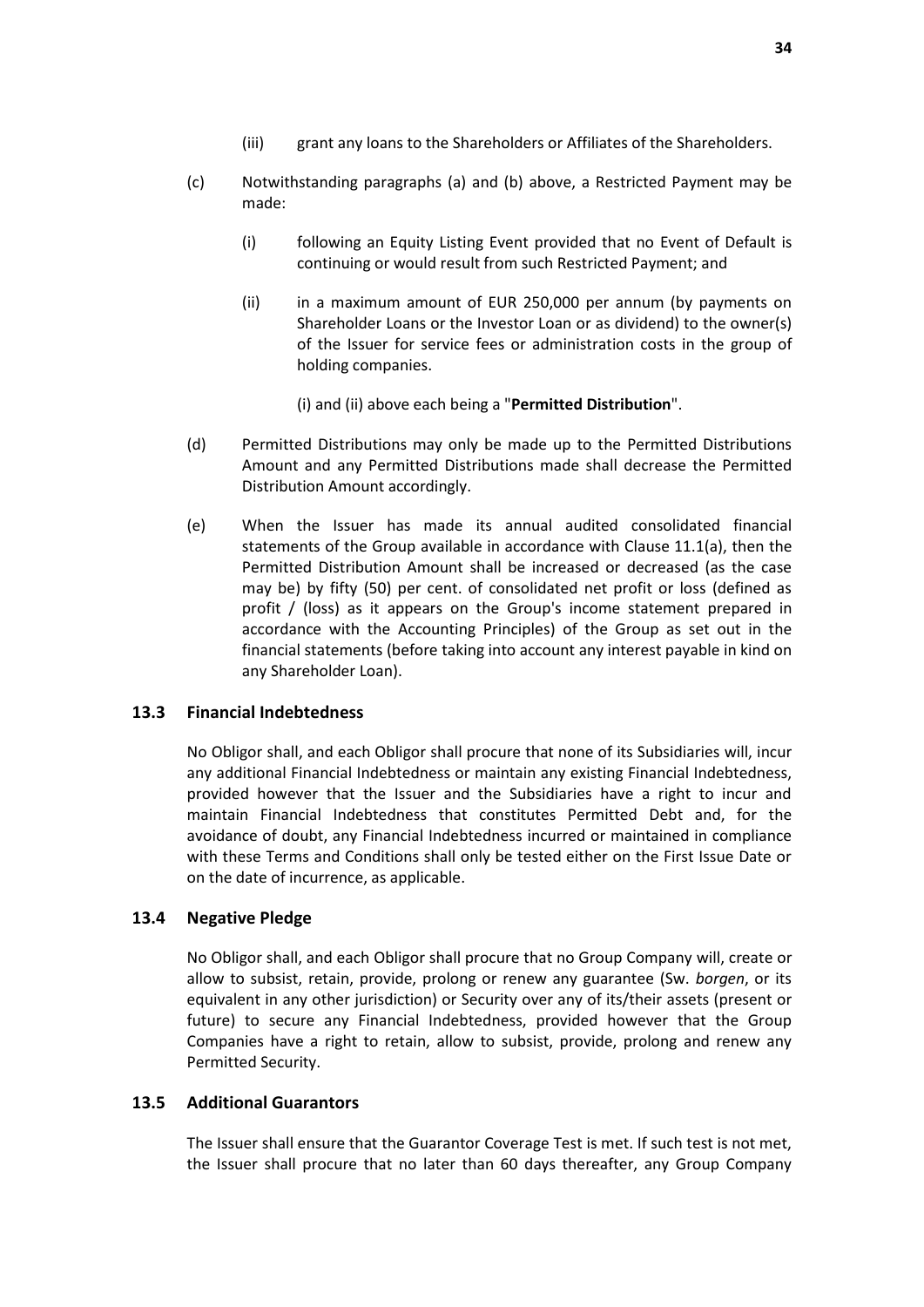which is not a Guarantor shall accede to the Guarantee and Adherence Agreement as Additional Guarantor until the Guarantor Coverage Test is satisfied (calculated as if such Additional Guarantor(s) had been Guarantors on the date of the Guarantor Coverage Test and provided that, for the avoidance of doubt, if the Guarantor Coverage Test is satisfied within such time period no Default shall arise in respect thereof), in each case, subject to any limitations under mandatory laws.

#### **13.6 Nature of Business**

Each Obligor shall procure that no substantial change is made to the general nature of the business carried on by the Group as of the First Issue Date.

#### **13.7 Dealings with Related Parties**

Each Obligor shall, and shall procure that each Group Company shall, conduct all dealings with the direct and indirect shareholders of the Group Companies and/or any Affiliates of such direct and indirect shareholders at arm's length terms (or better) and in accordance with applicable transfer pricing, provided that this undertaking shall not apply to dealings between Group Companies which are made in the ordinary course of business.

#### **13.8 Disposal of Assets**

No Obligor shall, and each Obligor shall procure that no Material Group Company, sell or otherwise dispose of shares in any Material Group Company or of all or substantially all of its or any Material Group Company's assets to any Person not being the Issuer or any of its wholly-owned Subsidiaries which, in the case of a transfer of the shares in or the assets of a Guarantor, the acquiring Subsidiary is (or becomes) a Guarantor, unless the transaction is carried out at fair market value and on terms and conditions customary for such type of transaction and provided that it does not have a Material Adverse Effect. The Issuer shall notify the Agent of any such transaction and, upon request by the Agent, provide the Agent with any information relating to the transaction which the Agent deems necessary (acting reasonably).

#### **13.9 Insurances**

Each Obligor shall, and shall ensure that all other Group Companies will, maintain insurances on and in relation to its business and assets against those risks and to the extent as is commercially available and usual for companies carrying on the same or substantially similar business.

### **13.10 Listing of the Notes**

The Issuer shall ensure that:

(a) the Initial Notes and any Subsequent Notes issued on or before 180 days after the First Issue Date are listed on the corporate bond list of Nasdaq Stockholm or any other Regulated Market within 180 days after the First Issue Date, and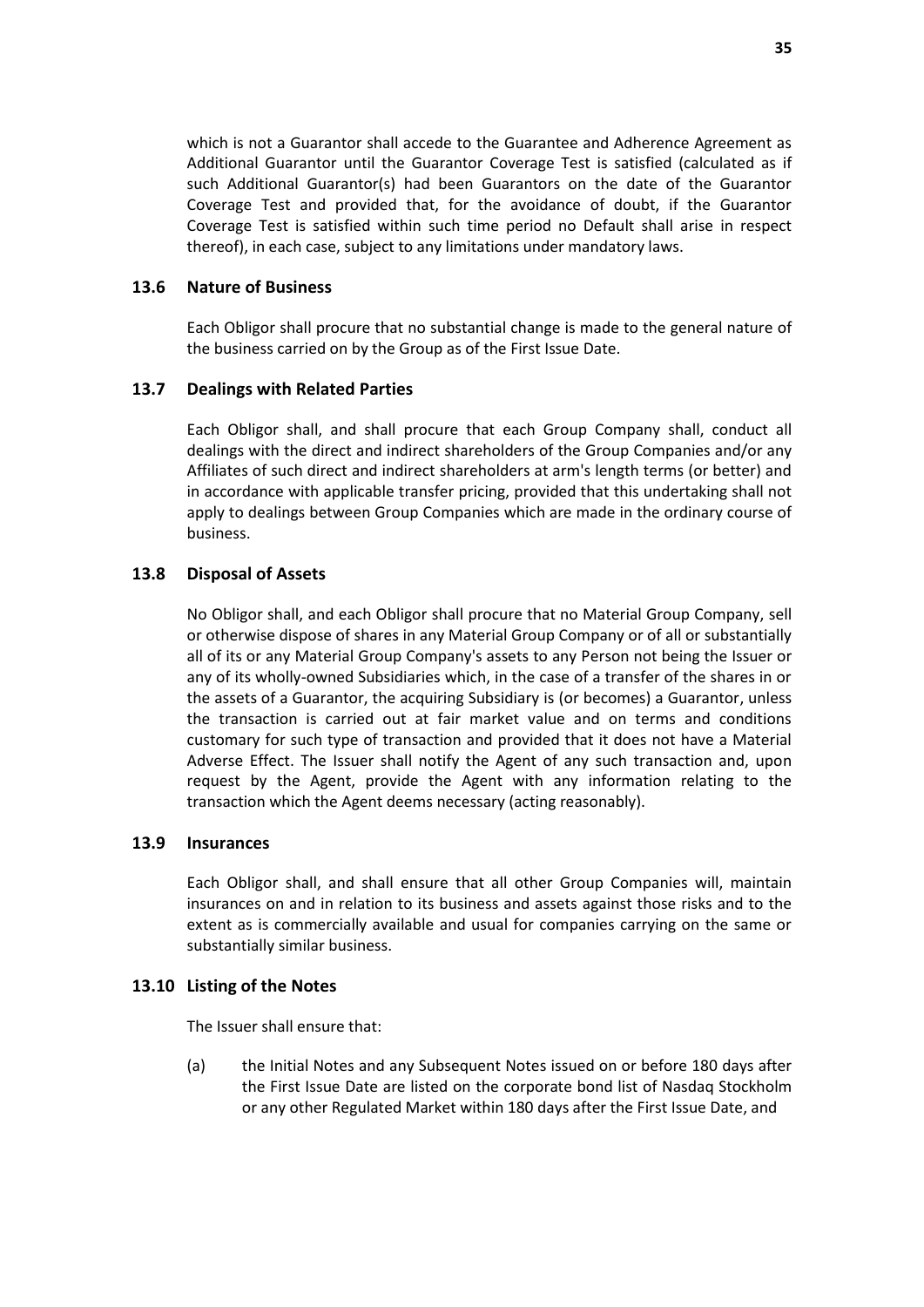- (b) any Subsequent Notes issued later than 180 days after the First Issue Date are listed on the same market as the Initial Notes within 20 days after the issuance of such Subsequent Notes; and
- (c) that the Notes, once admitted to trading on the corporate bond list of Nasdaq Stockholm or any other Regulated Market, continue to be listed thereon for as long as any Note is outstanding (however, taking into account the rules and regulations of Nasdaq Stockholm or any other Regulated Market (as applicable) and the CSD (as amended from time to time) preventing trading in the Notes in close connection to the redemption of the Notes).

### <span id="page-37-0"></span>**13.11 Intercompany Loans**

- (a) The principal of any Pledged Intercompany Loan shall become subject to the Transaction Security and the Issuer shall, or ensure that the relevant grantor shall, enter into a loan pledge agreement with the Security Agent (in form and substance reasonably satisfactory to the Security Agent) for the purpose of creating Security over the principal of such Pledged Intercompany Loan in favour of the Secured Parties.
- (b) Interest under Pledged Intercompany Loans may be paid to the relevant creditor until the occurrence of an Event of Default.
- (c) The Pledged Intercompany Loans may only be repaid (or prepaid as the case may be) or contributed as equity to the relevant debtor with the Security Agent's prior written consent (acting on the instructions of the facility agent under the Super Senior Revolving Credit Facility (acting in its sole discretion)), but may always be repaid or prepaid to the extent the interest received by the Issuer under the other Intercompany Loans is not sufficient to service the payment obligations under these Terms and Conditions.

#### <span id="page-37-1"></span>**13.12 Subordination and accession to the Intercreditor Agreement**

The following loans shall be subordinated to the Notes by way of the relevant creditor(s) and debtor(s) under such loans acceding to the Intercreditor Agreement:

- (a) Shareholder Loans and/or loans under the Investor Documents (other than the lenders under the Investor Loan);
- (b) Long Term Loans granted by a member of the Group to a Pledged Group Company and the principal amount of which in aggregate exceeds EUR 2,000,000 per debtor;
- (c) Long Term Loans with an aggregate principal amount exceeding EUR 2,000,000 per debtor and granted by a Group Company to a Group Company who is a creditor under a Pledged Intercompany Loan; and; and
- (d) Long Term Loans between Group Companies (other than Pledged Intercompany Loans) the principal amount of which in aggregate exceeds EUR 10,000,000 per debtor (other than loans to Polygon US Corporation and Polygon US Rapid Refile Corp).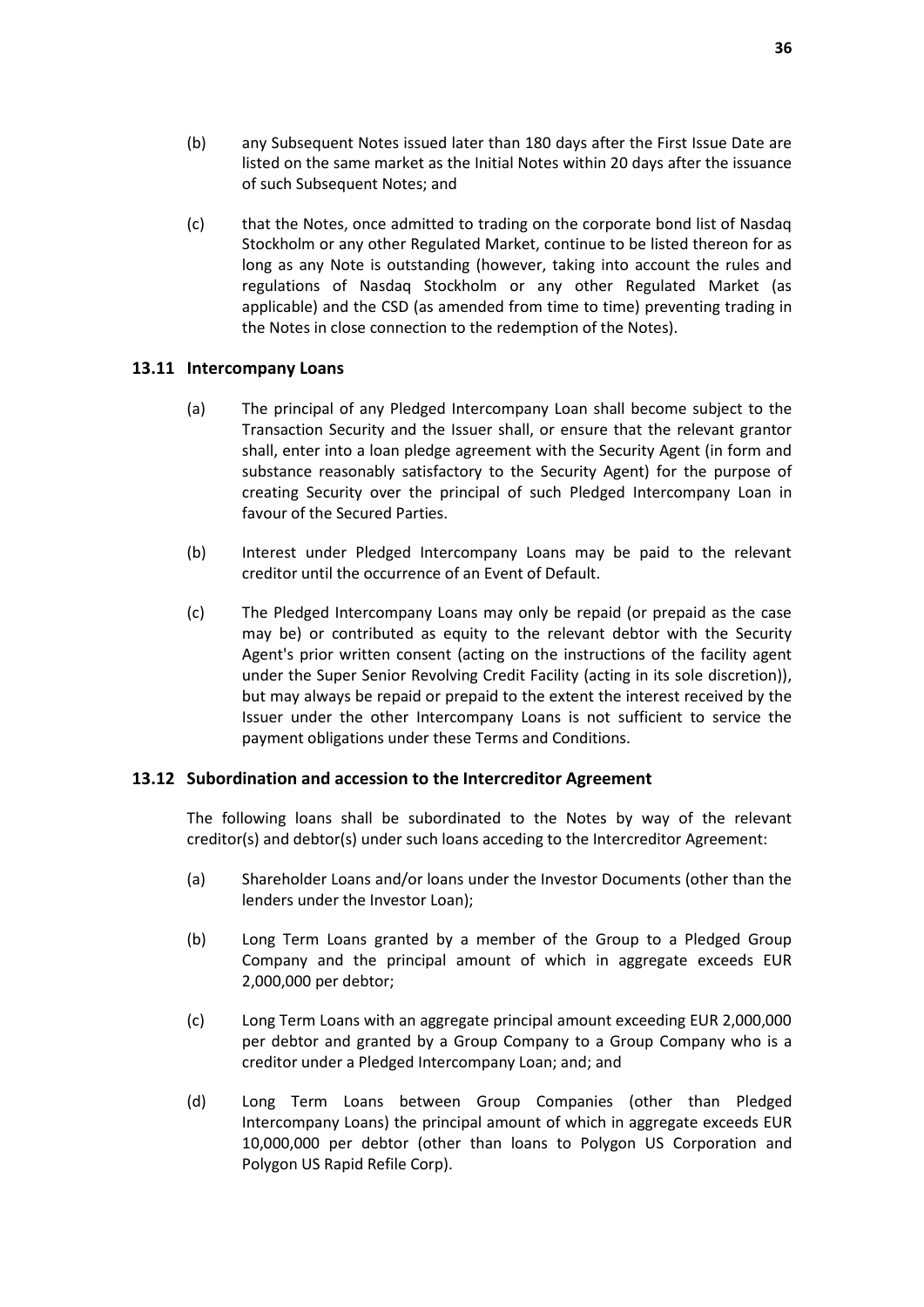# <span id="page-38-0"></span>**14. Events of Default and Acceleration of the Notes**

Each of the events or circumstances set out in this Clause [14](#page-38-0) (other than Clause [14.10](#page-39-1) (*[Acceleration of the Notes](#page-39-1)*)) is an Event of Default.

### <span id="page-38-1"></span>**14.1 Non-Payment**

The Issuer or a Guarantor fails to pay an amount on the date it is due in accordance with the Finance Documents unless the non-payment:

- (a) is caused by technical or administrative error; and
- (b) is remedied within five (5) Business Days of the due date.

### <span id="page-38-3"></span>**14.2 Other Obligations**

Any of the Issuer, the Obligors, the Unrestricted Guarantor or any other party to a Finance Document (except for a Secured Party), fails to comply with or in any other way acts in violation of the Finance Documents to which such non-compliant entity is a party, in any other way than as set out in Clause [14.1](#page-38-1) (*[Non-Payment](#page-38-1)*), provided that such failure or violation of the Finance Documents continues unremedied twenty (20) Business Days after the Agent has urged the Issuer in writing to remedy such failure or violation.

#### <span id="page-38-2"></span>**14.3 Cross-Acceleration**

Any Financial Indebtedness of a Group Company is not paid when due as extended by any originally applicable grace period, or is declared to be due and payable prior to its specified maturity as a result of an event of default (however described), provided that no Event of Default will occur under this Clause [14.3](#page-38-2) if (i) the aggregate amount of Financial Indebtedness is less than EUR 2,000,000, (ii) the acceleration of the Financial Indebtedness referred to in this Clause [14.3](#page-38-2) has not been cured within 10 days, and (iii) it is not Financial Indebtedness owed to a Group Company.

#### <span id="page-38-4"></span>**14.4 Insolvency**

- (a) Any Material Group Company is unable or admits inability to pay its debts as they fall due or is declared to be unable to pay its debts under applicable law, suspends making payments on its debts generally or, by reason of actual or anticipated financial difficulties, commences negotiations with its creditors with a view to rescheduling its Financial Indebtedness; or
- (b) a moratorium is declared in respect of any Financial Indebtedness of any Material Group Company.

#### **14.5 Insolvency Proceedings**

Any corporate action, legal proceedings or other procedures are taken (other than (i) proceedings or petitions which are being disputed in good faith and are discharged, stayed or dismissed within thirty (30) calendar days of commencement or, if earlier,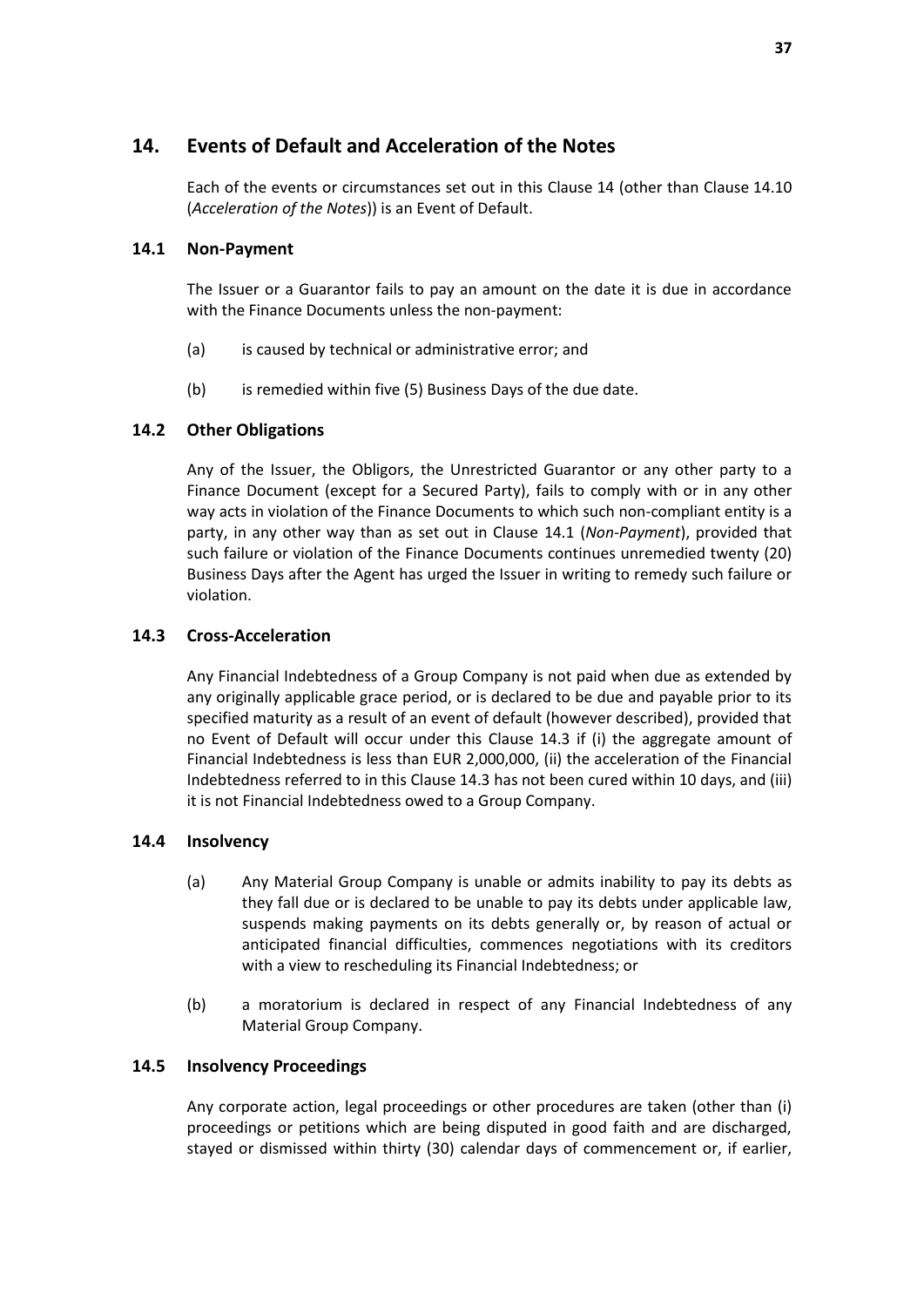the date on which it is advertised or (ii), in relation to Subsidiaries of the Issuer, solvent liquidations) in relation to:

- (a) the suspension of payments, winding-up, dissolution, administration or reorganisation (Sw. *företagsrekonstruktion*) (by way of voluntary agreement, scheme of arrangement, formal restructuring proceedings or otherwise) of any Material Group Company;
- (b) the appointment of a liquidator, receiver, administrator, administrative receiver, compulsory manager or other similar officer in respect of any Material Group Company or any of its assets; or
- (c) any analogous procedure or step is taken in any jurisdiction in respect of any Material Group Company.

#### **14.6 Mergers and Demergers**

Save with respect to any Permitted Merger, a decision is made that any Material Group Company shall be merged or demerged into a company which is not a Group Company, unless the Agent has given its consent (not to be unreasonably withheld or delayed) in writing prior to the merger and/or demerger (where consent is not to be understood as a waiver of the rights that applicable law at the time assigns the concerned creditors).

#### **14.7 Creditors' Process**

Any expropriation, attachment, sequestration, distress or execution or any analogous process in any jurisdiction affects any asset or assets of any Material Group Company and is not discharged within thirty (30) calendar days.

#### **14.8 Impossibility or Illegality**

It is or becomes impossible or unlawful for an Obligor to fulfil or perform any of the provisions of the Finance Documents or if the obligations under the Finance Documents are not, or cease to be, legal, valid, binding and enforceable.

#### <span id="page-39-0"></span>**14.9 Continuation of the Business**

The Group ceases to carry on its business as of the First Issue Date, other than pursuant to a merger (or any analogous proceedings having a similar effect) or demerger which is permitted under these Terms and Conditions.

#### <span id="page-39-2"></span><span id="page-39-1"></span>**14.10 Acceleration of the Notes**

(a) Subject to the terms of the Intercreditor Agreement, if an Event of Default has occurred and is continuing at the time of the Agent's declaration of the Event of Default, the Agent is entitled to, on behalf of the Noteholders (i) by notice to the Issuer, declare all, but not only some, of the Notes due for payment together with any other amounts payable under the Finance Documents, immediately or at such later date as the Agent determines (but such date may not fall after the Final Maturity Date), and (ii) exercise any or all of its rights,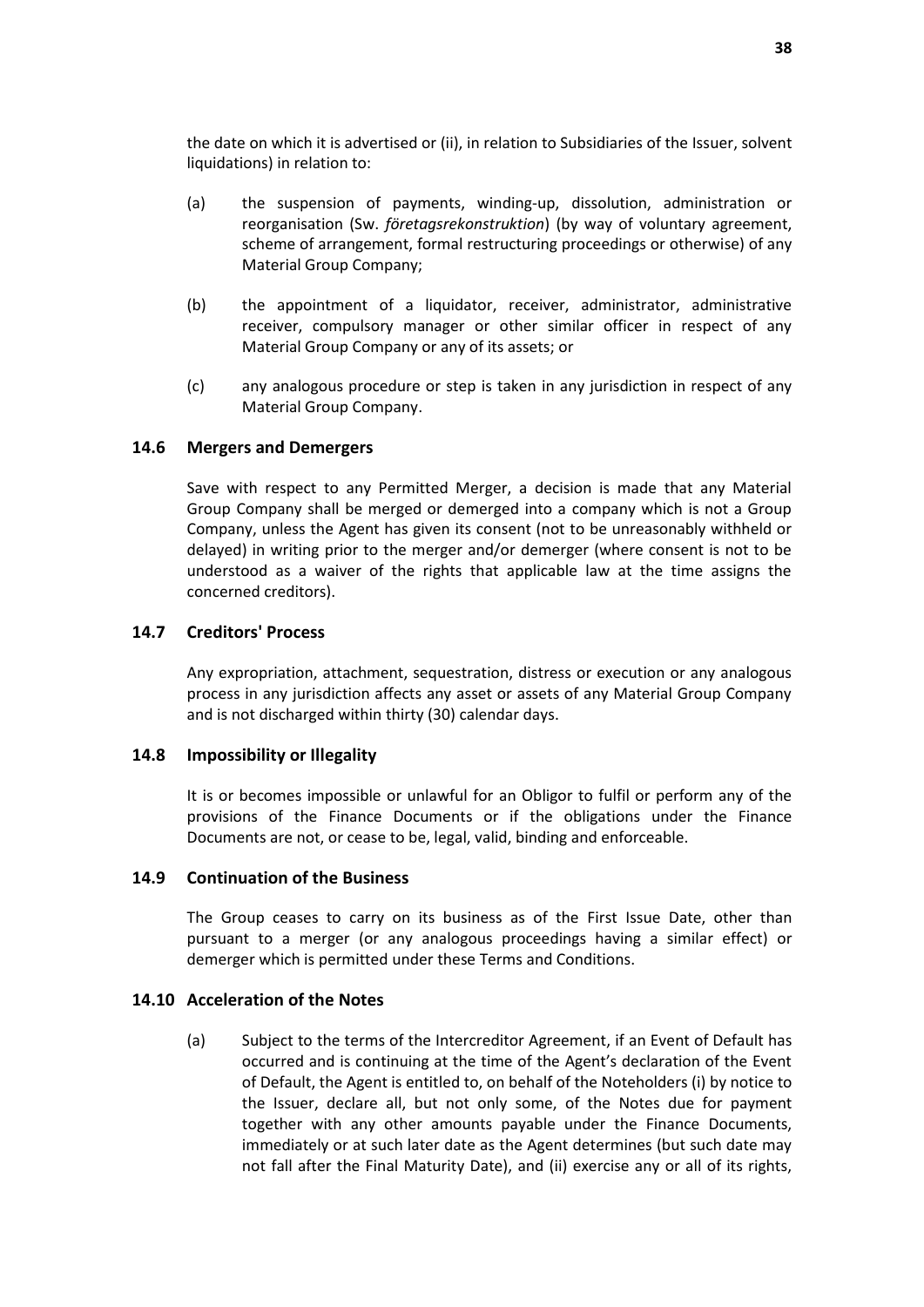remedies, powers and discretions under the Finance Documents, provided in each case that:

- (i) in case of an Event of Default set out in Clause [14.2](#page-38-3) (*[Other Obligations](#page-38-3)*) to and including [14.3](#page-38-2) (*[Cross-Acceleration](#page-38-2)*), such Event of Default has a Material Adverse Effect; and
- (ii) in case of an Event of Default set out in Clauses [14.4](#page-38-4) (*[Insolvency](#page-38-4)*) to and including [14.9](#page-39-0) (*[Continuation of the Business](#page-39-0)*) and which is attributable to a Group Company (other than the Issuer), such Event of Default has a Material Adverse Effect.
- (b) If the Noteholders (in accordance with these Terms and Conditions) instruct the Agent to accelerate the Notes, the Agent shall, provided that the provisions of the Intercreditor Agreement has been complied with, promptly declare the Notes due and payable and take such actions as, in the opinion of the Agent, may be necessary or desirable to enforce the rights of the Noteholders under the Finance Documents, unless the relevant Event of Default is no longer continuing.
- (c) If the right to accelerate the Notes is based upon a decision of a court of law or a government authority, it is not necessary that the decision has become enforceable under law or that the period of appeal has expired in order for cause of acceleration to be deemed to exist.
- (d) In the event of an acceleration of the Notes in accordance with this Clause [14,](#page-38-0) the Issuer shall redeem all Notes with an amount equal to the redemption amount specified in Clause [9.3](#page-25-2) (*[Voluntary Total Redemption](#page-25-2)*), as applicable considering when the acceleration occurs.

# <span id="page-40-0"></span>**15. Distribution of Proceeds**

- (a) Subject to the terms of the Intercreditor Agreement, all payments by the Issuer relating to the Notes and the other Senior Finance Documents and any proceeds received from an enforcement of the Transaction Security and/or the Guarantees shall be distributed in accordance with the Intercreditor Agreement in the following order of priority:
	- (i) firstly, in or towards payment *pro rata* of unpaid fees, costs, expenses and indemnities payable by the Issuer to the Security Agent under the Agency Agreement;
	- (ii) secondly, in or towards payment *pro rata* of unpaid fees, costs, expenses and indemnities payable by the Issuer to the Issuing Agent, the agent under the Super Senior Revolving Credit Facility Agreement and the Agent;
	- (iii) thirdly, towards payment *pro rata* of accrued interest unpaid under the Super Senior Revolving Credit Facility Documents;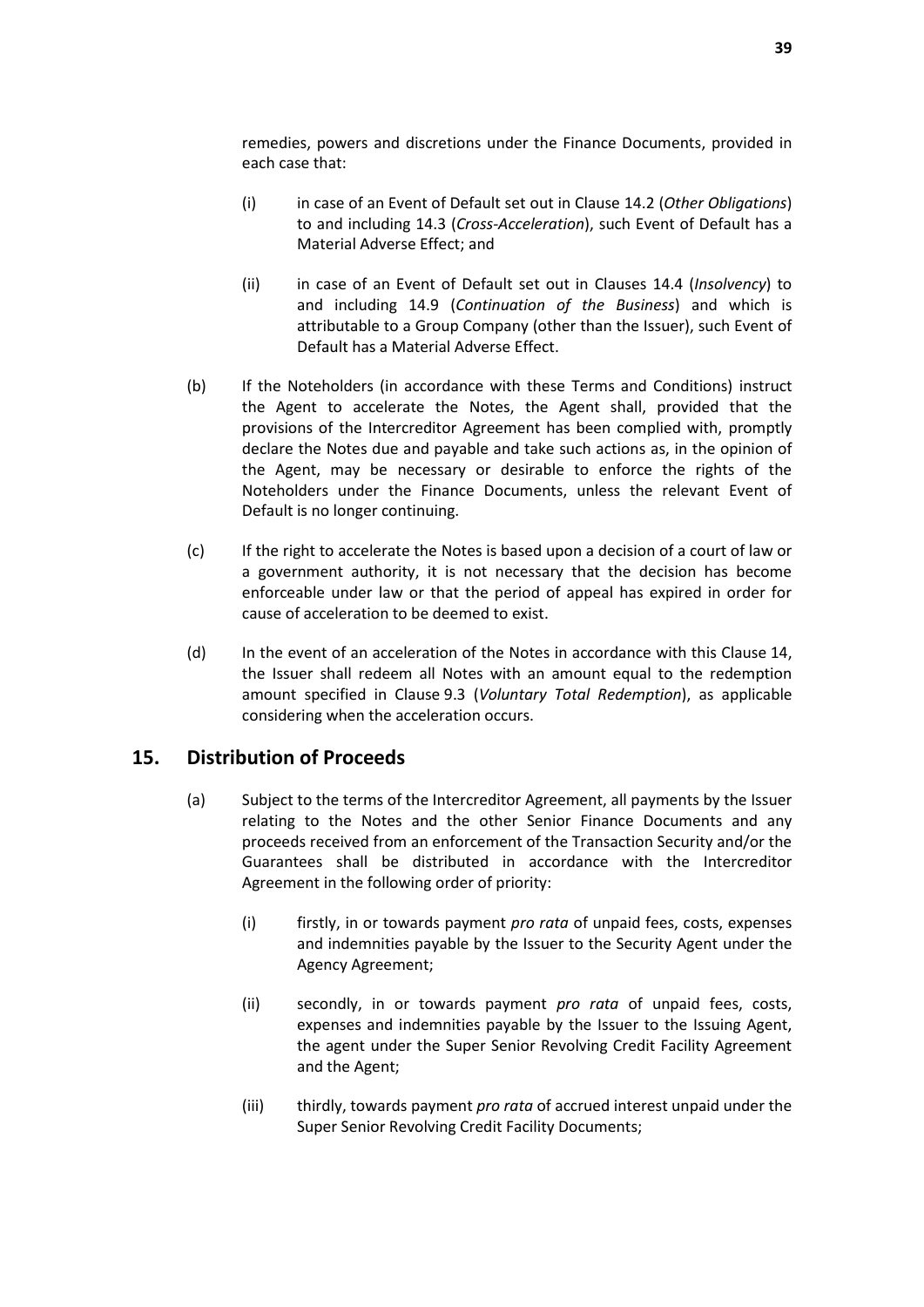- (iv) fourthly, towards payment *pro rata* of principal under the Super Senior Revolving Credit Facility Documents and any other costs or outstanding amounts under the Super Senior Revolving Credit Facility Documents, and any close out amount and any other outstanding amounts under the Hedging Obligations;
- (v) fifthly, towards payment of accrued interest unpaid under the Notes (interest due on an earlier Interest Payment Date to be paid before any interest due on a later Interest Payment Date);
- (vi) sixthly, towards payment of principal under the Notes;
- (vii) seventhly, in or towards payment pro rata of any other costs or outstanding amounts unpaid under the final terms and conditions for the Notes;
- (viii) eighthly, after the Final Discharge Date (as defined in the Intercreditor Agreement), towards payment pro rata of accrued interest unpaid and principal under the Shareholder Debt (as defined in the Intercreditor Agreement);
- (ix) ninthly, after the Final Discharge Date (as defined in the Intercreditor Agreement), towards payment pro rata of accrued interest unpaid and principal under the Intercompany Debt (as defined in the Intercreditor Agreement); and
- (x) tenthly, after the Final Discharge Date (as defined in the Intercreditor Agreement), in payment of the surplus (if any) to the relevant ICA Group Company (as defined in the Intercreditor Agreement) or other Person entitled to it.

Any excess funds after the application of proceeds in accordance with paragraphs (i) to (x) above shall be paid to the Issuer (or the Guarantor as applicable).

(b) Funds that the Agent receives (directly or indirectly) in connection with the acceleration of the Notes or the enforcement of the Transaction Security and/or the Guarantees shall constitute escrow funds (Sw. *redovisningsmedel*) and must be promptly turned over to the Security Agent to be applied in accordance with the Intercreditor Agreement.

### <span id="page-41-0"></span>**16. Decisions by Noteholders**

- (a) Any decision by the Noteholders on a matter relating to the Finance Documents shall (at the option of the Agent) be dealt with at a Noteholders' Meeting or by way of a Written Procedure.
- (b) Any request from the Issuer or a Noteholder (or Noteholders) representing at least ten (10) per cent. of the Adjusted Nominal Amount (such request may only be validly made by a Person who is a Noteholder on the Business Day immediately following the day on which the request is received by the Agent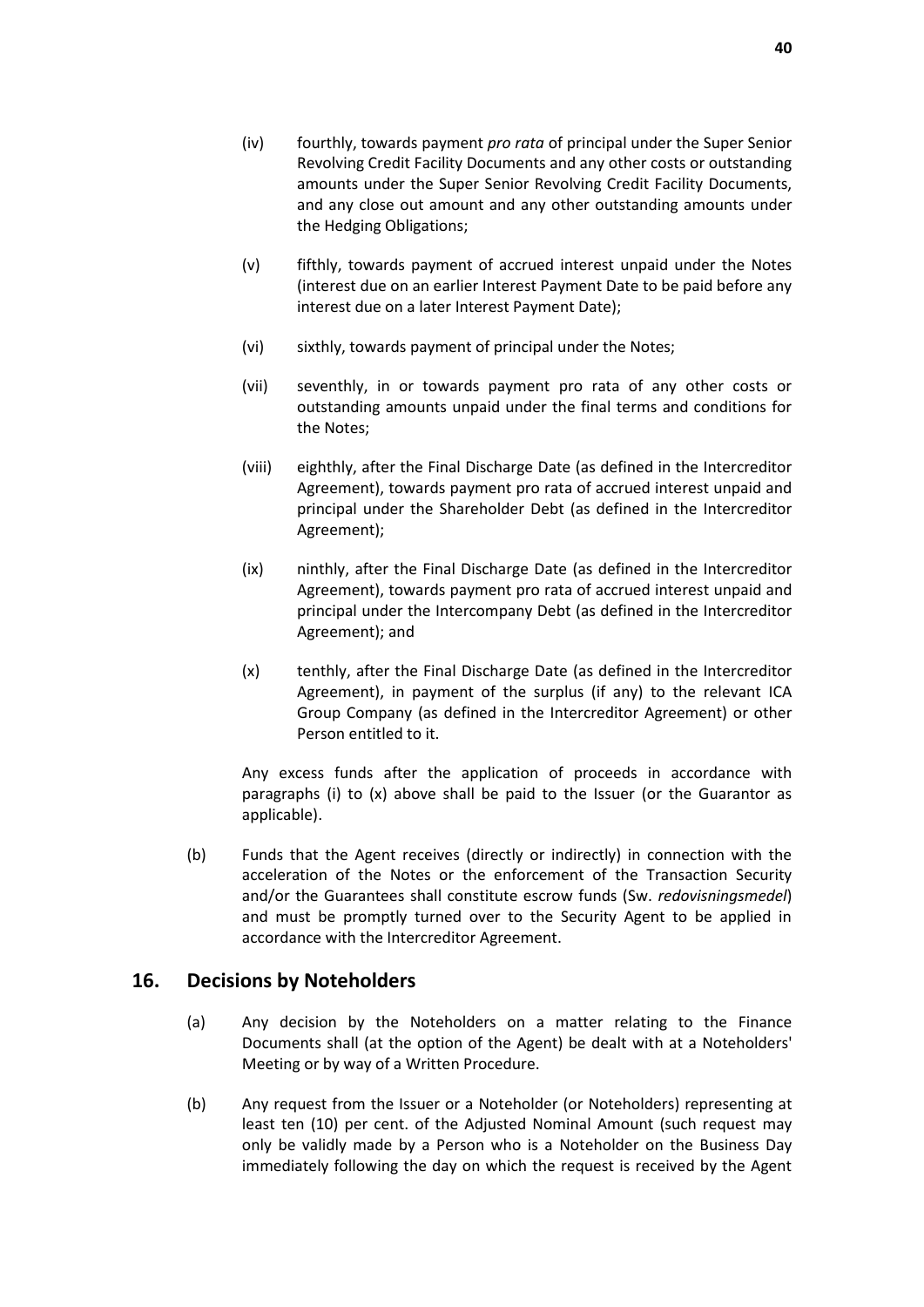and shall, if made by several Noteholders, be made by them jointly) for a decision by the Noteholders on a matter relating to the Finance Documents shall be directed to the Agent and dealt with at a Noteholders' Meeting or by way a Written Procedure, as determined by the Agent. The Person requesting the decision may suggest the form for decision making, but if it is in the Agent's opinion more appropriate that a matter is dealt with at a Noteholders' Meeting than by way of a Written Procedure, it shall be dealt with at a Noteholders' Meeting.

- (c) The Agent may refrain from convening a Noteholders' Meeting or instigating a Written Procedure if (i) the suggested decision must be approved by any Person in addition to the Noteholders and such Person has informed the Agent that an approval will not be given, or (ii) the suggested decision is not in accordance with applicable laws.
- (d) Only a Person who is, or who has been provided with a power of attorney pursuant to Clause [6](#page-24-0) (*[Right to Act on Behalf of a Noteholder](#page-24-0)*) from a Person who is, registered as a Noteholder:
	- (i) on the Record Date prior to the date of the Noteholders' Meeting, in respect of a Noteholders' Meeting, or
	- (ii) on the Business Day specified in the communication pursuant to Clause [18\(c\),](#page-45-1) in respect of a Written Procedure,

may exercise voting rights as a Noteholder at such Noteholders' Meeting or in such Written Procedure, provided that the relevant Notes are included in the definition of Adjusted Nominal Amount.

- <span id="page-42-1"></span>(e) Subject to Clause [16\(f\),](#page-42-0) the following matters shall require the consent of Noteholders representing at least sixty-six and two thirds (66 2/3) per cent. of the Adjusted Nominal Amount for which Noteholders are voting at a Noteholders' Meeting or for which Noteholders reply in a Written Procedure in accordance with the instructions given pursuant to Clause [18\(c\):](#page-45-1)
	- (i) a waiver of a breach of an undertaking set out in Clause [13](#page-34-0) (*[General](#page-34-0)  [Undertakings](#page-34-0)*) with the exception of Clause [13.12](#page-37-1) (*[Subordination and](#page-37-1)  [accession to the Intercreditor Agreement](#page-37-1)*); and
	- (ii) an amendment to any provision in the Finance Documents.
- <span id="page-42-0"></span>(f) The following matters shall require the consent of Noteholders representing at least seventy-five (75) per cent. of the Adjusted Nominal Amount for which Noteholders are voting at a Noteholders' Meeting or for which Noteholders reply in a Written Procedure in accordance with the instructions given pursuant to Clause [18\(c\):](#page-45-1)
	- (i) a change to the terms dealing with the requirements for Noteholders' consent set out in this Clause [16;](#page-41-0)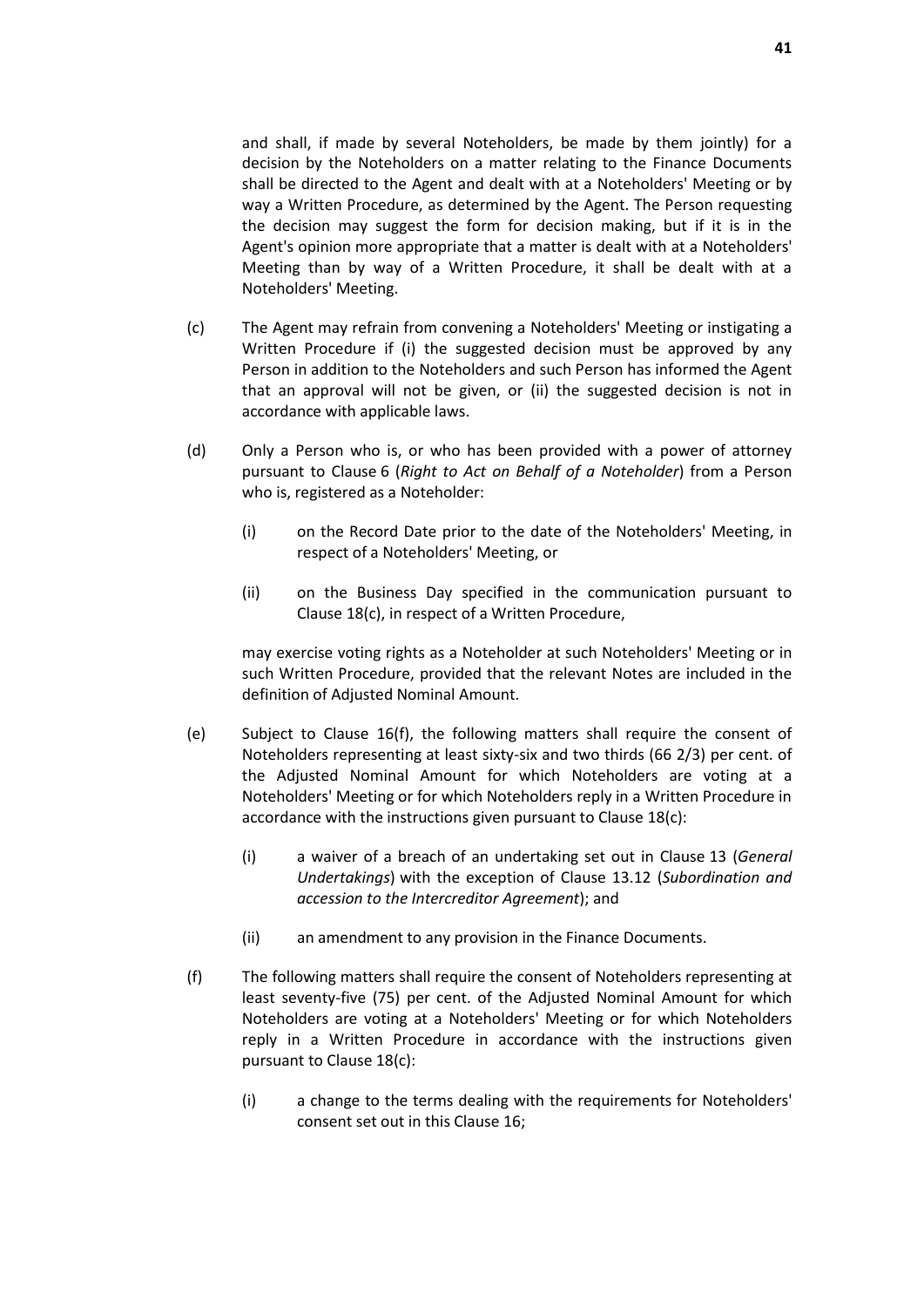- (ii) to reduce the principal amount, interest rate or interest amount which shall be paid by the Issuer;
- (iii) to amend any payment day for principal or interest amount or waive any breach of a payment undertaking;
- (iv) an extension of the tenor of the Notes or any of the due date for payment of any principal or interest on the Notes; and
- (v) a mandatory exchange of the Notes for other securities.
- <span id="page-43-1"></span>(g) Any matter not covered by Clause [16\(e\)](#page-42-1) or [16\(f\)](#page-42-0) shall require the consent of Noteholders representing more than fifty (50) per cent. of the Adjusted Nominal Amount for which Noteholders are voting at a Noteholders' Meeting or for which Noteholders reply in a Written Procedure in accordance with the instructions given pursuant to Clause [18\(c\).](#page-45-1) This includes, but is not limited to, any amendment to, or waiver of, the terms of any Finance Document that does not require a higher majority (other than an amendment permitted pursuant to Clause [19\(a\)\(i\)](#page-46-2) o[r 19\(a\)\(ii\)\)](#page-46-3) or the enforcement of any Transaction Security.
- <span id="page-43-0"></span>(h) Quorum at a Noteholders' Meeting or in respect of a Written Procedure only exists if a Noteholder (or Noteholders) representing at least twenty (20) per cent. of the Adjusted Nominal Amount:
	- (i) if at a Noteholders' Meeting, attend the meeting in Person or by telephone conference (or appear through duly authorised representatives); or
	- (ii) if in respect of a Written Procedure, reply to the request.
- (i) If a quorum does not exist at a Noteholders' Meeting or in respect of a Written Procedure, the Agent or the Issuer shall convene a second Noteholders' Meeting (in accordance with Clause [17\(a\)\)](#page-44-1) or initiate a second Written Procedure (in accordance with Clause [18\(a\)\)](#page-45-2), as the case may be, provided that the relevant proposal has not been withdrawn by the Person(s) who initiated the procedure for Noteholders' consent. The quorum requirement in Clause [16\(h\)](#page-43-0) shall not apply to such second Noteholders' Meeting or Written Procedure.
- (j) Any decision which extends or increases the obligations of the Issuer or the Agent, or limits, reduces or extinguishes the rights or benefits of the Issuer or the Agent, under the Finance Documents shall be subject to the Issuer's or the Agent's consent, as applicable.
- (k) A Noteholder holding more than one Note need not use all its votes or cast all the votes to which it is entitled in the same way and may in its discretion use or cast some of its votes only.
- (l) The Issuer may not, directly or indirectly, pay or cause to be paid any consideration to or for the benefit of any Noteholder for or as inducement to any consent under these Terms and Conditions, unless such consideration is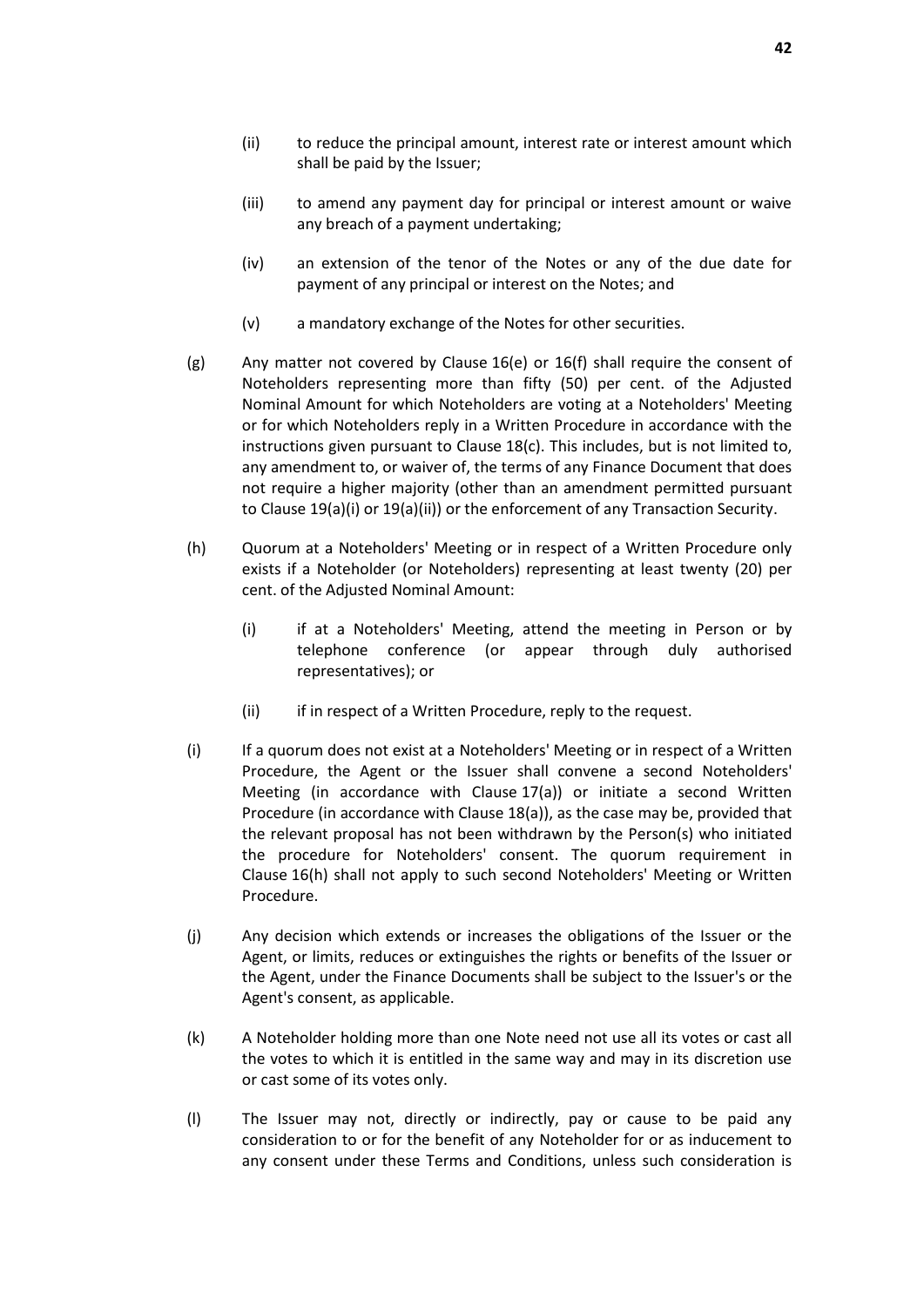offered to all Noteholders that consent at the relevant Noteholders' Meeeting or in a Written Procedure within the time period stipulated for the consideration to be payable or the time period for replies in the Written Procedure, as the case may be.

- (m) A matter decided at a duly convened and held Noteholders' Meeting or by way of Written Procedure is binding on all Noteholders, irrespective of them being present or represented at the Noteholders' Meeting or responding in the Written Procedure. The Noteholders that have not adopted or voted for a decision shall not be liable for any damages that this may cause other Noteholders.
- (n) All reasonable costs and expenses incurred by the Issuer or the Agent for the purpose of convening a Noteholders' Meeting or for the purpose of carrying out a Written Procedure, including reasonable fees to the Agent, shall be paid by the Issuer.
- (o) If a decision shall be taken by the Noteholders on a matter relating to the Finance Documents, the Issuer shall promptly at the request of the Agent provide the Agent with a certificate specifying the number of Notes owned by Group Companies, irrespective of whether such Person is directly registered as owner of such Notes. The Agent shall not be responsible for the accuracy of such certificate or otherwise be responsible to determine whether a Note is owned by a Group Company.
- (p) Information about decisions taken at a Noteholders' Meeting or by way of a Written Procedure shall promptly be sent by notice to the Noteholders and published on the websites of the Issuer and the Agent, provided that a failure to do so shall not invalidate any decision made or voting result achieved. The minutes from the relevant Noteholders' Meeting or Written Procedure shall at the request of a Noteholder be sent to it by the Issuer or the Agent, as applicable.

# <span id="page-44-1"></span><span id="page-44-0"></span>**17. Noteholders' Meeting**

- (a) The Agent shall convene a Noteholders' Meeting by sending a notice thereof to each Noteholder no later than five (5) Business Days after receipt of a request from the Issuer or the Noteholder(s) (or such later date as may be necessary for technical or administrative reasons).
- (b) Should the Issuer want to replace the Agent, it may convene a Noteholders' Meeting in accordance with Clause [17\(a\)](#page-44-1) with a copy to the Agent. After a request from the Noteholders pursuant to Clause [20.4\(c\),](#page-49-0) the Issuer shall no later than five (5) Business Days after receipt of such request (or such later date as may be necessary for technical or administrative reasons) convene a Noteholders' Meeting in accordance with Clause [17\(a\).](#page-44-1)
- (c) The notice pursuant to Clause [17\(a\)](#page-44-1) shall include (i) time for the meeting, (ii) place for the meeting, (iii) agenda for the meeting (including each request for a decision by the Noteholders) and (iv) a form of power of attorney. Only matters that have been included in the notice may be resolved upon at the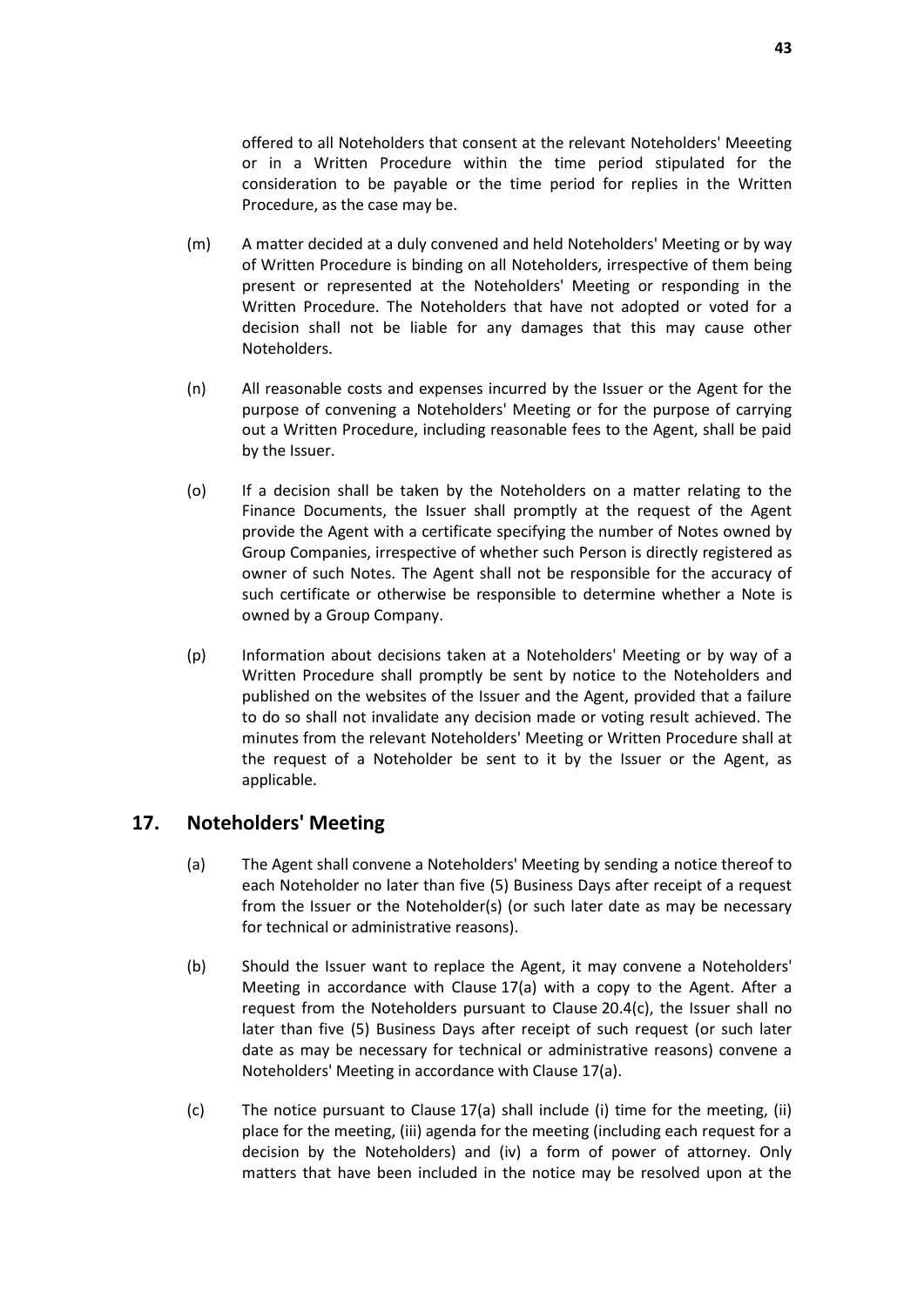Noteholders' Meeting. Should prior notification by the Noteholders be required in order to attend the Noteholders' Meeting, such requirement shall be included in the notice.

- (d) The Noteholders' Meeting shall be held no earlier than eight (8) Business Days and no later than twenty (20) Business Days from the notice.
- (e) If the Agent, in breach of these Terms and Conditions, has not convened a Noteholders' Meeting within 20 Banking Days after having received such notice, the requesting Person may convene the Noteholders' Meeting itself. If the requesting Person is a Noteholder, the Issuer shall upon request from such Noteholder provide the Noteholder with necessary information from the register kept by the CSD and, if no Person to open the Noteholders' Meeting has been appointed by the Agent, the meeting shall be opened by a Person appointed by the requesting Person.
- (f) At a Noteholders' Meeting, the Issuer, the Noteholders (or the Noteholders' representatives/proxies) and the Agent may attend along with each of their representatives, counsels and assistants. Further, the directors of the board, the managing director and other officials of the Issuer and the Issuer's auditors may attend the Noteholders' Meeting. The Noteholders' Meeting may decide that further individuals may attend. If a representative/proxy shall attend the Noteholders' Meeting instead of the Noteholder, the representative/proxy shall present a duly executed proxy or other document establishing its authority to represent the Noteholder.
- (g) Without amending or varying these Terms and Conditions, the Agent may prescribe such further regulations regarding the convening and holding of a Noteholders' Meeting as the Agent may deem appropriate. Such regulations may include a possibility for Noteholders to vote without attending the meeting in Person.

### <span id="page-45-2"></span><span id="page-45-0"></span>**18. Written Procedure**

- (a) The Agent shall instigate a Written Procedure no later than five (5) Business Days after receipt of a request from the Issuer or the Noteholder(s) (or such later date as may be necessary for technical or administrative reasons) by sending a communication to each such Person who is registered as a Noteholder on the Business Day prior to the date on which the communication is sent.
- (b) Should the Issuer want to replace the Agent, it may send a communication in accordance with Clause [18\(a\)](#page-45-2) to each Noteholder with a copy to the Agent.
- <span id="page-45-1"></span>(c) A communication pursuant to Clause [18\(a\)](#page-45-2) shall include (i) each request for a decision by the Noteholders, (ii) a description of the reasons for each request, (iii) a specification of the Business Day on which a Person must be registered as a Noteholder in order to be entitled to exercise voting rights, (iv) instructions and directions on where to receive a form for replying to the request (such form to include an option to vote yes or no for each request) as well as a form of power of attorney, and (v) the stipulated time period within which the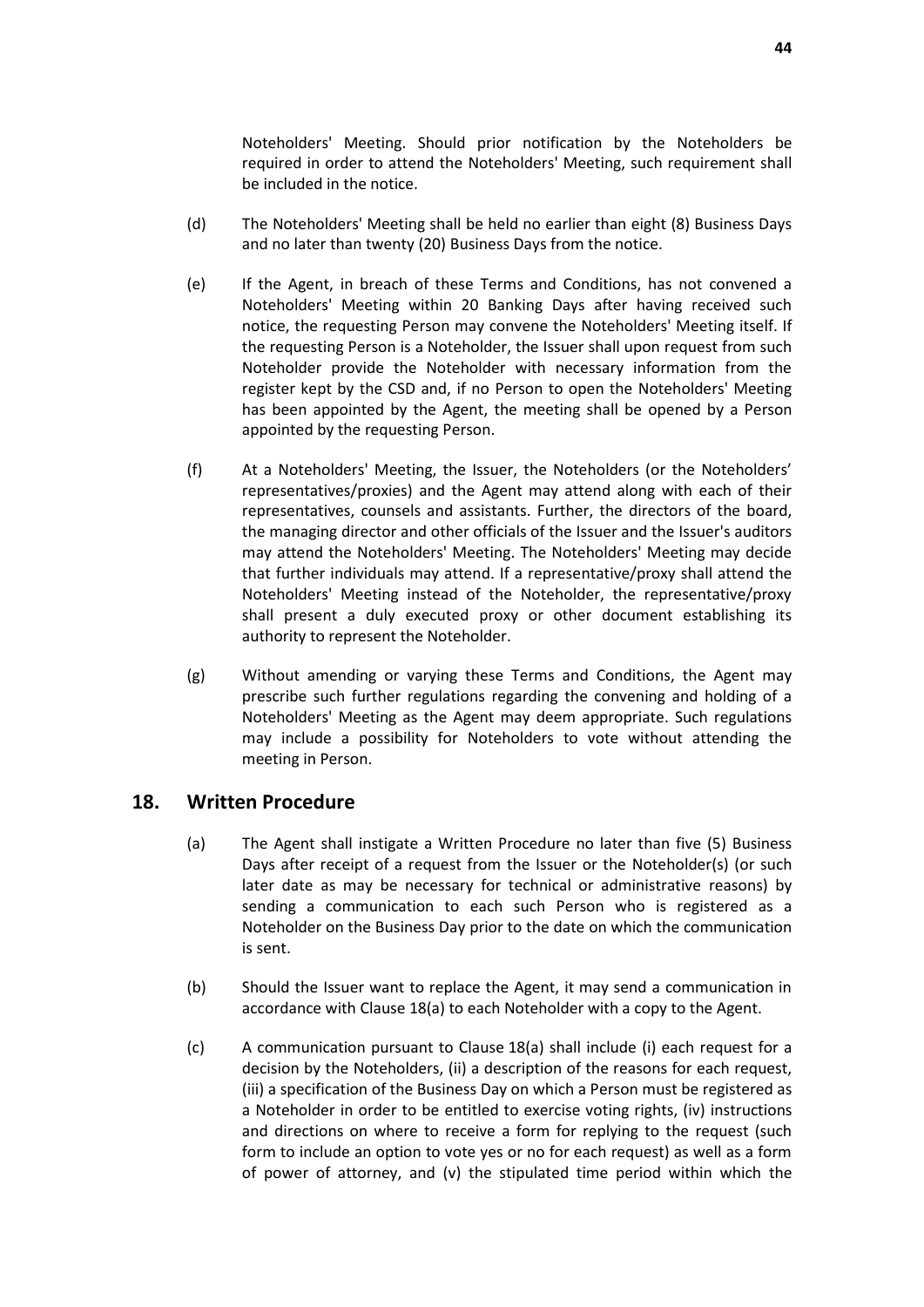Noteholder must reply to the request (such time period to last at least eight (8) Business Days from the communication pursuant to Clause [18\(a\)\)](#page-45-2). If the voting shall be made electronically, instructions for such voting shall be included in the communication.

(d) When the requisite majority consents of the total Adjusted Nominal Amount pursuant to Clauses [16\(e\),](#page-42-1) [16\(f\)](#page-42-0) and [16\(g\)](#page-43-1) have been received in a Written Procedure, the relevant decision shall be deemed to be adopted pursuant to Clause [16\(e\),](#page-42-1) [16\(f\)](#page-42-0) or [16\(g\),](#page-43-1) as the case may be, even if the time period for replies in the Written Procedure has not yet expired.

# <span id="page-46-4"></span><span id="page-46-0"></span>**19. Amendments and Waivers**

- <span id="page-46-2"></span>(a) Subject to the terms of the Intercreditor Agreement, the Issuer and the Agent (acting on behalf of the Noteholders) may agree to amend the Finance Documents or waive any provision in a Finance Document, provided that:
	- (i) such amendment or waiver is not detrimental to the interest of the Noteholders, or is made solely for the purpose of rectifying obvious errors and mistakes;
	- (ii) such amendment or waiver is required by applicable law, a court ruling or a decision by a relevant authority; or
	- (iii) such amendment or waiver has been duly approved by the Noteholders in accordance with Clause [16](#page-41-0) (*[Decisions by Noteholders](#page-41-0)*).
- <span id="page-46-3"></span>(b) The Agent shall promptly notify the Noteholders of any amendments or waivers made in accordance with Clause [19\(a\),](#page-46-4) setting out the date from which the amendment or waiver will be effective, and the Agent and the Issuer shall ensure that any amendments to the Finance Documents are published and/or made available (as applicable) in the manner stipulated in Clause [11.3](#page-33-2) (*[Publication of Finance Documents](#page-33-2)*). The Issuer shall ensure that any amendments to the Finance Documents are duly registered with the CSD and each other relevant organisation or authority.
- (c) The consent of the Noteholders is not necessary to approve the particular form of any amendment to the Finance Documents. It is sufficient if such consent approves the substance of the amendment.
- (d) An amendment to the Finance Documents shall take effect on the date determined by the Noteholders Meeting, in the Written Procedure or by the Agent, as the case may be.

# <span id="page-46-1"></span>**20. Appointment and Replacement of the Agent**

### **20.1 Appointment of Agent**

(a) By subscribing for Notes, each initial Noteholder appoints: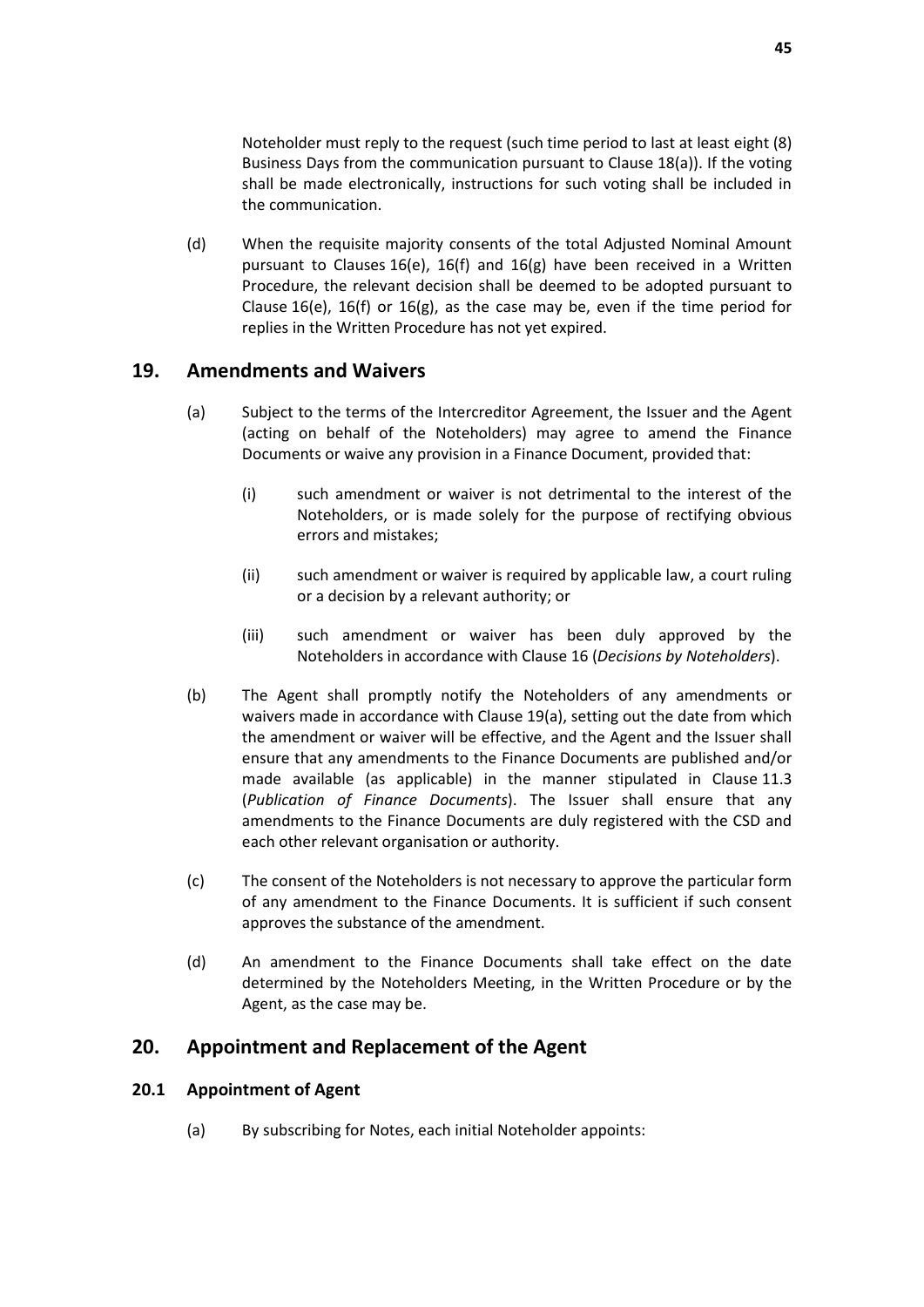- (i) the Agent to act as its agent in all matters relating to the Notes and the Finance Documents, and authorises the Agent to act on its behalf (without first having to obtain its consent, unless such consent is specifically required by these Terms and Conditions) in any legal or arbitration proceedings relating to the Notes held by such Noteholder; and
- (ii) confirms the appointment under the Intercreditor Agreement of the Security Agent to act as its agent in all matters relating to the Transaction Security, the Security Documents, the Guarantees and the Guarantee and Adherence Agreement, including any legal or arbitration proceeding relating to the perfection, preservation, protection or enforcement of the Transaction Security and the Guarantees and acknowledges and agrees that the rights, obligations, role of and limitations of liability for the Security Agent is further regulated in the Intercreditor Agreement.
- (b) By acquiring Notes, each subsequent Noteholder confirms the appointment and authorisation for the Agent and the Security Agent to act on its behalf as set out in paragraph (a).
- (c) Each Noteholder shall immediately upon request provide the Agent and the Security Agent with any such documents, including a written power of attorney (in form and substance satisfactory to the Agent or the Security Agent, as applicable), that the Agent or Security Agent (as applicable) deems necessary for the purpose of exercising its rights and/or carrying out its duties under the Finance Documents. Neither the Agent nor the Security Agent is under any obligation to represent a Noteholder which does not comply with such request.
- (d) The Issuer shall promptly upon request provide the Agent with any documents and other assistance (in form and substance satisfactory to the Agent), that the Agent deems necessary for the purpose of exercising its rights and/or carrying out its duties under the Finance Documents.
- (e) The Agent is entitled to fees for its work and to be indemnified for costs, losses and liabilities on the terms set out in the Finance Documents and the Agency Agreement and the Agent's obligations as Agent under the Finance Documents are conditioned upon the due payment of such fees and indemnifications.
- (f) The Agent may only act as agent or trustee for several issues of securities issued by or relating to the Issuer and other Group Companies where these issues are ranked *pari passu* and do not otherwise entail any obvious conflicts of interest for the Agent.

### **20.2 Duties of the Agent**

(a) The Agent shall represent the Noteholders in accordance with the Finance Documents, and, where relevant, in relation to instructions to the Security Agent to enforce the Transaction Security or the Guarantees on behalf of the Noteholders.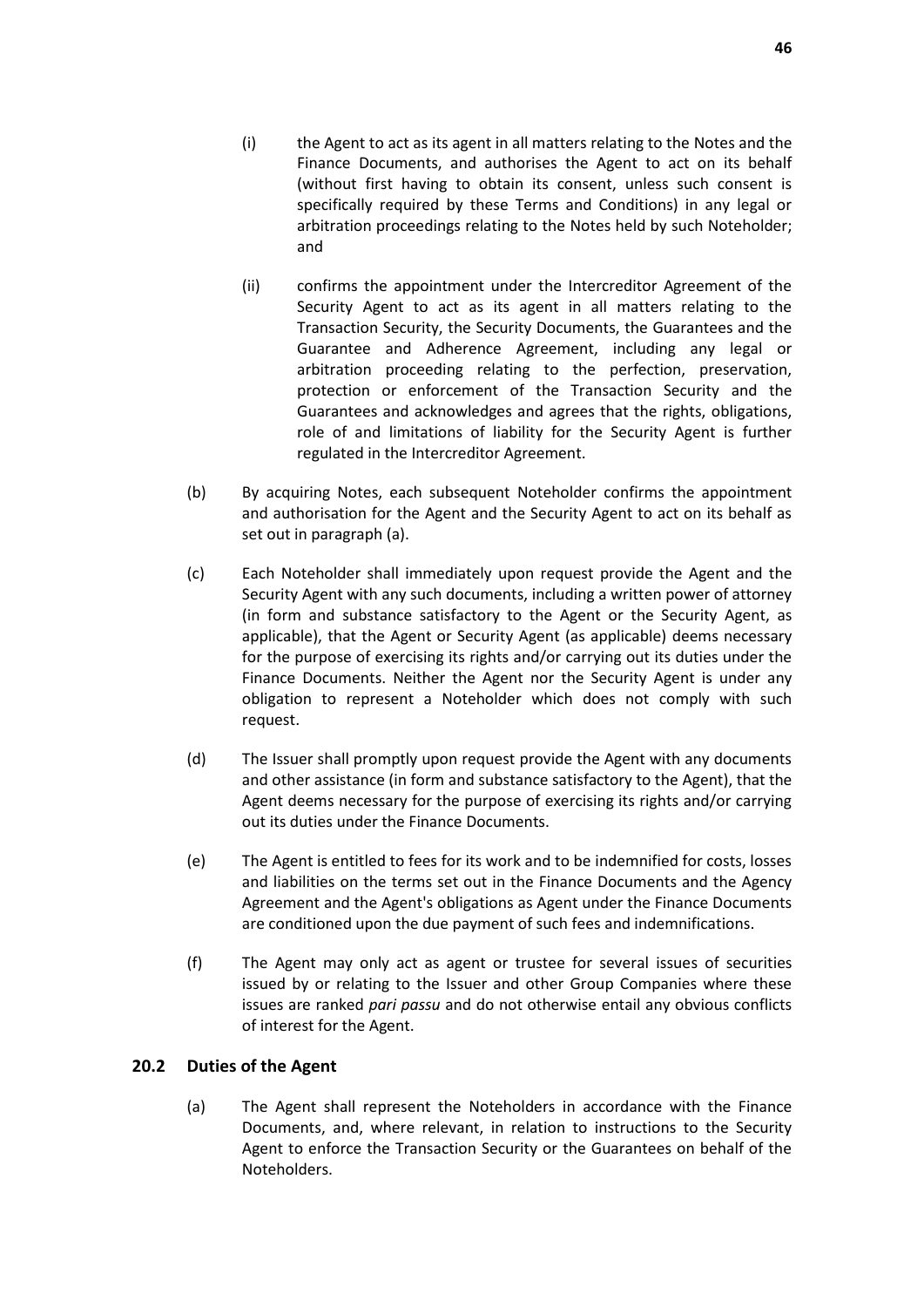- (b) When acting in accordance with the Finance Documents, the Agent is always acting with binding effect on behalf of the Noteholders. The Agent shall carry out its duties under the Finance Documents in a reasonable, proficient and professional manner, with reasonable care and skill.
- (c) The Agent is entitled to delegate its duties to other professional parties, provided that such professional parties are selected with due care and subject to that the Agent shall remain liable for the actions of such parties under the Finance Documents.
- (d) The Agent shall treat all Noteholders equally and, when acting pursuant to the Finance Documents, act with regard only to the interests of the Noteholders and shall not be required to have regard to the interests or to act upon or comply with any direction or request of any other Person, other than as explicitly stated in the Finance Documents.
- (e) The Agent is entitled to engage external experts when carrying out its duties under the Finance Documents. The Issuer shall on demand by the Agent pay all reasonable costs for external experts engaged after the occurrence of an Event of Default, or for the purpose of investigating or considering (i) an event which the Agent reasonably believes is or may lead to an Event of Default or (ii) a matter relating to the Issuer which the Agent reasonably believes may be detrimental to the interests of the Noteholders under the Finance Documents. Any compensation for damages or other recoveries received by the Agent from external experts engaged by it for the purpose of carrying out its duties under the Finance Documents shall be distributed in accordance with Clause [15](#page-40-0) (*[Distribution of Proceeds](#page-40-0)*).
- (f) Notwithstanding any other provision of the Finance Documents to the contrary, the Agent is not obliged to do or omit to do anything if it would or might in its reasonable opinion constitute a breach of any law or regulation.
- (g) If in the Agent's reasonable opinion the cost, loss or liability which it may incur (including reasonable fees to the Agent) in complying with instructions of the Noteholders, or taking any action at its own initiative, will not be covered by the Issuer, the Agent may refrain from acting in accordance with such instructions, or taking such action, until it has received such indemnities (or adequate Security has been provided therefore) as it may reasonably require.

### **20.3 Limited liability for the Agent**

- (a) The Agent will not be liable to the Noteholders for damage or loss caused by any action taken or omitted by it under or in connection with any Finance Document, unless directly caused by its negligence or wilful misconduct. The Agent shall never be responsible for indirect loss.
- (b) The Agent shall not be considered to have acted negligently if it has acted in accordance with advice from or opinions of reputable external experts engaged by the Agent or if the Agent has acted with reasonable care in a situation when the Agent considers that it is detrimental to the interests of the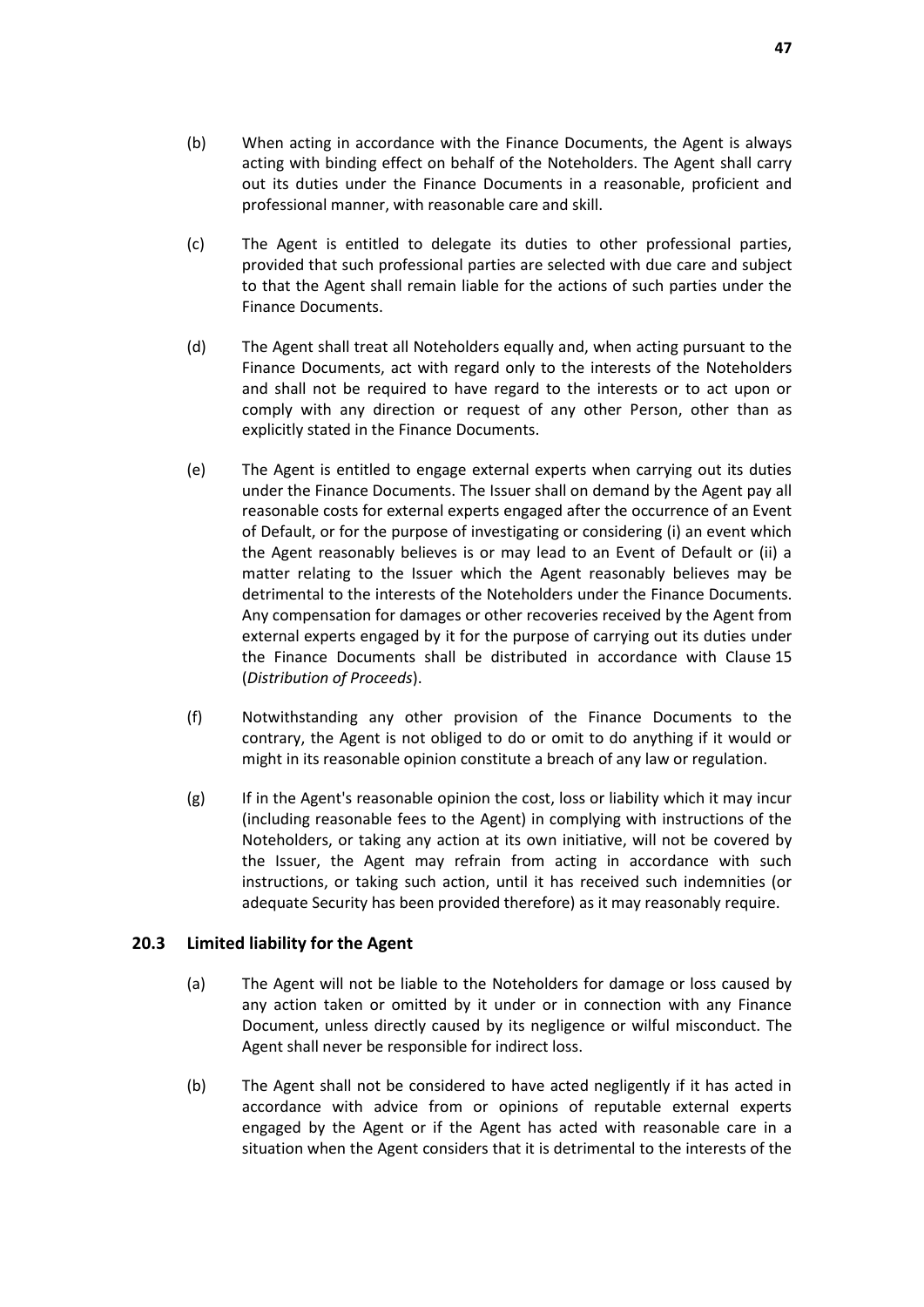Noteholders to delay the action in order to first obtain instructions from the Noteholders.

- (c) The Agent shall not be liable for any delay (or any related consequences) in crediting an account with an amount required pursuant to the Finance Documents to be paid by the Agent to the Noteholders, provided that the Agent has taken all necessary steps as soon as reasonably practicable to comply with the regulations or operating procedures of any recognised clearing or settlement system used by the Agent for that purpose.
- (d) The Agent shall have no liability to the Noteholders for damage caused by the Agent acting in accordance with instructions of the Noteholders given in accordance with Clause [16](#page-41-0) (*[Decisions by Noteholders](#page-41-0)*) or a demand by Noteholders given pursuant to Clause [14.10\(a\).](#page-39-2)
- (e) Any liability towards the Issuer which is incurred by the Agent in acting under, or in relation to, the Finance Documents shall not be subject to set-off against the obligations of the Issuer to the Noteholders under the Finance Documents.

#### <span id="page-49-1"></span>**20.4 Replacement of the Agent**

- (a) Subject to Clause [20.4\(f\),](#page-50-2) the Agent may resign by giving notice to the Issuer and the Noteholders, in which case the Noteholders shall appoint a successor Agent at a Noteholders' Meeting convened by the retiring Agent or by way of Written Procedure initiated by the retiring Agent.
- (b) Subject to Clause [20.4\(f\),](#page-50-2) if the Agent is Insolvent, the Agent shall be deemed to resign as Agent with immediate effect and the Issuer shall within ten (10) Business Days appoint a successor Agent which shall be an independent financial institution or other reputable company which regularly acts as agent under debt issuances.
- <span id="page-49-0"></span>(c) A Noteholder (or Noteholders) representing at least ten (10) per cent. of the Adjusted Nominal Amount may, by notice to the Issuer (such notice may only be validly given by a Person who is a Noteholder on the Business Day immediately following the day on which the notice is received by the Issuer and shall, if given by several Noteholders, be given by them jointly), require that a Noteholders' Meeting is held for the purpose of dismissing the Agent and appointing a new Agent. The Issuer may, at a Noteholders' Meeting convened by it or by way of Written Procedure initiated by it, propose to the Noteholders that the Agent be dismissed and a new Agent appointed.
- (d) If the Noteholders have not appointed a successor Agent within ninety (90) days after (i) the earlier of the notice of resignation was given or the resignation otherwise took place or (ii) the Agent was dismissed through a decision by the Noteholders, the Issuer shall appoint a successor Agent which shall be an independent financial institution or other reputable company which regularly acts as agent under debt issuances.
- (e) The retiring Agent shall, at its own cost, make available to the successor Agent such documents and records and provide such assistance as the successor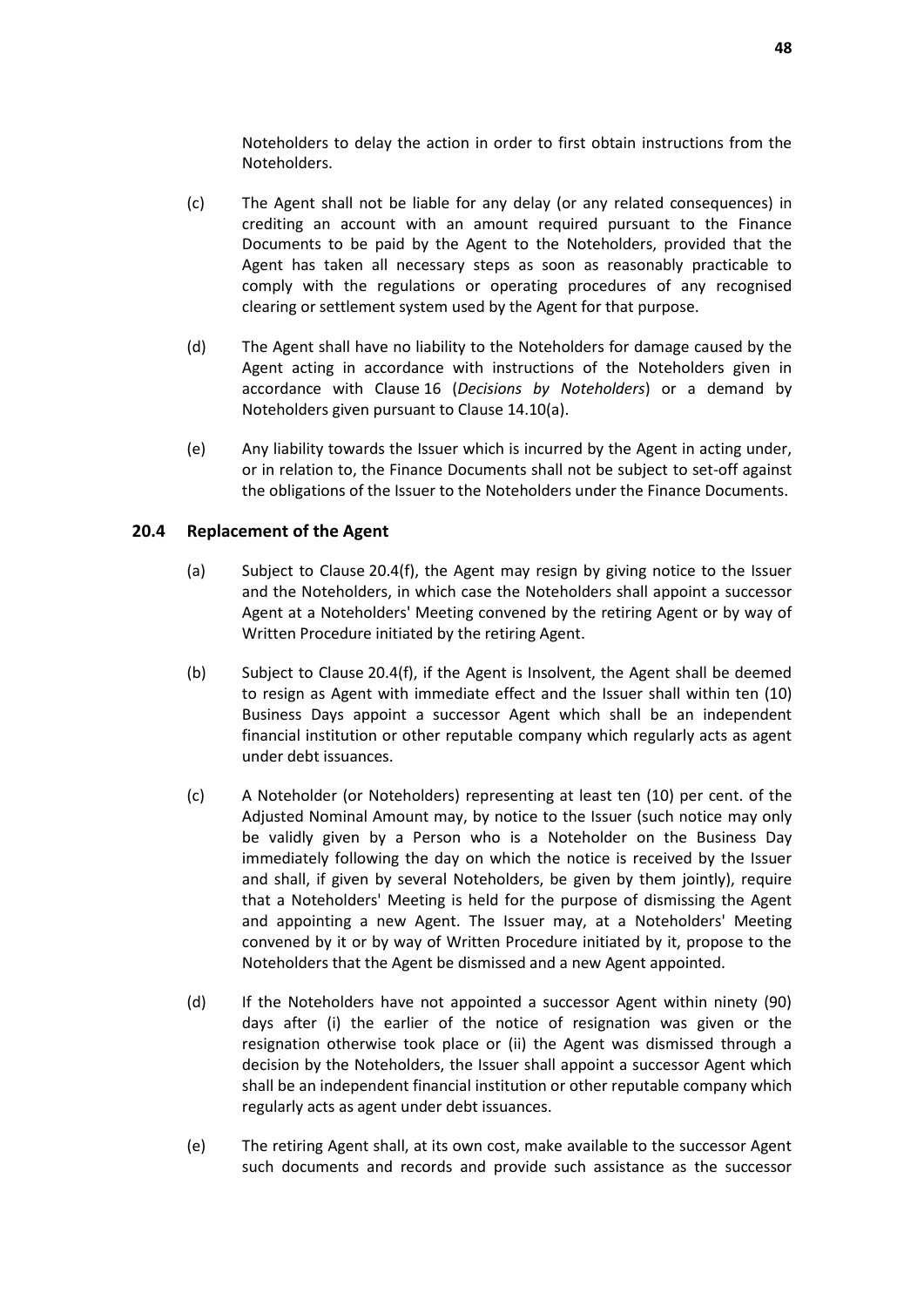Agent may reasonably request for the purposes of performing its functions as Agent under the Finance Documents.

- <span id="page-50-2"></span>(f) The Agent's resignation or dismissal shall only take effect upon the appointment of a successor Agent and acceptance by such successor Agent of such appointment and the execution of all necessary documentation to effectively substitute the retiring Agent.
- (g) Upon the appointment of a successor, the retiring Agent shall be discharged from any further obligation in respect of the Finance Documents but shall remain entitled to the benefit of the Finance Documents and remain liable under the Finance Documents in respect of any action which it took or failed to take whilst acting as Agent. Its successor, the Issuer and each of the Noteholders shall have the same rights and obligations amongst themselves under the Finance Documents as they would have had if such successor had been the original Agent.
- (h) In the event that there is a change of the Agent in accordance with this Clause [20.4,](#page-49-1) the Issuer shall execute such documents and take such actions as the new Agent may reasonably require for the purpose of vesting in such new Agent the rights, powers and obligation of the Agent and releasing the retiring Agent from its further obligations under the Finance Documents and the Agency Agreement.

# <span id="page-50-0"></span>**21. Appointment and Replacement of the Issuing Agent**

- (a) The Issuer appoints the Issuing Agent to manage certain specified tasks under these Terms and Conditions and in accordance with the legislation, rules and regulations applicable to and/or issued by the CSD and relating to the Notes.
- (b) The Issuing Agent may retire from its assignment or be dismissed by the Issuer, provided that the Issuer has approved that a commercial bank or securities institution approved by the CSD accedes as new Issuing Agent at the same time as the old Issuing Agent retires or is dismissed. If the Issuing Agent is Insolvent, the Issuer shall immediately appoint a new Issuing Agent, which shall replace the old Issuing Agent as issuing agent in accordance with these Terms and Conditions.

# <span id="page-50-3"></span><span id="page-50-1"></span>**22. No Direct Actions by Noteholders**

(a) A Noteholder may not take any steps whatsoever against the Issuer or any other Group Company or with respect to the Transaction Security to enforce or recover any amount due or owing to it pursuant to the Finance Documents, or to initiate, support or procure the winding-up, dissolution, liquidation, company reorganisation (Sw. *företagsrekonstruktion*) or bankruptcy (Sw. *konkurs*) (or its equivalent in any other jurisdiction) of the Issuer in relation to any of the liabilities of the Issuer or any other Group Company under the Finance Documents.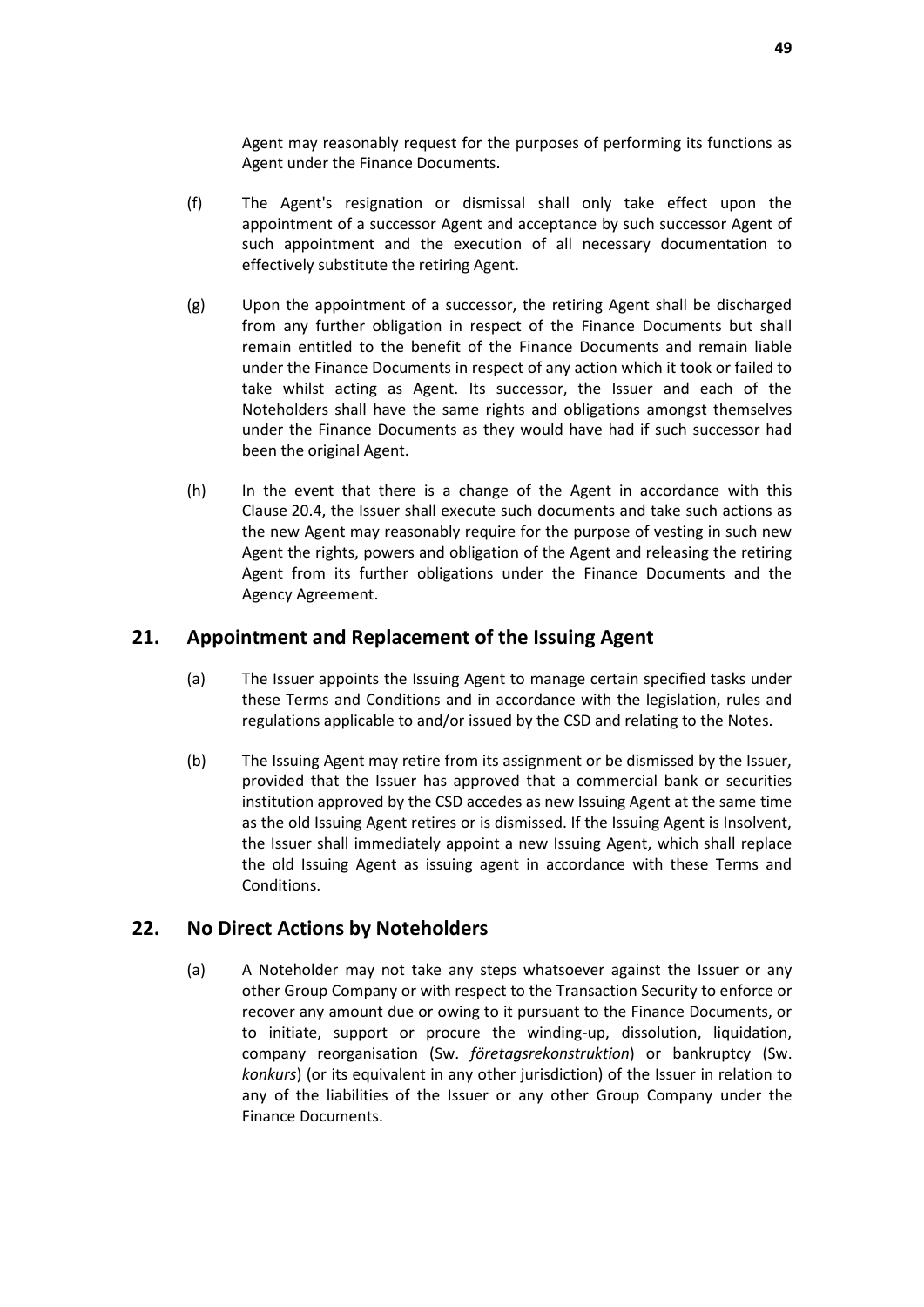(b) Clause [22\(a\)](#page-50-3) shall not apply if (i) the Agent has been instructed by the Noteholders in accordance with these Terms and Conditions to take certain actions but is legally unable to take such actions, or (ii) the Security Agent has been instructed by the Instructing Group (as defined in the Intercreditor Agreement) in accordance with the Intercreditor Agreement to enforce the Transaction Security and/or Guarantees but is legally unable to take such enforcement actions.

# <span id="page-51-0"></span>**23. Prescription**

- (a) The right to receive repayment of the principal of the Notes shall be prescribed and become void ten (10) years from the Redemption Date. The right to receive payment of interest (excluding any capitalised interest) shall be prescribed and become void three (3) years from the relevant due date for payment. The Issuer is entitled to any funds set aside for payments in respect of which the Noteholders' right to receive payment has been prescribed and has become void.
- (b) If a limitation period is duly interrupted in accordance with the Swedish Act on Limitations (Sw. *preskriptionslag (1981:130)*), a new limitation period of ten (10) years with respect to the right to receive repayment of the principal of the Notes, and of three (3) years with respect to receive payment of interest (excluding capitalised interest) will commence, in both cases calculated from the date of interruption of the limitation period, as such date is determined pursuant to the provisions of the Swedish Act on Limitations.

# <span id="page-51-2"></span><span id="page-51-1"></span>**24. Notices**

- (a) Any notice or other communication to be made under or in connection with the Finance Documents:
	- (i) if to the Agent, shall be given at the address registered with the Swedish Companies Registration Office (Sw. *Bolagsverket*) on the Business Day prior to dispatch or, if sent by email by the Issuer, to such email address notified by the Agent to the Issuer from time to time;
	- (ii) if to the Issuer, to the following address or e-mail (or such other e-mail address as notified by the Issuer to the Agent from time to time):

Polygon AB (publ) Attention: Mats Norberg

Sveavägen 9 111 57 Stockholm Sweden

E-mail: mats.norberg@polygongroup.com with a copy (not serving as a notice) to: leijonqvist.wp@triton-partners.com